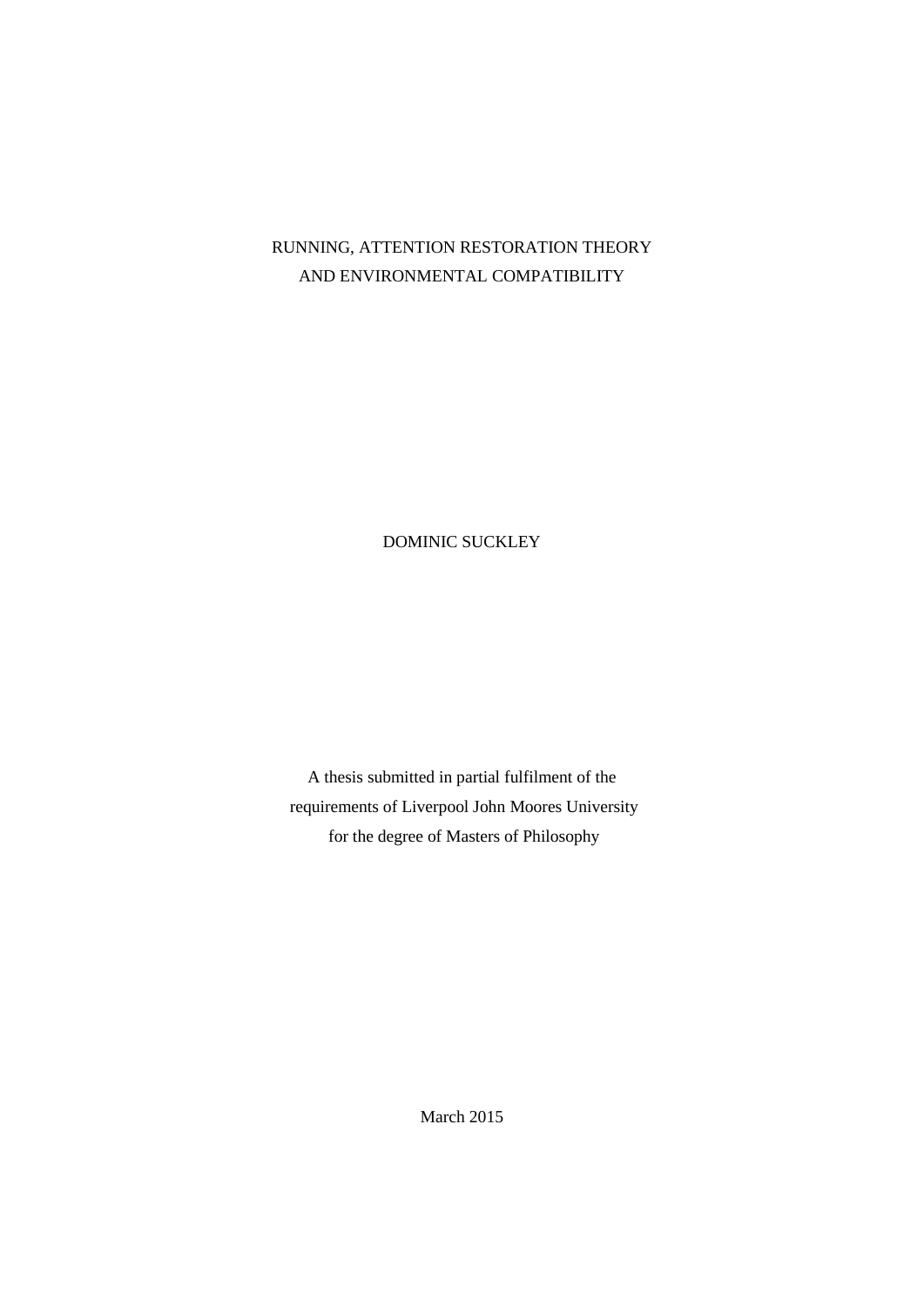## <span id="page-1-0"></span>**Abstract**

The psychological responses to exercise have often taken place without a theoretical framework. Attention Restoration Theory (ART, Kaplan, 1995), previously used to explain the psychological responses to particular environments, most notably, nature, has been expanded beyond its current paradigm to incorporate activities, such as running (Norling *et al*., 2008, 2010). This paper qualitatively explores the experience of running within the ART paradigm through pre- and postintervention interviews with 18 subjects, randomly allocated to three contrasting environments (green, urban and indoor). The data was subject to a theoretical thematic analysis by applying interview data to the framework of ART. The results provide insight into how running is able to achieve the four components of ART (fascination, being-away, extent and compatibility). Of particular importance was the environments influence over involuntary distractions; thoughts that emerge sub-consciously and are unrelated to running. Involuntary distractions closely align with involuntary attention; the attention system one must switch to enable restoration. The results are discussed in relation to previous literature on the exercise-environment interaction, and syntheses of four research areas (environmental psychology, exercise psychology, cognitive neuroscience and neurobiology) is provides a theoretical explanation behind running's ability to restore directed attention.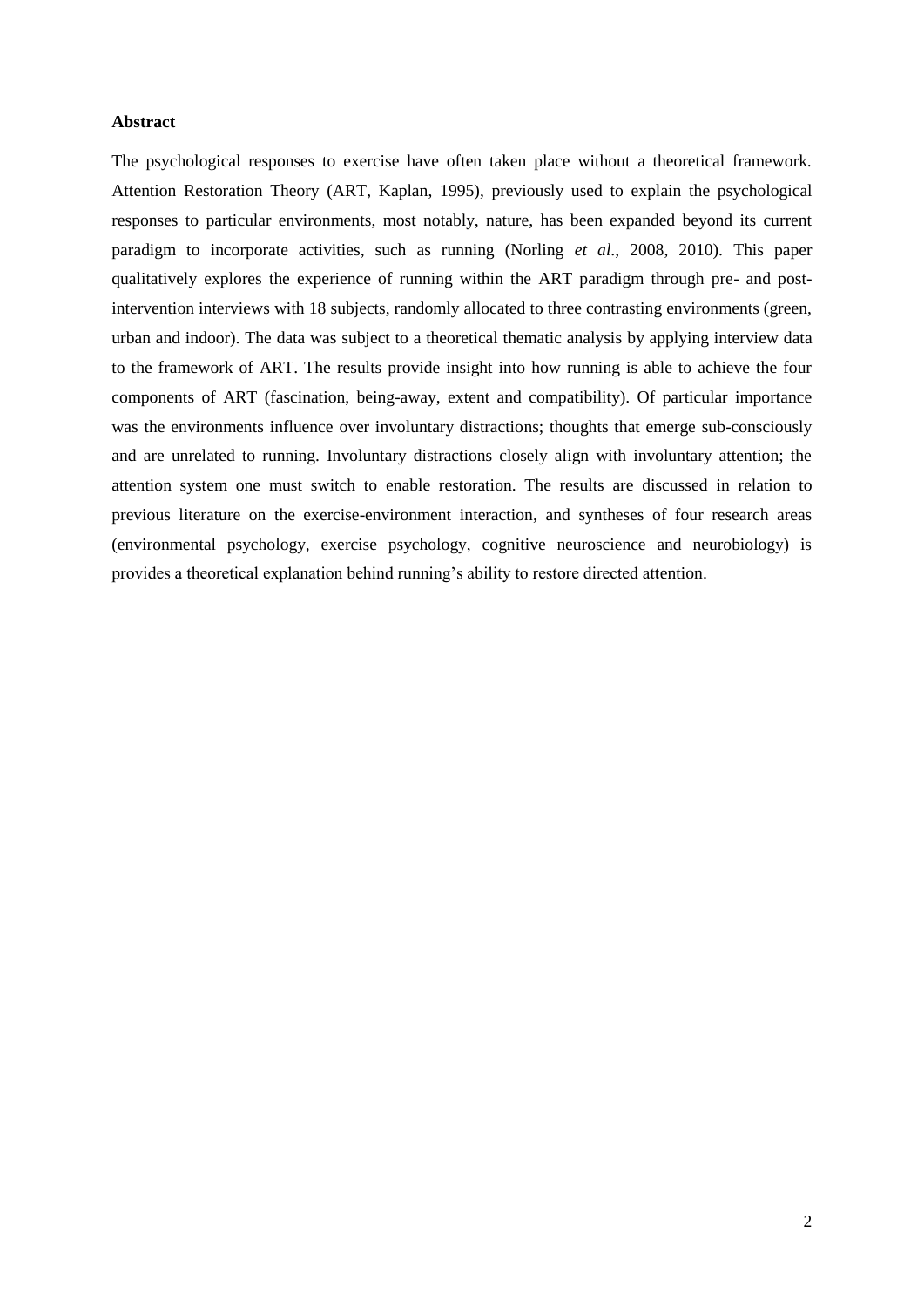## <span id="page-2-0"></span>**Acknowledgements**

I want to say a massive thank you to all the participants who gave up their free time to take part in this study. You provided great insight into the experience and through your quotes I was able to understand the subject. Your contribution formed the soul of the work. I hope I did a good enough job of representing your voices.

To my two supervisors: Becky Murphy and Paula Watson. This project has its roots in my second year of my undergraduate degree, when I began thinking about a research title for my dissertation. At the start of the process you, Becky, gave me the opportunity to follow a topic not initially taught at undergrad and backed me to do well. You then offered me the internship after graduation and convinced me to stay to complete the M.Phil. To say you've been an integral part of me getting to this point is an understatement. I want to thank you for your all confidence and support over the last three years. Paula, I'd like to thank you for all the support you gave me and the criticism of the work. Although you joined later on in the process your contribution has been no less important. You've been a massive help in pushing the study forward and getting it to the stage it's at. I feel really lucky to have had you both as supervisors and feel, combined, we made a good team!

Away from the direct involvement in the study, I feel there are too many people to thank individually. To all my friends back in London, to all those in Liverpool (past and present) and the 60 Hope Street team, you know who you are! You've all helped me along the way at one time or another which formed an important contribution to the work. Thank you to my housemates: Julieann O'Malley, Ulrica Dohnhammar and Matthew Fox. This year and a half would have been a lot harder if I hadn't moved in with you all. I feel fortunate to have found a group of strangers who I now consider great friends. Also, a special mention to Sheneez Amara; it's been a treat having you back in Liverpool for the last 6 months!

Last, but not least, my final thanks go to Anna. Not just for the great times camping and weekends away that helped clear my head and get away from the work, but for the day to day chats and listening to me talk about the work. Your importance cannot be measured!

Finally, I want to dedicate this work to my Mum, my Bro, and my late Dad. Unknowingly, you've all been a major source of motivation for this project!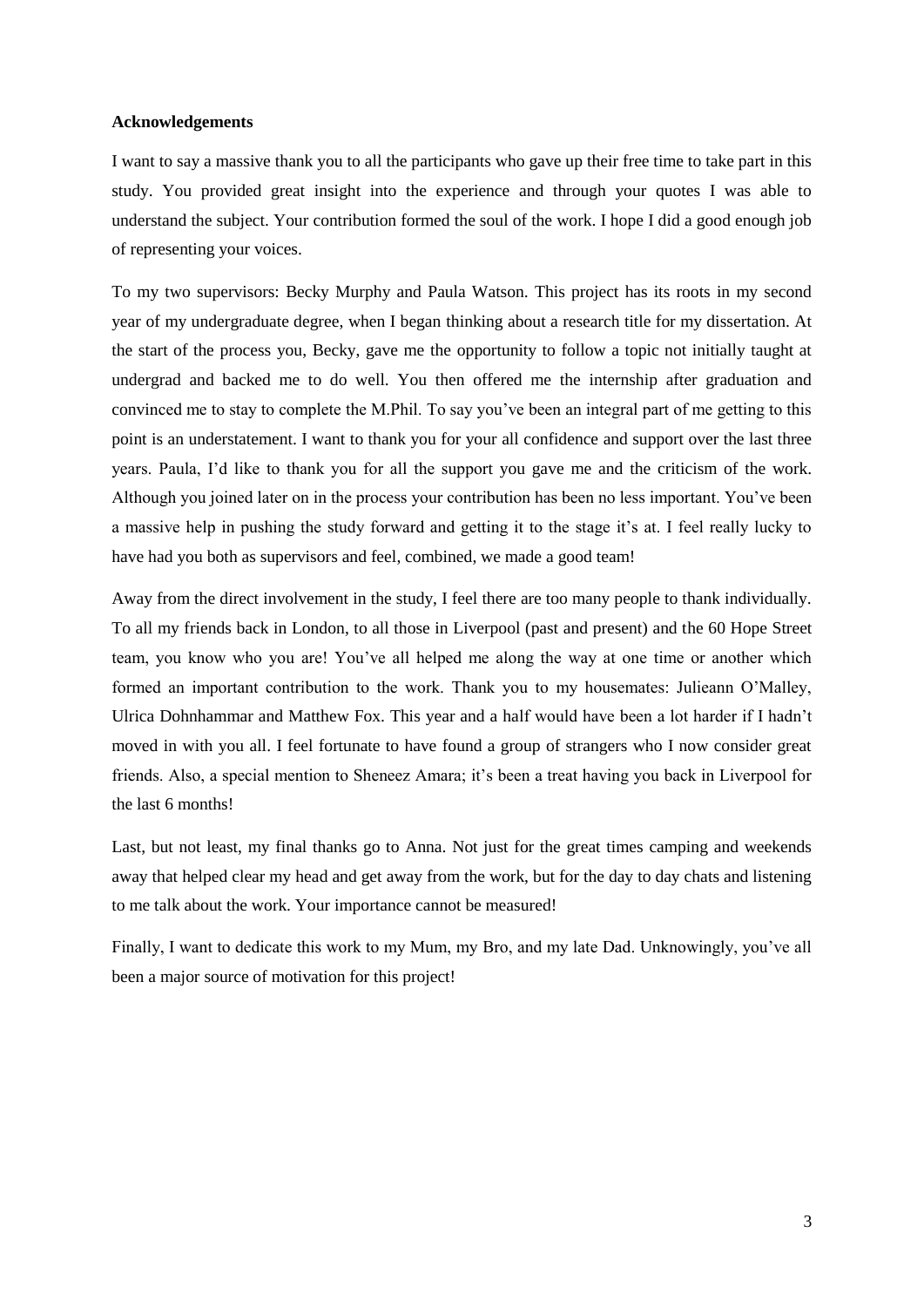## **Contents**

| Abstract                                                                                     | $\overline{2}$ |
|----------------------------------------------------------------------------------------------|----------------|
| Acknowledgements                                                                             | 3              |
| Glossary                                                                                     | 6              |
| 1.Introduction                                                                               | 9              |
| 2.Methodology                                                                                | 15             |
| 2.1. Design                                                                                  | 15             |
| 2.2. Participants and recruitment                                                            | 16             |
| 2.3. Running routes and environments                                                         | 17             |
| 2.3.1. Urban                                                                                 | 18             |
| 2.3.2. Green                                                                                 | 18             |
| 2.3.3. Indoor                                                                                | 18             |
| 2.4. Interview procedure                                                                     | 18             |
| 2.5. Procedure                                                                               | 20             |
| 2.5.1. Trial one                                                                             | 20             |
| 2.5.2. Trial two                                                                             | 21             |
| 2.5.3. Trial three                                                                           | 21             |
| 2.6. Analysis                                                                                | 21             |
| 2.6.1. Fascination                                                                           | 22             |
| 2.6.2. Extent                                                                                | 22             |
| 2.6.3. Being away                                                                            | 22             |
| 2.6.4. Compatibility                                                                         | 22             |
| 3. Results                                                                                   | 23             |
| 3.1. Psychological motivations for running                                                   | 24             |
| 3.2. Physical motivations for running                                                        | 26             |
| 3.3. Fascination                                                                             | 27             |
| 3.4. Being away                                                                              | 30             |
| 3.5. Extent                                                                                  | 31             |
| 3.6. Compatibility                                                                           | 32             |
| 3.6.1. Green                                                                                 | 32             |
| 3.6.2. Indoor                                                                                | 36             |
| 3.6.3. Urban                                                                                 | 39             |
| 4. Discussion                                                                                | 41             |
| 4.1. Key findings                                                                            | 41             |
| 4.2. Running's influence on fascination, and fascinations influence on being away and extent | 42             |
| 4.3. Running and compatibility                                                               | 43             |
| 4.4. Running and the Default Mode Network                                                    | 44             |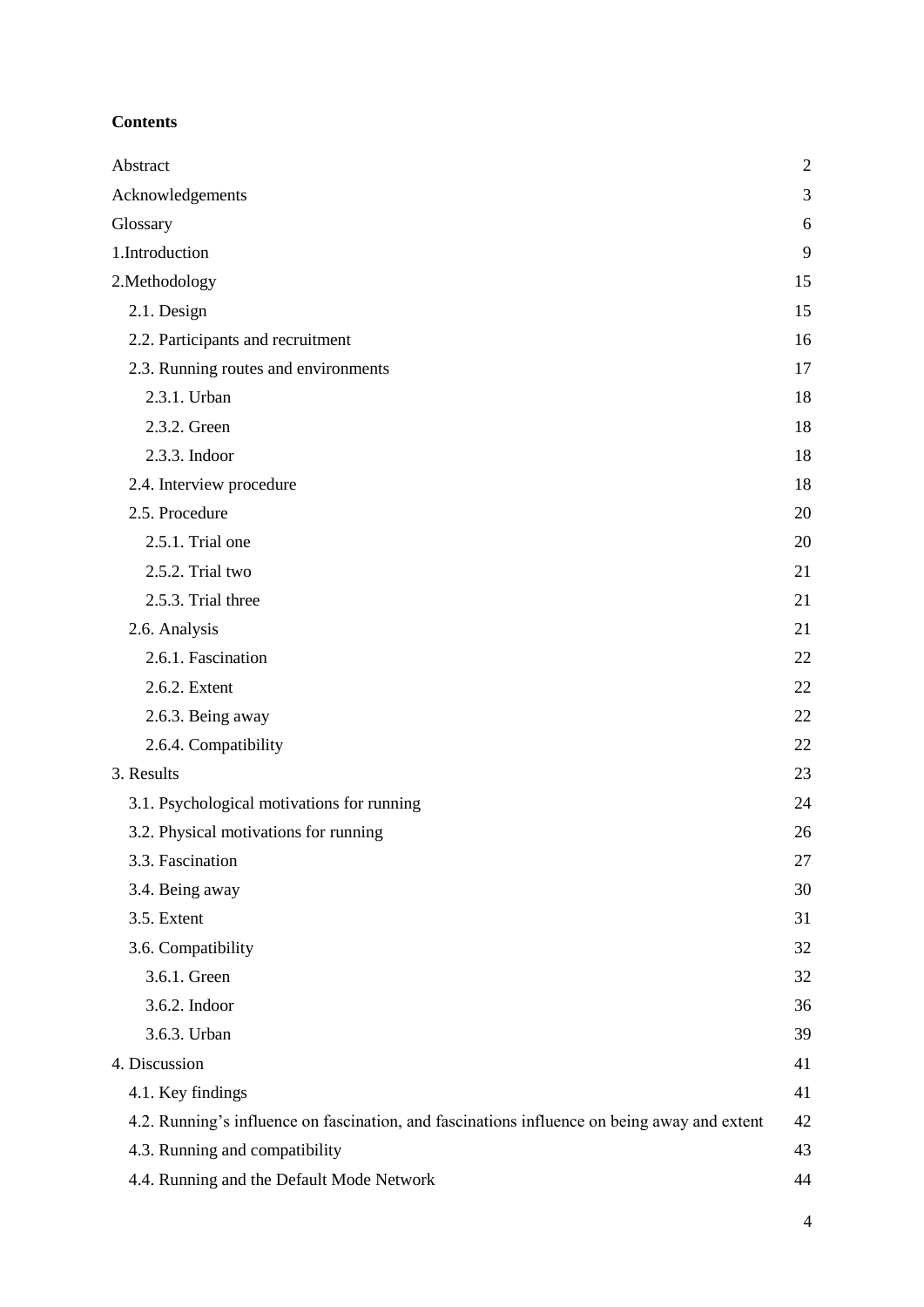| 4.5. Exercise and endocannabinoids       | 47 |
|------------------------------------------|----|
| 4.6. Implications of research            | 49 |
| 4.7. Recommendations for future research | 50 |
| 4.8. Limitations                         | 50 |
| 4.9. Reflexivity                         | 50 |
| 5. Conclusion                            | 51 |
| References                               | 52 |
|                                          |    |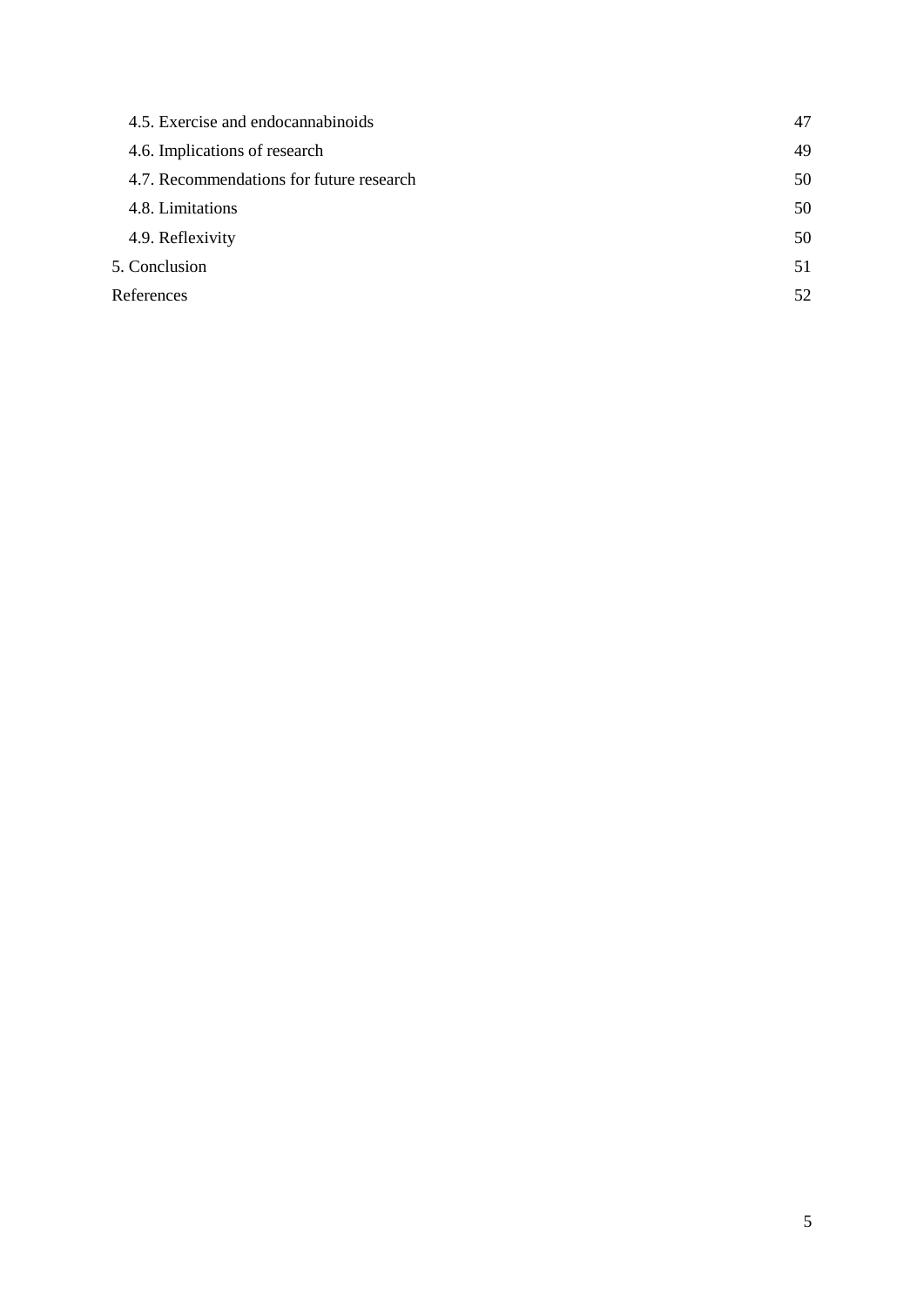## <span id="page-5-0"></span>**Glossary**

Active distraction: A term used to describe the consciously driven thought processes that occur during running that aim to distract the runner from associative fascinations that arise as a response to the behaviour. Active distractions require directed attention.

Active self-regulation: A term used in previous literature that encompasses a variety of thoughts a runner has related to running performance, such as: an awareness of running speed, technique and any other means that requires a conscious regulation when conducting this behaviour. Active selfregulation requires directed attention.

Associative fascinations: Termed "associative thoughts" in previous literature on attentional focus when running, these are thought processes that are directly related to the behaviour and include subcategories: internal sensory monitoring and active self-regulation.

Attention Restoration Theory: Initially developed to explain the psychological responses to nature, Attention Restoration Theory (ART) proposes certain environments contribute to reducing the demand for directed attention, and thus propose a framework which explains how DAF can be restored. The theory suggests that directed attention can be restored if one enters an environment that contains four components: fascination, extent, being away and compatibility.

Being away: A component of ART, it has been proposed that in order to achieve a sense of beingaway one must physically distance them self from the environment containing the stimuli that are taxing directed attention. However, in some cases, physical distance is not enough to create the sense of being away and therefore a conceptual shift towards different cognitive content must be achieved.

Compatibility: The match between the purposes and inclinations of the person and the environment's ability to support it, thus allowing one to achieve their objectives.

Default mode network: An attention network in the brain engaged when the brain is in a "resting state". The Default Mode Network (DMN) becomes active when a person engages in internally focused cognitive processes. These processes include non-attentive, but awake, mental states such as: rest, daydreaming, self-awareness, self-reflection, recollecting one's past or imagining one's personal future, scene construction and social cognition.

Dissociative fascinations: Previously termed "dissociative thoughts" in literature on attentional focus when running, these are thought processes defined by being unrelated to running. They include the sub-categories: active distraction and involuntary distraction.

Directed attention: The attention system required to carry out goal-directed tasks. Directed attention is, according to ART, a finite resource that is susceptible to fatigue. Utilising directed attention requires effort and plays a central role in concentration and the ability to ignore distractions.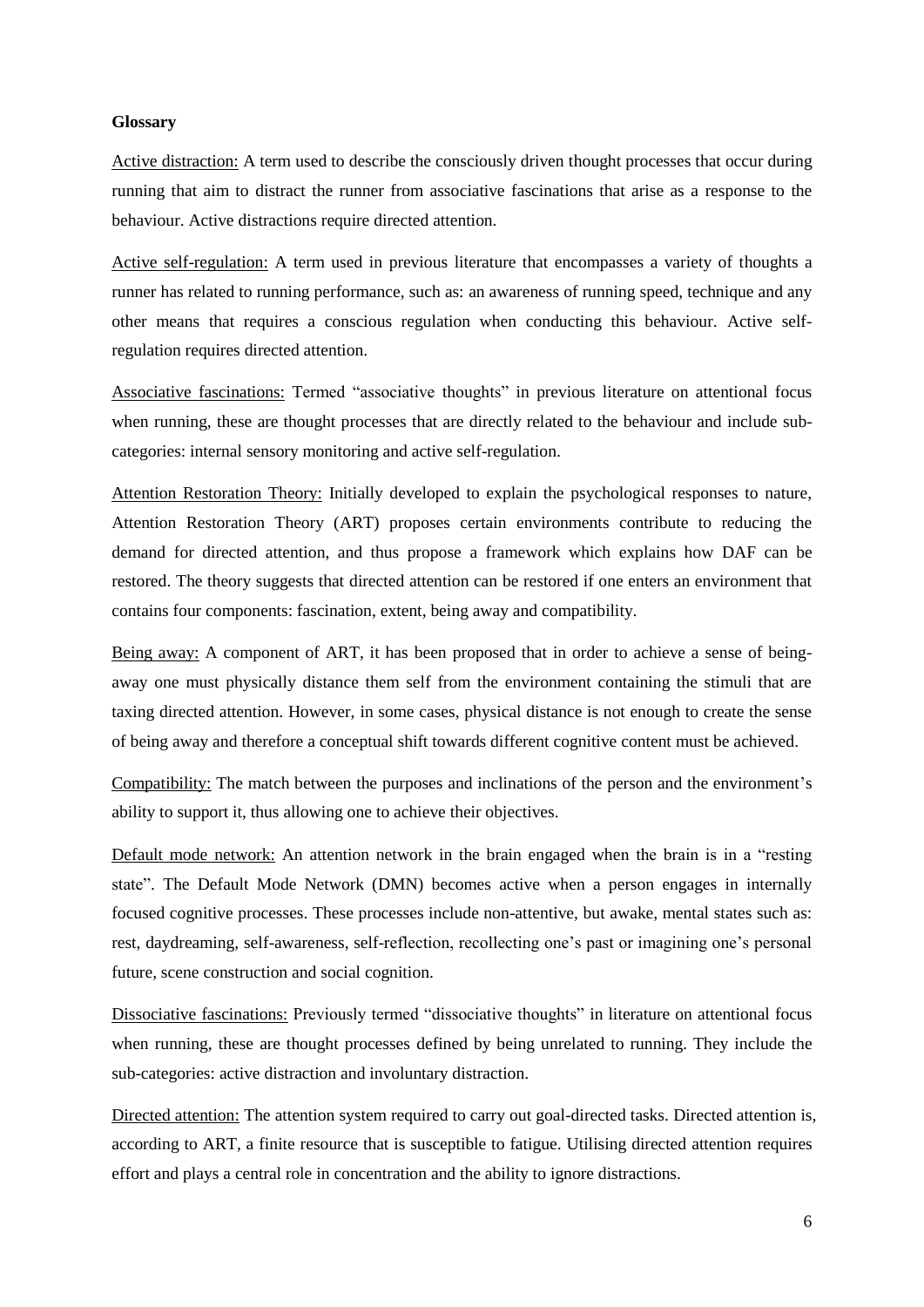Directed attention fatigue: A term used in ART to describe the point at which ones' directed attention resources have run out. Symptoms of directed attention fatigue (DAF) include an inability to concentrate, where one becomes easily distracted, and inefficiency in performing goal-directed tasks.

Endocannabinoids: A biochemical response to exercise that is thought to contribute to feelings of sedation, anxiolysis, a sense of well-being, reduced attentional capacity, impaired working memory ability, and difficulty in time estimation. Furthermore, this response is thought to be responsible for the effect of the "runners high".

Extent: A component of ART, extent refers to the size (scope) and density (coherence) of the environment. The environment must be large enough and have a sufficient density of natural elements that it creates a whole "other world" - like feel.

Fascination: Defined in ART, fascination is inherently interesting environmental stimuli that captures attention, and can range along a spectrum from soft fascinations to hard fascinations. When applied to running, fascination consists of inherently interesting internal or external stimuli that captures attention and too ranges from soft to hard fascinations.

Green exercise: The notion that the environment has an influence over the psychophysiological results achieved by the person exercising. It has been proposed that the green environment enables the person exercising to gain both the positive responses of the environment combined with the positive responses of exercise, thus producing a synergistic effect on the psychophysiological responses to exercise.

Hard fascinations: Originally described in ART as environmental stimuli that engage involuntary attention but block or inhibit the possibility for reflection. Such stimuli would include advertising and technology such as mobile phones, along with stimuli found in the urban environment that require one to consciously direct their attention towards it. With regard to running, hard fascinations incorporate their original description of environmental stimuli, but also relate to internal stimuli that engage involuntary attention and block or inhibit the possibility for reflection (i.e. associative fascinations)

Involuntary attention: An attention that is engaged in response to a stimulus; it is autonomous and therefore requires no conscious effort, it is less susceptible to fatigue and, according to ART, must be engaged in order to provide a break for directed attention, allowing directed attention an opportunity to restore.

Internal sensory monitoring: A sub-category of associative fascinations, internal sensory monitoring is derives from literature on attentional focus during exercise. It encapsulates the physiological responses that such as an increased heart rate, muscle soreness or an increase in breathing rate that all require the use of directed attention.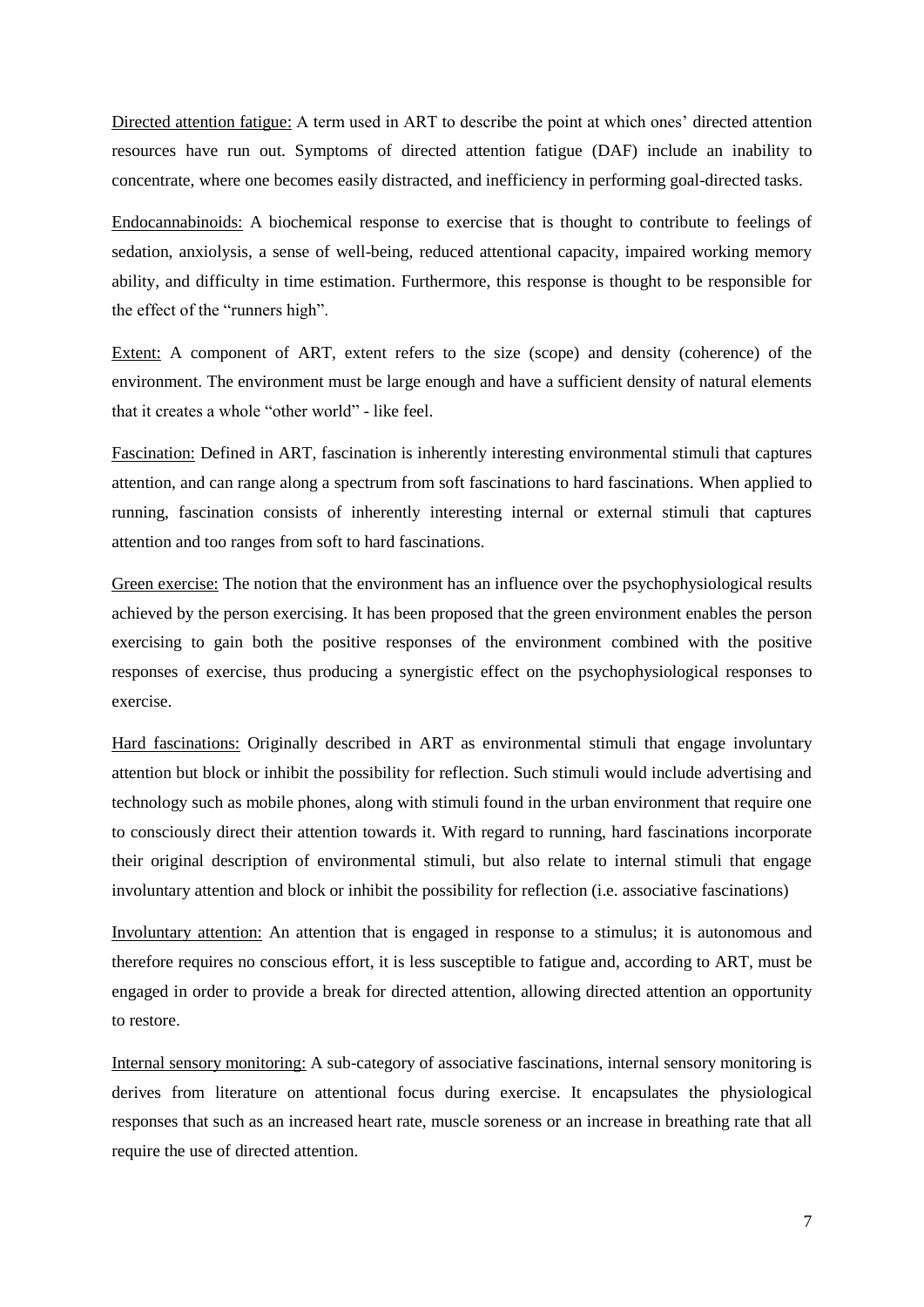Involuntary distractions: A sub-category of dissociative fascinations, these are thoughts that are not consciously driven, they take place without a full awareness, and serve as a distraction from the run. These include irrelevant daydreams, self-referential thoughts or mind-wandering. As these thoughts are not conscious, they do not require directed attention and instead engage involuntary attention.

Soft fascinations: According to ART, soft fascinations are environmental stimuli that, in comparison to hard fascinations, gently engage involuntary attention. The gentle environmental stimuli found in restorative environments allow ones' involuntary attention to be attracted by the information but do not need to consciously direct attention towards it. According to the literature, soft fascinations include features such as trees, lakes, sunsets and clouds. While running, soft fascinations refer to the gentle internal or external stimuli that do not require directed attention; involuntary distractions are therefore soft fascinations.

Task Positive Network: The opposing attention network to the DMN, the task positive network (TPN) is generally associated with performing goal-directed tasks. Greatly associated with executive functioning, this network is engaged when one is conducts higher level cognitive tasks, makes conscious decisions or attempts to problem solve.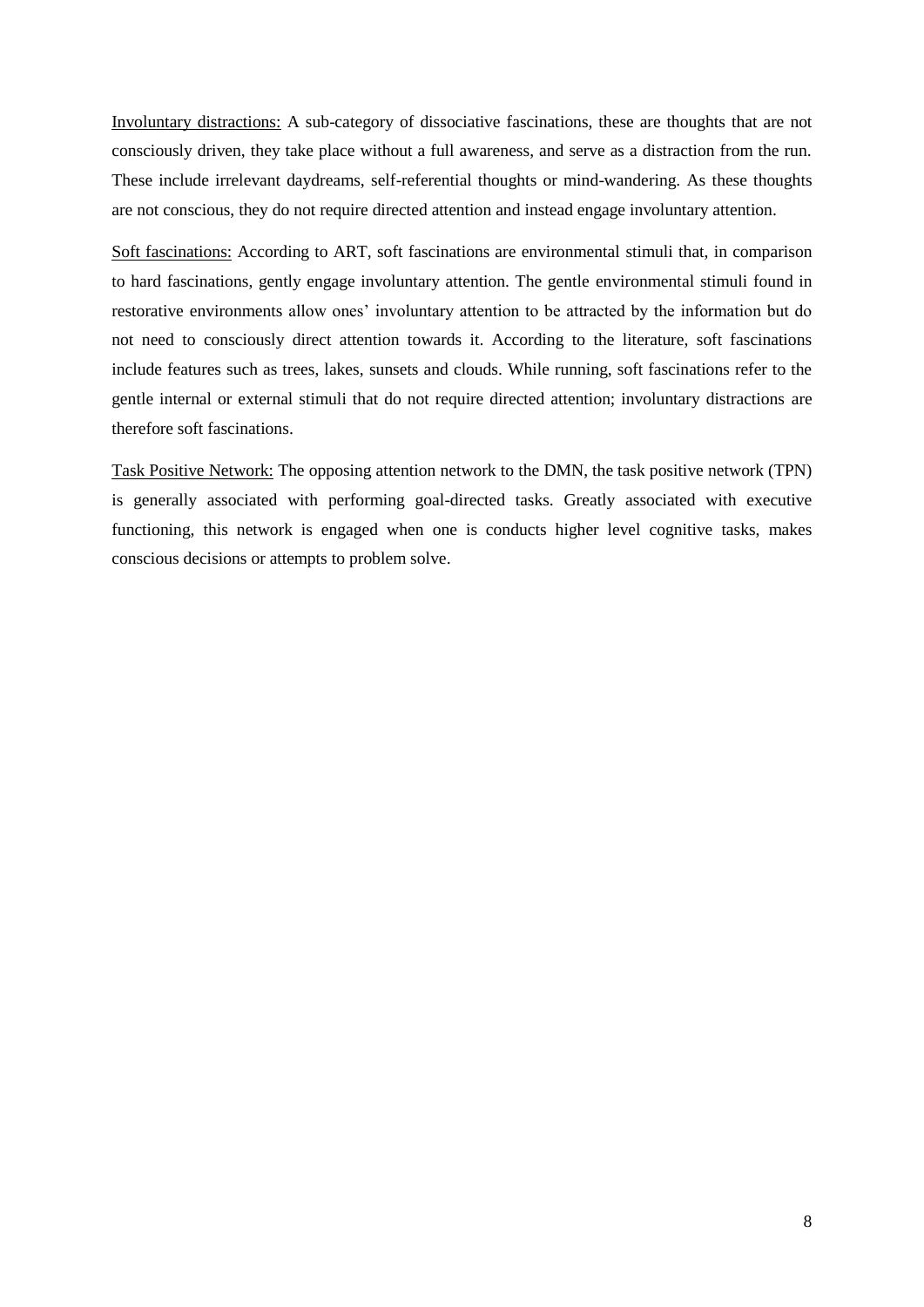## <span id="page-8-0"></span>**1. Introduction**

Previous research has long established that exercise is beneficial for psychological health (Berger & Motl, 2000, Chang *et al.,* 2012; De Moor *et al.,* 2006; Hillman *et al.*, 2008; Vance *et al.,* 2005). However, studies observing positive psychological responses, such as reduced feelings of anxiety and depression and improvements in various mood states, have often been conducted without a clear theoretical underpinning (Ekkekakis & Petruzzello, 1999). While a number of proposed mechanisms have been reported, our understanding of this phenomenon remains somewhat elusive (Crone *et al.*, 2006).

One theory accounting for such psychological changes is the distraction hypothesis (Bahrke  $\&$ Morgan, 1978). This theory posits that engaging in exercise provides a distraction from stressors which may, in turn, be responsible for changes in state anxiety. Another theory, taken from the seminal work by Bandura (1977) on self-efficacy, suggests that engaging in exercise builds ones selfconfidence and improves their mood which then feeds into a person's life, leading to the improvements in psychological well-being (Craft, 2005; Crone *et al.*, 2006). More recently, a new theoretical proposal was made by adapting the conceptual framework of attention restoration theory (ART), formally used in environmental psychology literature, and expanding it beyond its current paradigm to incorporate behaviours such as exercise (Norling *et al.*, 2008; Norling *et al.*, 2010).

## *Attention Restoration Theory*

ART is an influential theory in the environmental psychology literature (Kaplan, 1995; 2001). Developed from the early work of James (1892), Kaplan (1995; 2001) proposes that attention can be broken down into two forms; involuntary attention and directed attention, distinguished by the level of effort required in their use. Central to this theory is the idea that directed attention is a resource; *resource* implying that directed attention is finite in quantity and, if used in excess, can be susceptible to depletion (Kaplan & Berman, 2010). Overusing directed attention leads to directed attention fatigue (DAF). However, involuntary attention is thought to be less vulnerable to fatigue and by switching to this attention system, directed attention is given a break, providing it with an opportunity to restore.

A useful analogy of directed attention is a battery; when a battery is full of charge it performs optimally, when its charge runs out its performance decreases. Symptoms arise when one is suffering from DAF; most notably, people lose the ability to concentrate and become highly distractible. Irritability, anger and frustration are also common symptoms, along with a lack of patience (Kaplan, 1995). Other studies suggest directed attention is a vital component in the ability to self-regulate (the mechanism responsible for resisting temptation) and performance of higher level cognitive tasks, also known as executive functioning (Kaplan & Berman, 2010). Depleting this resource, therefore, leads to a reduced ability to utilise these mechanisms. However, like the battery, directed attention can also be recharged.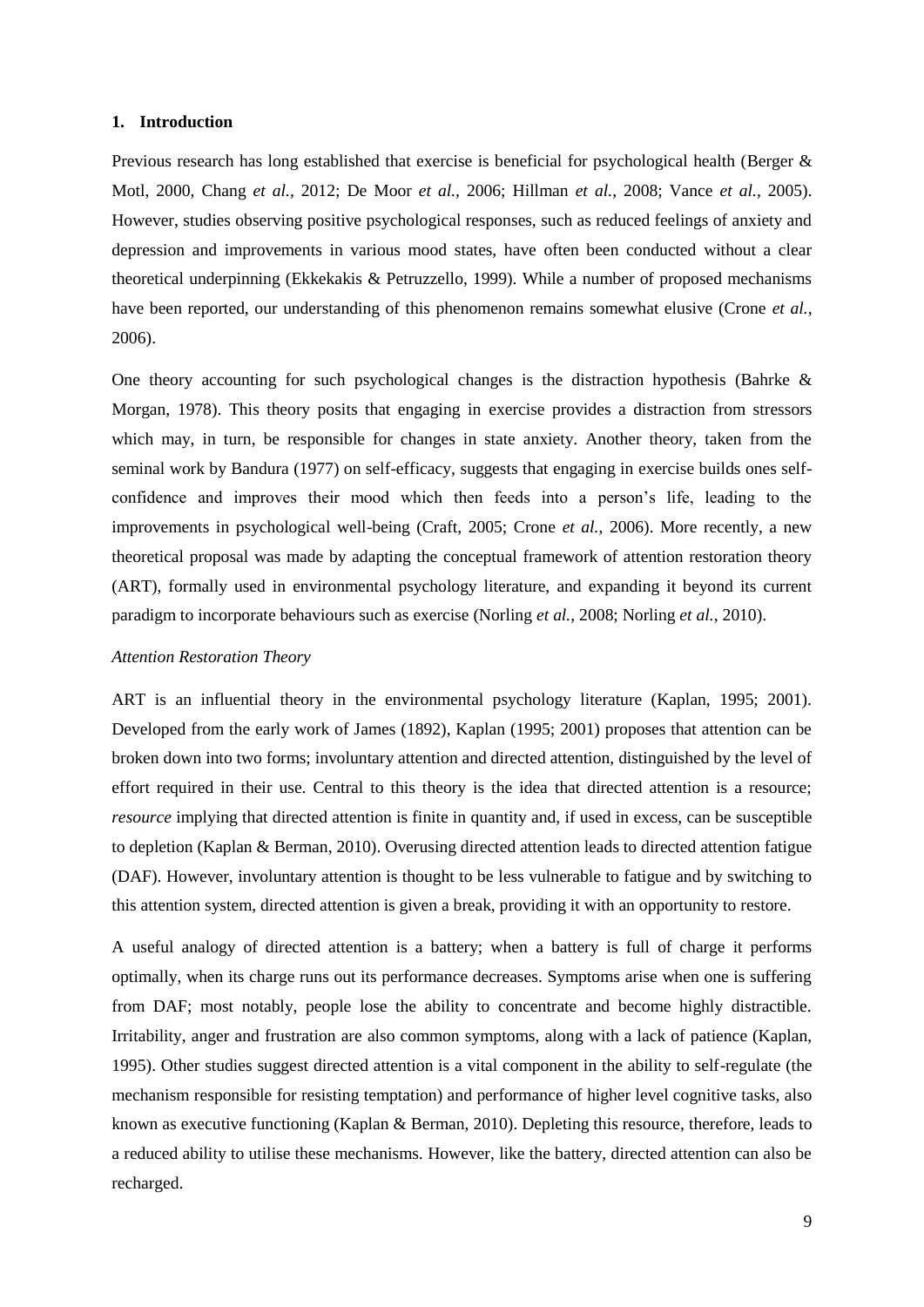Research conducted within the discipline are of environmental psychology literature has demonstrated the ability of particular environments to replenish directed attention; most notably, but not exclusive to, nature (Berman *et al.*, 2008; Hartig *et al.*, 2003; Packer & Bond, 2010). ART outlines four components that are needed in an environment in order for restoration to occur: fascination, extent, being-away and compatibility (Kaplan, 1995).

## *Components of Attention Restoration Theory*

With regard to restorative environments, *fascinations* are inherently interesting stimuli that capture involuntary attention. They range along a spectrum from *soft fascinations* to *hard fascinations*. Hard fascinations block or inhibit the possibility for reflection and require directed attention to overcome the stimuli (e.g., the sound of traffic grabs involuntary attention, but directed attention is required to maintain safety when crossing a road). Soft fascinations, on the other hand, are gentle stimuli that engage involuntary attention modestly (e.g., a sunset may hold attention effortlessly) providing an opportunity to give directed attention a break and offer chance for reflection. *Extent* refers to the scope (size) and the coherence (how well the environment fits together and can be understood) of the environment that help to create a sense that this place is a different to that which one is used to. According to Kaplan (1995), to achieve a sense of being-away one must physically distance them self from the environment containing the stimuli that are taxing directed attention. However, in some cases, physical distance is not enough to create the sense of being away and therefore a conceptual shift towards different cognitive content must be achieved. Finally, *compatibility* refers to the match between the purposes and inclinations of the person and the environment's ability to support it. Thus, for compatibility to be achieved, the environment must support the behaviour one is performing and allow one to achieve their desired objectives.

#### *Impact of restorative environments*

The impact of exposure to such restorative environments, and the subsequent effects on directed attention, can be seen in the work conducted by Kuo and Sullivan (2001a). Their work set out to assess the impact of natural elements (such as trees and grass) on levels of violence and aggression of 145 residents living in low-rise apartment buildings within a public housing complex in Chicago. A methodological strength of the study was that the residents were randomly assigned to their house within the apartment blocks, minimising any selection bias for their building or view. Of the total sample size, 76 had relatively high levels of nearby nature, while 69 had relatively low levels. All participants came from a similar section of society with characteristics associated with crime and violence; for example, low economic status, education and life circumstances. Assessment measures were 45-minute structured interviews conducted by trained residents from the housing project who shared similar backgrounds to the participants. Attentional capacity, level of aggression and other controlled variables likely to be associated with aggression were also assessed through the interviews.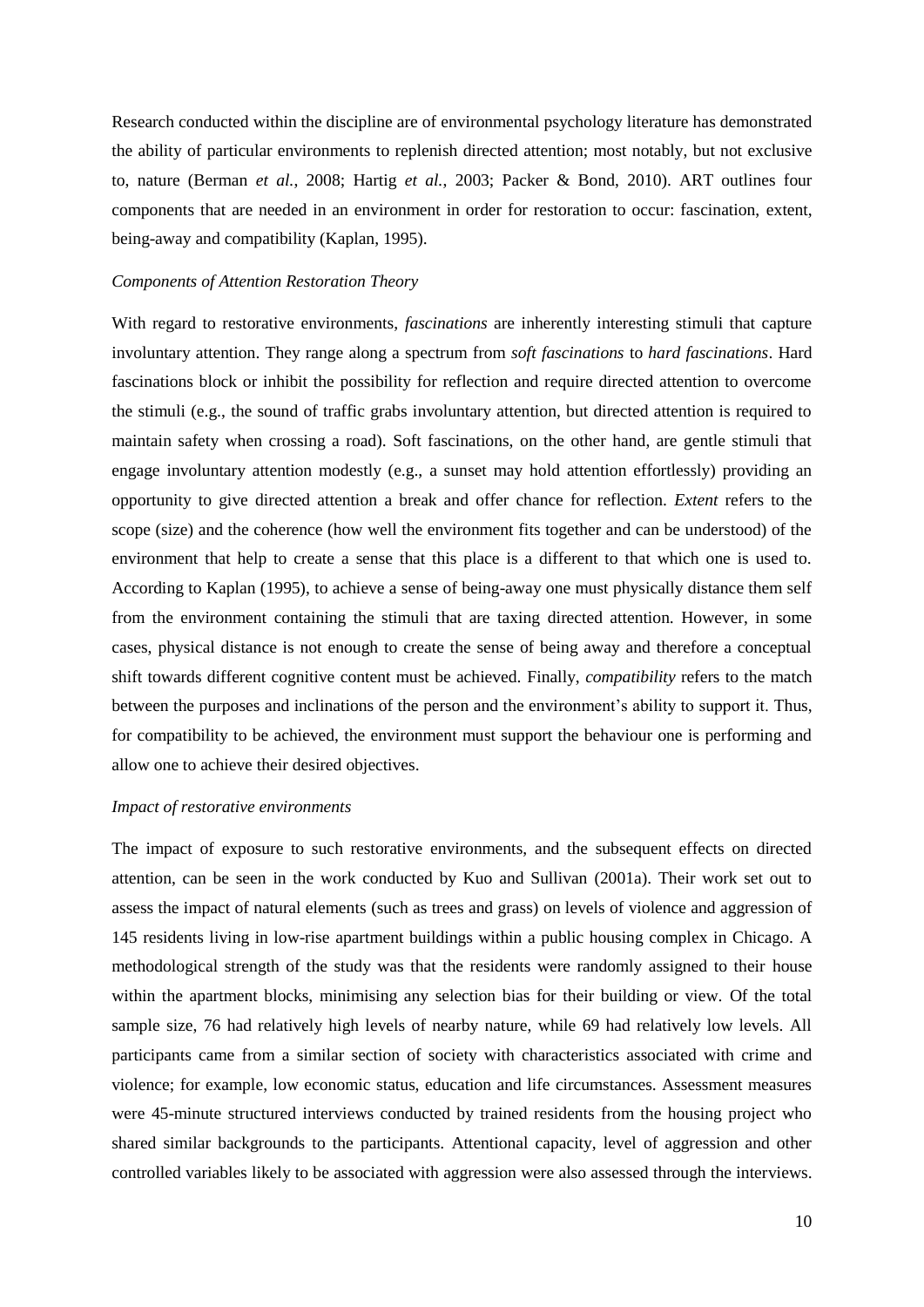Further tests were also conducted; firstly, to measure attentional fatigue and attentional functioning participants were asked to complete the Digit Span Backwards (DSB) test. This test requires the participants to remember, and repeat back, a series of numbers that have just been read aloud by the administrator (e.g., administrator: "3,7,6", then the participant would respond "6,7,3"). The series of numbers increase in length by an additional digit until a participant fails to repeat them back in the correct order. The participants are allowed two attempts at the same number of digits; however, if they fail at the series length on both occasions, then the longest series of correct numbers repeated is scored. Secondly, the Conflict Tactics Scale (CTS) test was administered aimed to measure aggressive behaviour. The test comprises of 14 items that provide an indication of the participants overall aggression. Scores are correlated to provide a picture of aggressive tactics used. Kuo and Sullivan (2001a) found residents with greater views to nearby nature were significantly less aggressive than residents overlooking low levels of nature. Furthermore, after controlling for a number of potential confounding factors, these results were put down to greater attentional functioning and memory capacity.

In a second study by Kuo and Sullivan, (2001b), the authors explored the relationship between vegetation and crime rates over a 2-year period for 98 apartment buildings within the same Chicago housing project. After analysing police records for property crimes, violent crimes, and total number of crimes, Kuo and Sullivan (2001b) found a consistent negative interaction emerged; the greater density in vegetation surrounding the apartment building the lower the reported level of crime.

The effect of viewing nature has also been demonstrated in the prison environment. Moore (1981) observed the attendance of inmates to the health clinic inside a prison in Michigan. Like the methodology of Kuo and Sullivan (2001a), inmates were randomly assigned to cells throughout the penitentiary. Moore noticed that inmates with a view out of their cell window overlooking farmland were significantly less likely to report to the medical clinic than inmates overlooking the prison courtyard. These studies by Kuo and Sullivan (2001a) and Moore (1981) demonstrate the effect nature can have on attentional resources and physical health.

## *Extending the Attention Restoration Theory paradigm*

While the previous studies by Kuo and Sullivan (2001a; 2001b) and Moore (1981) have assessed the view of, and access to, nature, exercise has also been suggested as a method of restoring attention. As stated previously, the predominant focus of ART has been to provide an explanation for the cognitive responses to an environment (Kaplan, 1995; 2001). However, Norling *et al*. (2008) proposed to extend the framework of ART beyond its current restorative environment paradigm and to incorporate behaviours, such as running.

While measuring restorative environments from a quantitative stand point is well established, as is our understanding of how the environment can impact on the ability to direct attention, it remained to be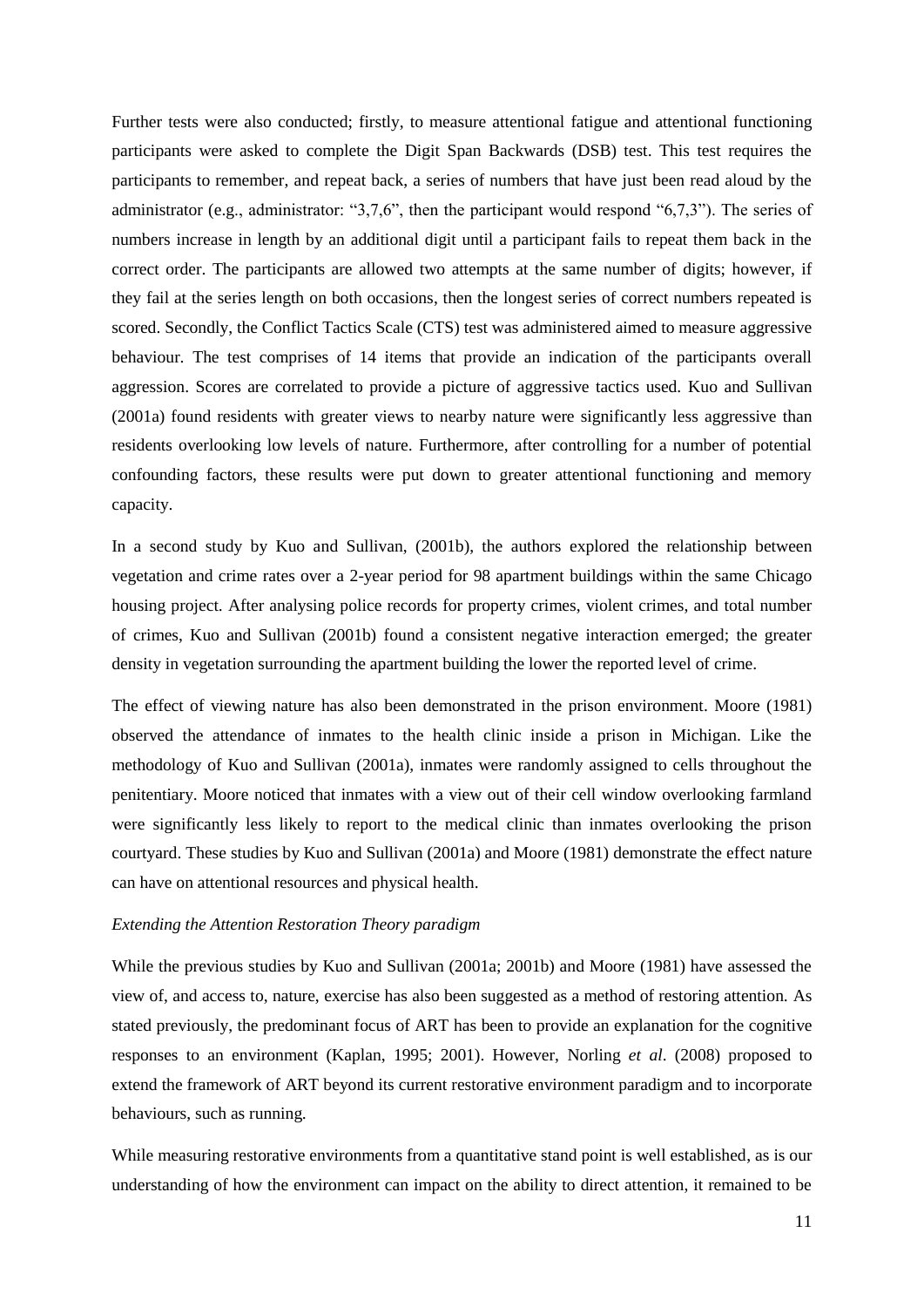seen whether behaviours can restore attention too. Like the Perceived Restorativeness Scale (PRS, Hartig *et al*., 1997) – a questionnaire developed to assess the restorative potential of an environment – Norling *et al*. (2008) developed the Perceived Restorativeness of Activities Scale (PRAS) – a measure that could assess the potential for a behaviours ability to restore attention. The PRAS is a 12-item, 0-6 Likert scale questionnaire that aims measure the four components of ART in relation to activities, rather than environments. In regard to extent, the PRAS suggests extent is an activity that provides: (1) an experience contains qualities that draw a person in, (2) an experience that has the ability to retain ones interest for a sustained period of time, and (3) an experience that encourages one to explore it further (i.e. encourage long term participation in the activity).

Norling *et al*. (2010) then set out to test their idea and demonstrate that running, like nature, has the ability to restore attention. Recreational runners were recruited for the study and were assigned to one of four experimental groups and asked to run around an indoor track for 30-minutes. The four groups were categorised by intensity levels; a self-regulated speed determined by the participants in this group, low (60-70% HR max), high (80-90% HR max) and a control group (participants rested in the indoor lounge). Participants' attention was fatigued for 30 minutes prior to exercise by filling out a questionnaire, performing a demanding mental task on a computer for 15 minutes and through familiarisation of the CPT II test. The CPT II (an attention test measuring inattention, impulsivity and vigilance) was then administered at pre-intervention and post-intervention. The results revealed that running had the ability to restore attention. However, significant differences were only found between the the high intensity running group and the control group. Low and self-regulated conditions both resulted in restoring attention more than the control but results were not significant.

According to Norling *et al*. (2010) attention restoration, achieved by the high intensity runners, was done so because of "goal compatibility" (i.e. running at the correct intensity for this group). Goal compatibility allowed the runners to switch from "associative thinking" (thoughts associated with the run) to "dissociative thinking" (thoughts unrelated to the run). The authors suggest that "dissociative thinking" would have engaged the component fascination which, in turn, allowed participants to mentally escape any thoughts that were responsible for the depletion of directed attention, thus achieving the component being away. Although the authors suggest that the component fascination is closely related to associative and dissociative thinking, the interaction was not explored in detail due to their quantitative approach to the study. Thus, a qualitative exploration of how running achieves the components of ART is a priority in order to develop a more comprehensive understanding of running as a restorative behaviour.

Although ART has received little attention in the exercise arena beyond Norling *et al.*'s (2008; 2010) work, comparisons can be drawn between ART and other theoretical frameworks for running cognitions. A recent review paper by Brick *et al*. (2014) developed a new working model of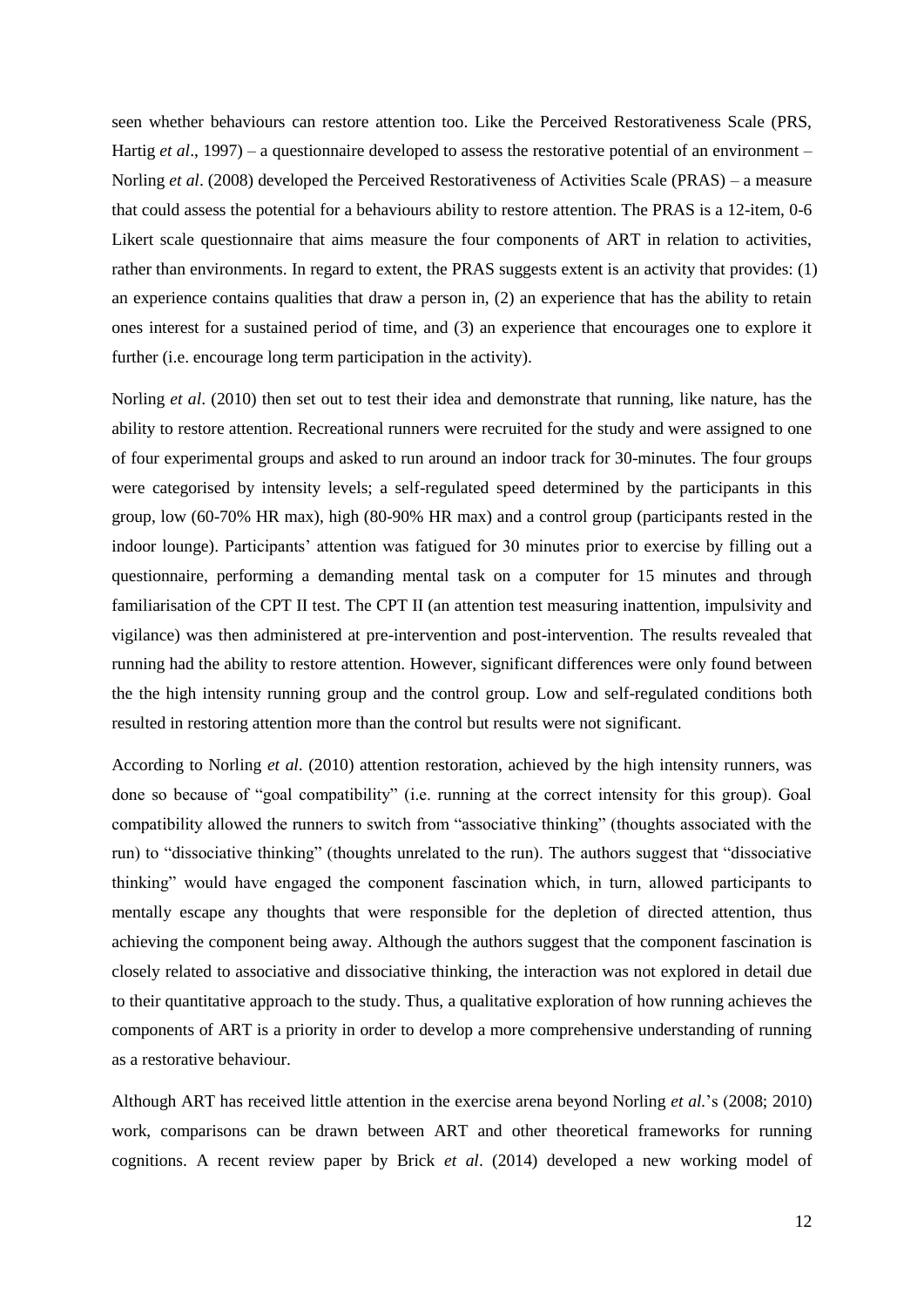attentional focus during endurance exercise. In this paper the authors reviewed the literature base on this topic and devised a new system to categorise attentional thoughts. In keeping with the early categories of internal and external *associative thoughts* (thoughts related to running) and internal and external *dissociative thoughts* (thoughts unrelated to running), Brick and colleagues set out to further expand the categories of attentional focus during endurance exercise. Associative thoughts were remodelled and broken down into three categories; internal sensory monitoring (e.g., physiological cues such as breathing, muscle soreness, increased heart rate, etc.), active self-regulation (e.g., the regulation of running pace, technique, etc.) and outward monitoring (mile markers, weather conditions, etc.). External associative thoughts encompassed outward monitoring (e.g., split times, mile markers and other competitors). Meanwhile, dissociative thoughts were redefined as active distraction (e.g., thoughts requiring conscious effort that are used to distract the runner from the run; attention demanding tasks such as completing mental puzzles, conversing) and external dissociative thoughts were revised as involuntary distraction (e.g., sub-conscious thoughts that are unrelated to the run; reflective thoughts, irrelevant daydreams, mind wandering, imagining music, unimportant scenery, etc.). As suggested by Norling *et al*. (2010), the ART component fascination shares close ties with dissociative thoughts when running. For the purpose of this study, the terminology used by Brick *et al*. (2014) and Norling *et al*. (2010) has been adapted and aligned with the framework of ART; *associative thoughts* are referred to as *associative fascinations* and *dissociative thoughts* are now referred to as *dissociative fascinations.* Furthermore, as outward monitoring closely resembled the ART component compatibility, outward monitoring was removed from associative fascinations.

#### *The exercise-environment interaction*

In a study by Berman *et al*. (2008) the authors set out to document the impact of walking through contrasting environments (urban vs. nature) on one's ability to direct attention. Participants were administered the DSB test prior to the intervention and after completing the 2.8 mile route. Results revealed that completing the walk through the natural environment had a significant impact on DSB performance, whereas the urban environment did not. Results seen by Norling *et al.* (2010) who reported low intensity exercise had a non-significant effect on attention restoration, yet Berman *et al*. (2008) provide support for low intensity exercise on restoring directed attention. While it is unclear why exercise at similar intensity levels produced different results, the exercise-environment interaction may be a modulating factor on the restoration of directed attention through exercise.

As Atchley *et al*. (2012) note, modern environments are filled with numerous hard fascinations (see ART; Kaplan, 1995) that demand our attention (e.g., traffic, advertisements, phones, alarms, television etc.) and tax our directed attention resources. With this in mind, Atchley and colleagues set out to document the effect sustained exposure to the natural environment had on creativity. Subjects were randomly assigned to one of two groups categorised in accordance of time point of test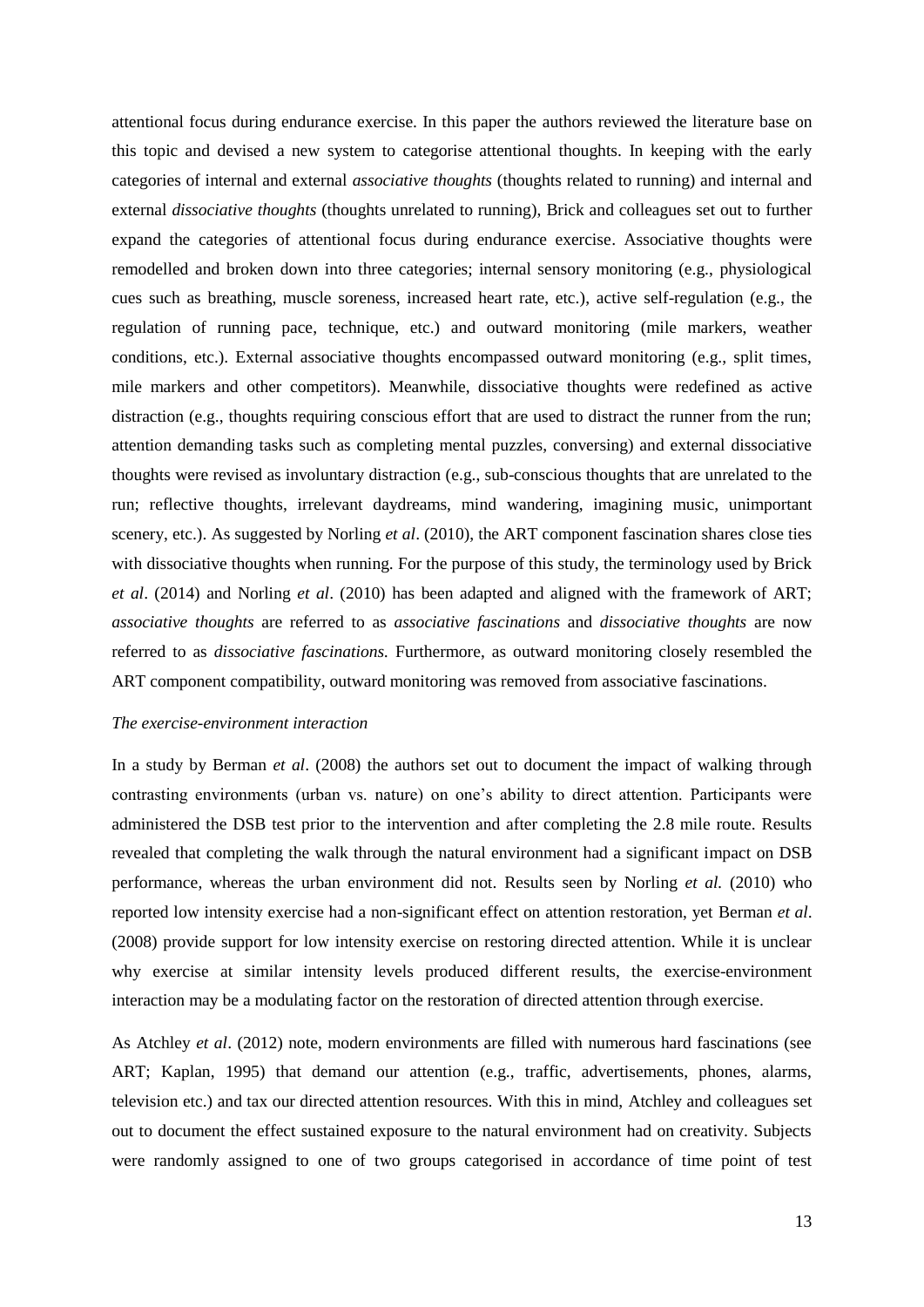administration; participants were either required to complete the test pre-test (taken in the morning just prior to the intervention) or in-test (test was completed in the morning of day 4 of the intervention). Once randomly assigned to their group, the participants were asked to complete a 4-6 day backpacking trip through one of eight locations across America. They were also forbidden to use any form of technology on trip. Participants were asked to complete the Remote Associates Test (RAT) which set out to measure their ability to think creatively and problem solve. Results suggest that participants completing the RAT at the in-test time point demonstrated a 50% increase in performance than their pre-test counterparts. This suggests restoring attention also has an impact on creativity and problem solving.

While the experiment by Norling and colleagues (2010) controlled for the influence of environment by exercising indoors, other studies suggest environments can influence the degree to which psychological responses can be achieved. Research has compared a variety of environments against one another. For example, Hartig *et al.* (2003) compared urban vs. natural and found that walking in the nature reserve had a greater improvement on performance of an attention task than the walk in the urban environment. Focht (2009) compared walking in urban vs. laboratory environments and found that affective states such as revitalisation, tranquillity and basic pleasure of walking were significantly greater in the outdoor environment. Ceci and Hassmen (1991) compared laboratory vs. running track environments and found, when walking, participants exercised at a greater intensity outside, despite reporting the same rate of perceived exertion in each environment. Finally, Pretty *et al.* (2005) demonstrated that as exercising in a laboratory in front of a screen presenting images of rural pleasant, rural unpleasant, urban pleasant, urban unpleasant and control group (no scene) produced different psychological responses in the sample of participants. Exercise conduced in front of rural pleasant and urban pleasant scenes resulted in a more positive effect on self-esteem than exercise in front of no scene. These studies demonstrate the possible environmental influences on psychological responses to exercise.

"Green exercise", a term coined by Pretty *et al.* (2003), refers to the possible synergistic effects of combining exercise with the natural environment. For instance, Barton and Pretty (2010) completed a meta-analysis on the green exercise literature and reported psychological measures such as mood and self-esteem were subject to positive improvements after a duration of as little as five minutes. However, these results need to be taken with caution as many of the studies do not compare the responses to contrasting environments. Meanwhile, other studies have reported that, irrespective of environment, changes in psychological measures such as mood or emotion occur due to the behaviour and not the environment (e.g., Bodin & Hartig, 2003; Kerr *et al*., 2006), which may be due to endocannabinoid (eCB) release; a biochemical response to exercise thought to be associated with "runners-high" (Dietrich & McDaniel, 2004; Raichlen *et al*., 2012; Sparling *et al.*, 2003) that is released in highest concentrations when exercising at 70-80% HR max (Raichlen *et al*., 2013).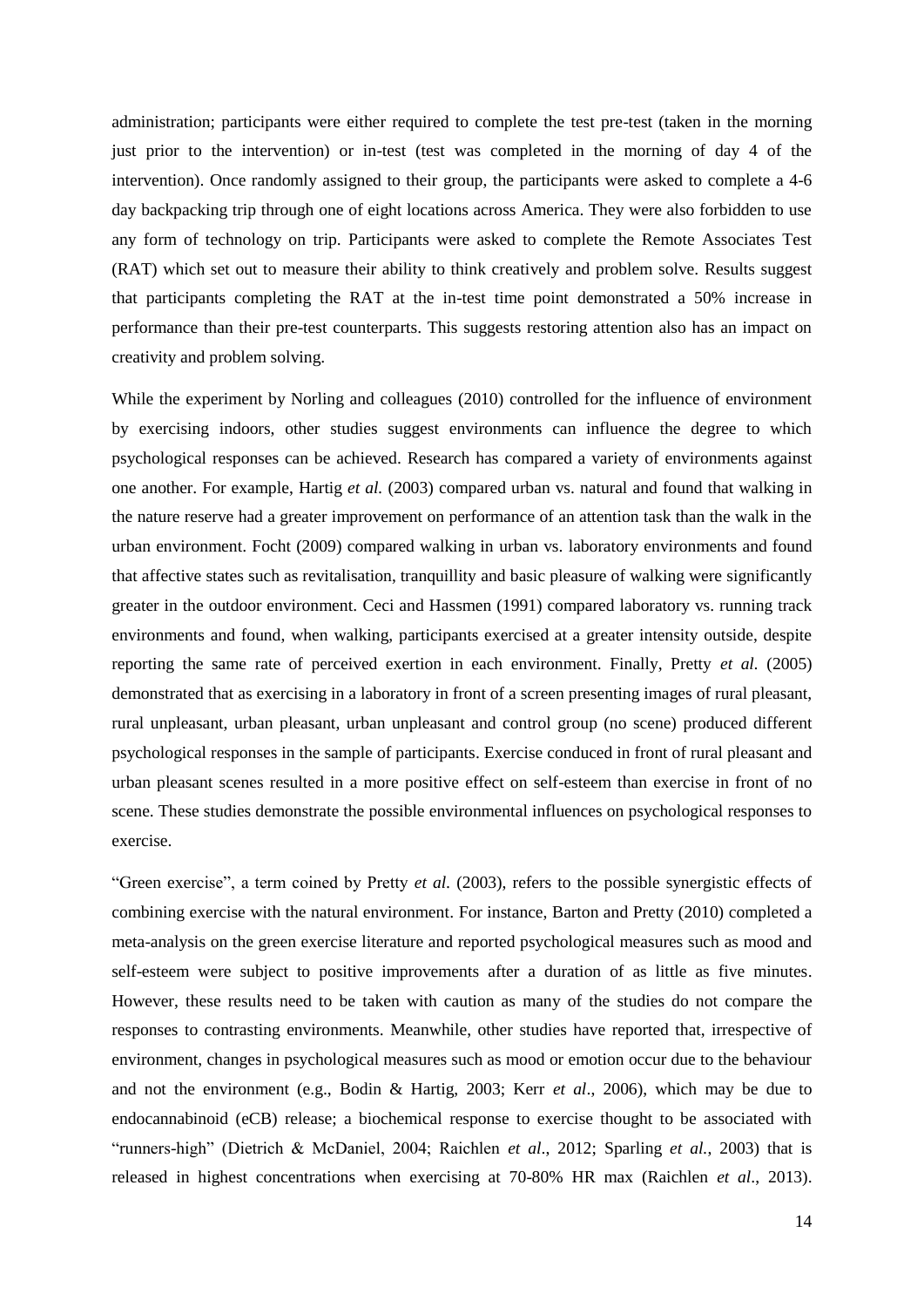Conversely, others have reported enhanced benefits of the exercise-environment interaction. For instance, exercising in the natural environment as opposed to indoors may lead to some beneficial responses such as an increased feeling of revitalisation, feelings of energy, along with decreases in frustration, confusion, tension and tiredness, amongst others (Thompson Coon *et al*., 2011).

This work on the exercise-environment interaction is inconclusive and the mechanisms through which psychological changes occur whilst exercising in the natural environment are not yet fully understood (Gladwell *et al*., 2013). A partial explanation may be the effect of environmental "greenness" (Ackers *et al*., 2012). The term greenness encompasses a variety of outdoor settings; for example, simply put, the term refers to the level of vegetation in an environment (Almanza *et al*., 2012). Almanza and colleagues note that greenness refers to a range of environments; from tree-lines streets to streets containing few natural elements, to play fields and forested parks. However, in the study by Akers *et al*. (2012) the authors refer specifically to the effect of the colour green in the environment. Another is that stimuli from the outdoor environment distract the participant from the physiological responses to exercise, as opposed to the indoor environment (Focht, 2009). Work by Williams (2011) built on this idea and noted that exercise outdoors led to less distressing thoughts (i.e. wishing the activity would end). The author suggested this was due to the outdoor environment possessing a greater ability to take the participants mind off exercise.

This study aimed to explore the exercise-environment interaction in more detail. Additionally, this study aimed to build on the work of Norling and colleagues (2010) by qualitatively analysing the experience of running within the framework of ART and exploring how running may achieve ART's four components (fascination, being away, extent and compatibility).

Research questions (RQ) for this paper are:

- 1. How does running achieve the components of ART to enable restoration of attention?
- 2. How does the environment affect the way in which running achieves restoration of attention?

## <span id="page-14-0"></span>**2. Methodology**

#### <span id="page-14-1"></span>*2.1. Design*

The research was conducted within an interpretivist paradigm, with the aim to explore the participants' subjective experiences of running within contrasting environments. An interpretivist paradigm takes the position that reality is created through experience, as opposed to natural reality (Grey, 2013). It was this paradigmatic stance that influenced the methodology of the current study by collecting and analysing interviews in order to understand the effect of running on attention, and the influence of the environment on the running experience. To ensure against researcher bias and to increase the chances of a diverse range of answers from the interviews (Shenton, 2004) participants were randomly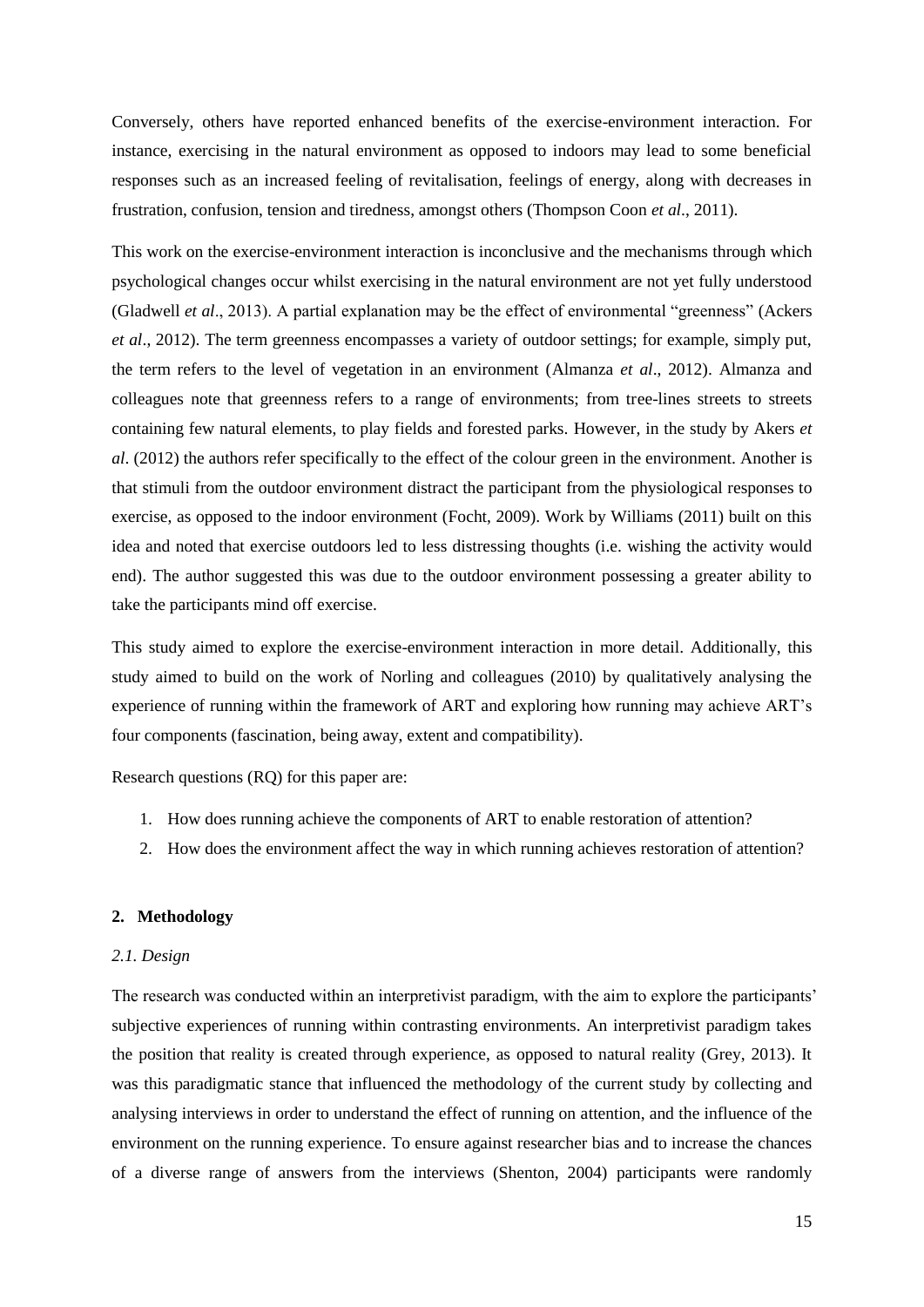allocated to either the urban (U), green (G) or indoor (I) environment by picking numbers out of a hat. Each participant was required to run on three occasions in the same environment on separate days over a 10 day period (trial 1, 2  $\&$  3; see Table 1). Running times were scheduled around the participants' free time and therefore were conducted at various time points, however, no participant ran when it was dark. All runs took place between March-August 2014 and although the weather conditions varied for the outdoor participants, only one trial in the urban environment was rescheduled due to heavy rain.

| Group               | Trial 1                                         | Trial 2    | Trial 3                                        |
|---------------------|-------------------------------------------------|------------|------------------------------------------------|
| Urban Group         | Pre-intervention<br>interview and 3 mile<br>run | 3 mile run | 3 mile run and post-<br>intervention interview |
| Green Group         | Pre-intervention<br>interview and 3 mile<br>run | 3 mile run | 3 mile run and post-<br>intervention interview |
| <b>Indoor Group</b> | Pre-intervention<br>interview and 3 mile<br>run | 3 mile run | 3 mile run and post-<br>intervention interview |

## Table 1: The procedure of research for trial 1, 2 and 3

Participants took part in two semi-structured interviews, one before their first run and one after their final run. An advantage of this interview technique was that the researcher was able to pursue specific topics of interest to the research, yet simultaneously provide a level of freedom to explore experiences that may be of importance to the research, but were not covered in the interview guide (see Table 3). The pre-intervention interview aimed to gather information on previous running experiences and perception of the environment participants were running in. The post-intervention interview aimed to collect data on the experience of the three running trials and how the environment influenced where participants directed attention within their allocated environment.

## <span id="page-15-0"></span>*2.2. Participants and recruitment*

Eighteen recreational runners (11 male, 7 female) between the ages of 22-36 years took part in the study (see Table 2). Participants were recruited opportunistically and through snowball sampling; a method of recruiting potential participants to the study through contacts of the subjects (Biernacki & Waldorf, 1981). After initial expressions of interest, potential participants were sent an email containing a participant information sheet and contact information of the researcher. This encouraged a preliminary dialogue to take place between potential participant and researcher whereby any clarification over the procedure could be carried out. All subjects were informed that they reserved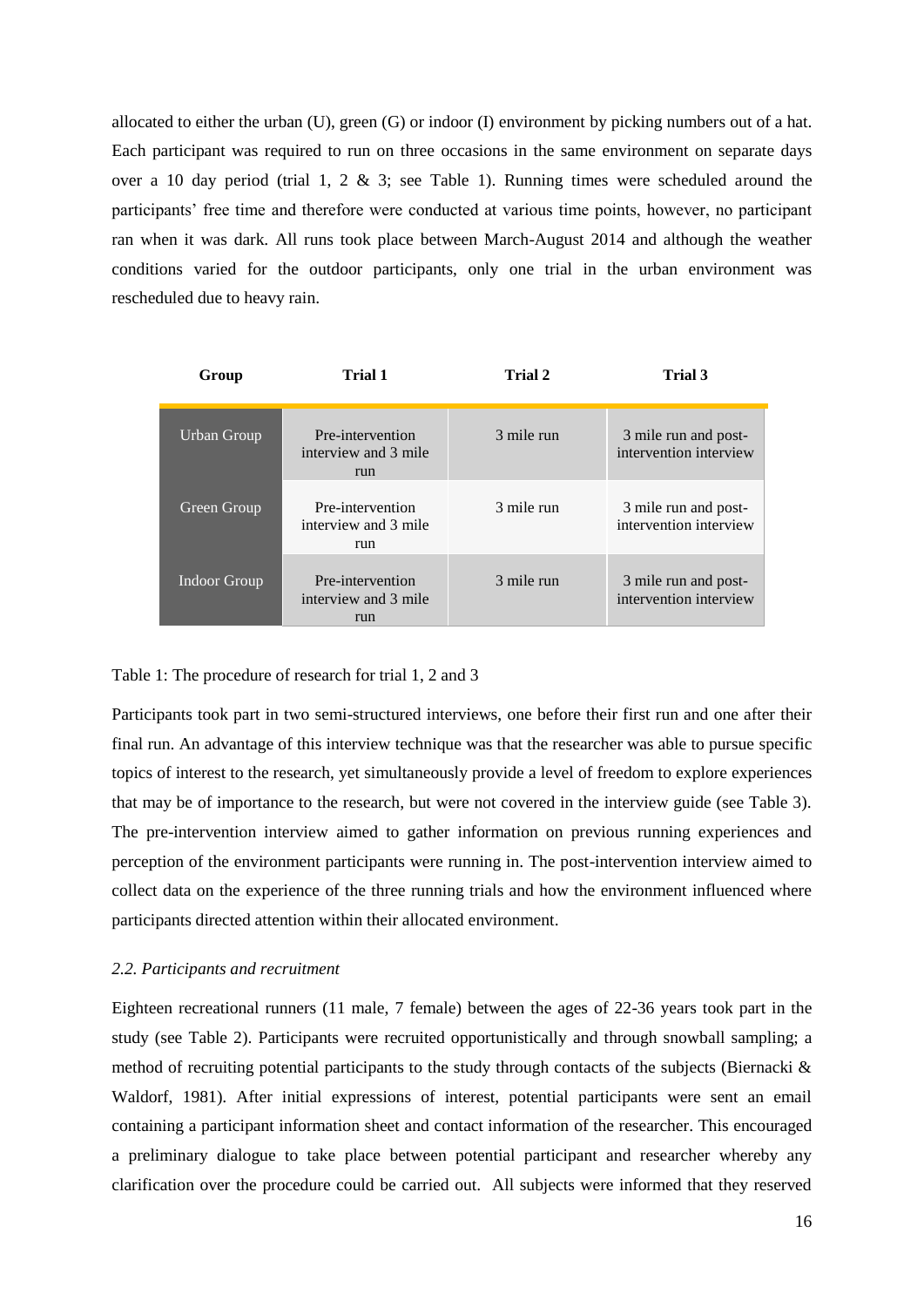the right to withdraw from the study without any justification at any point throughout the process. Prior to the intervention, all participants completed a readiness to exercise screening questionnaire to ensure they were eligible from a health perspective to take part. Written consent was obtained from participants confirming they had read and were comfortable with the research procedure.

| Group  | Participant     | Age             | <b>Gender</b> |
|--------|-----------------|-----------------|---------------|
| Green  | GP1             | 24              | Male          |
|        | GP <sub>2</sub> | 23              | Female        |
|        | GP3             | 36              | Female        |
|        | GP4             | 26              | Male          |
|        | GP5             | 24              | Male          |
|        | GP <sub>6</sub> | 34              | Female        |
| Indoor | IP7             | 24              | Male          |
|        | IP8             | 23              | Male          |
|        | IP9             | 29              | Male          |
|        | IP10            | 24              | Male          |
|        | IP11            | 22              | Female        |
|        | IP12            | $\overline{24}$ | Female        |
| Urban  | <b>UP13</b>     | 27              | Female        |
|        | <b>UP14</b>     | 23              | Male          |
|        | <b>UP15</b>     | 22              | Male          |
|        | <b>UP16</b>     | 28              | Female        |
|        | <b>UP17</b>     | 23              | Male          |
|        | <b>UP18</b>     | 24              | Male          |

Table 2: Environnent groups, participant code and participant information.

## <span id="page-16-0"></span>*2.3. Running routes and environments*

Participants were required to run three miles on three separate occasions. The distance chosen was three miles based on a distance of 2.8 miles in a previous study observing the restorative effects on attention when walking in green and urban environments (Berman *et al*., 2008). Distance rather than time was selected for this particular study because that meant a clear start and end point for the runners. Furthermore, if time was selected, some participants may have completed the allocated time but found themselves half way through a lap of the outdoor environment in which case they would have needed to walk back to the researcher through the running environment, which may have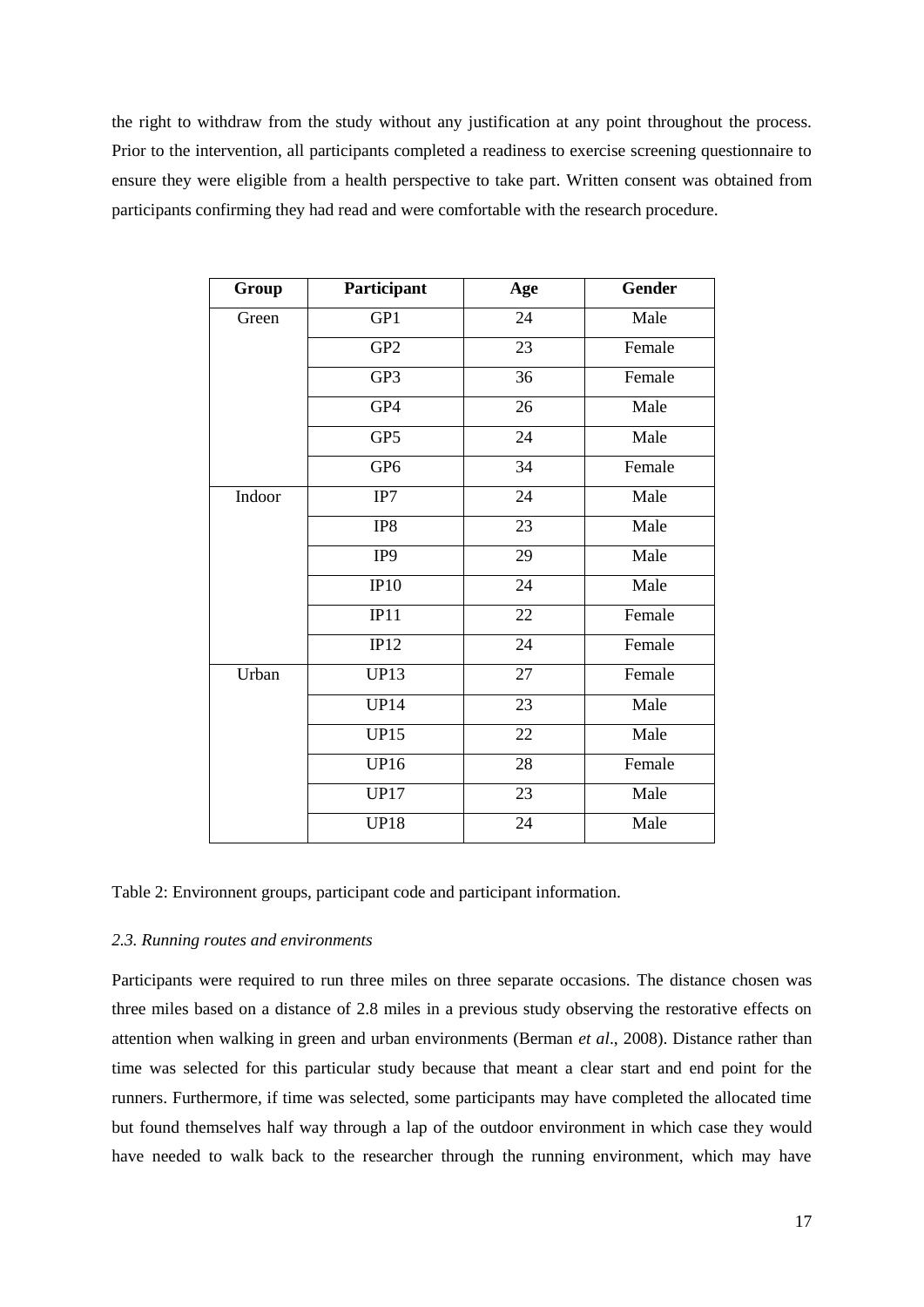impacted their overall experience. To ensure the distance was comparable between all conditions, specific three-mile running routes were devised for the green and urban groups. To ensure participants were exercising at a comparable intensity, participants were fitted with Polar FT1 heart-rate monitors and asked to run within 70%-80% VO<sub>2</sub> max (calculated using the formula  $[208 - (0.7 + \text{age}])$  (Tanaka *et al*., 2001). This intensity range was selected because the eCB response is greatest within that intensity bracket (Raichlen *et al*., 2013),

## <span id="page-17-0"></span>*2.3.1. Urban*

The urban run comprised two laps of a one-and-a-half mile route around Liverpool city centre (mostly around the outskirts of the University of Liverpool campus). The selected route around the urban environment aimed to represent a common built environment found in the city i.e. one that did not possess any special natural features such as views over large bodies of water or parks. The participants were asked to run through a space populated predominantly with cars, cyclists, pedestrians, houses, shops and university buildings. The high ratio of man-made structures to natural elements defined this environment to the research team as urban.

## <span id="page-17-1"></span>*2.3.2. Green*

The green run comprised two laps of a one-and-a-half mile route through Sefton Park, Liverpool. The pre-determined route navigated participants along tree-lined pathways with views over large grassy areas, past the park café, and around a large lake. In order to complete the lap participants spent a short time on a tree lined road stretching approximately 30 meters, and as a result may have briefly encountered cars and pedestrians. Nonetheless, the size, natural features of the park and the fact the road connecting onto the park was rich in natural elements meant this environment was deemed suitable by the research team to represent the green route in this study.

## <span id="page-17-2"></span>*2.3.3. Indoor*

Participants in the indoor test condition performed the three mile run on a treadmill at Liverpool John Moores University, Tom Reilly Building laboratory. Differing from the urban and green environments, the treadmill was located in an isolated laboratory with restricted views outside little or no contact with anyone other than the researcher (in contrast to the urban and green conditions, where participants naturally came in contact with other members of the public).

## <span id="page-17-3"></span>*2.4. Interview procedure*

All interviews were conducted by the researcher. Interviews for the urban group took place on some seating outside the Liverpool John Moores University, Redmonds Building or in the cafeteria inside the building if the weather was too windy. Interview for the green group took place in a seating area outside the café in Sefton Park. Interviews for the indoor group took place in Tom Reilly Building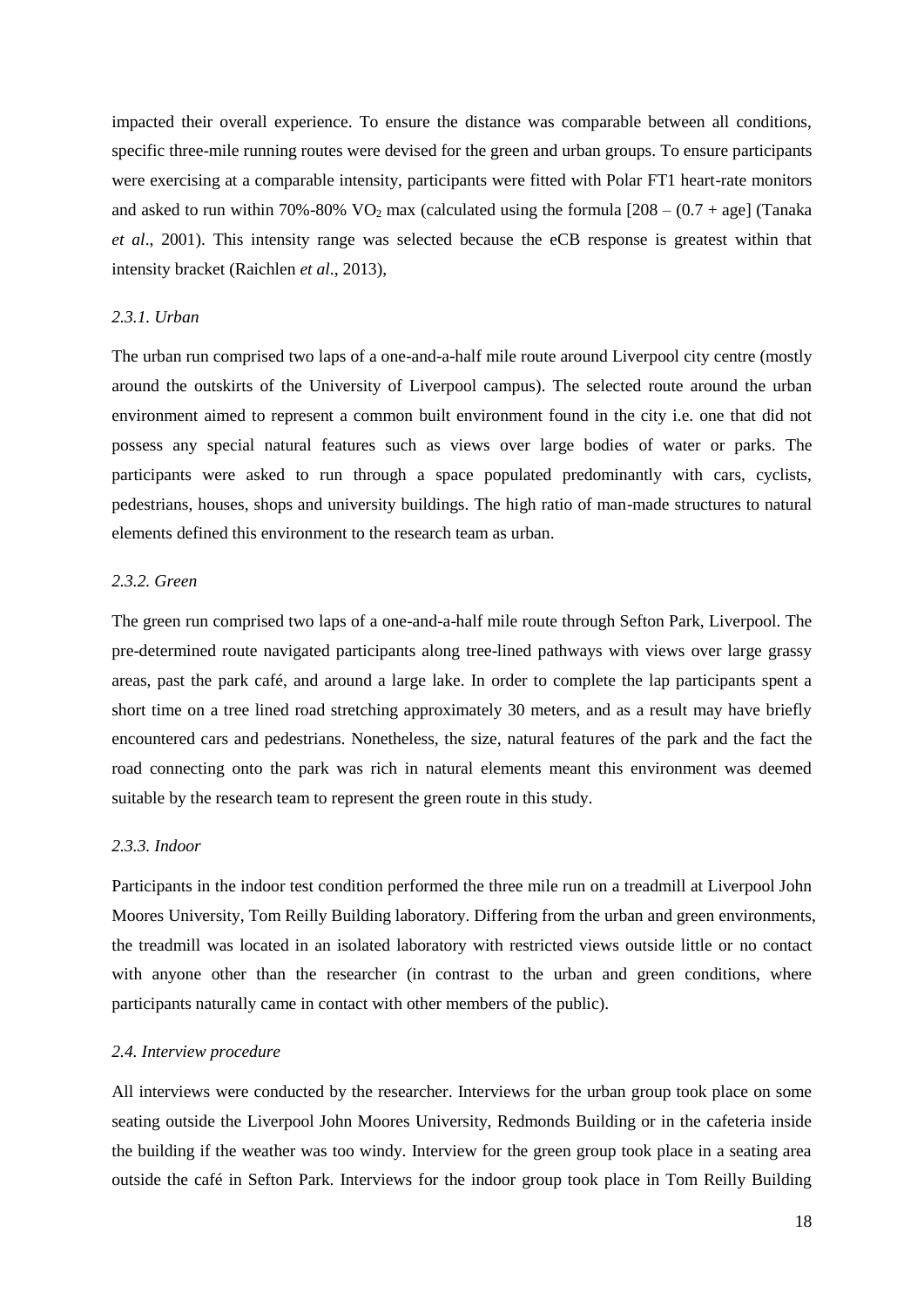laboratories, Liverpool John Moores University. All pre-interviews lasted between 5-15 minutes and post-interviews lasted between 5-17 minutes. The researcher explained the themes that were going to be discussed and made clear to the participants that the interview was to collect information on their personal experiences, and that there were no right or wrong answers (Shenton, 2004). Additionally, it was made clear to the participants that they were able to refuse any questions asked if they so wished and were free to withdraw from participation at any point in the research process (Shenton, 2004). The researcher was also ready to answer any questions from the participant if they were unsure about any part of the research. Once the participants indicated they understood the procedure and were happy to continue, the interview began and was recorded on an Olympus WS-450S digital voice recorder.

The interview guide was developed using a similar structure to that used in Côté and Salmela (1996). For example, three types of questions were used: descriptive (can you talk about your previous running experiences?) to collect detailed insight into the experience of running, the runningenvironment interaction and detail of attentional focus when running, structured (what where you focusing your attention on during that run?) to collect specific information on the experience and contrasting (compared to all the other places you've run before, how does this place compare?) in order to gain insight into experiences of running in different environments and how they compare to the environment they were randomly assigned to. Furthermore, as the interview was semi-structured, flexibility to follow the participant through the topic was permitted. Within the interview a variety of probes were used. Probes are used as a method of deepening the response produced by the participant being interviewed (Patton, 2002). These included non-verbal elaboration probes, detail-orientated probes, clarification probes and contrast probes (Patton, 2002).

| Time of                    | <b>Rational</b>                                                                                                                                         | <b>Research Question</b>                                                                            | Semi-structured interview questions                                                                                                                                                                                                                                                                                                                                                                             |
|----------------------------|---------------------------------------------------------------------------------------------------------------------------------------------------------|-----------------------------------------------------------------------------------------------------|-----------------------------------------------------------------------------------------------------------------------------------------------------------------------------------------------------------------------------------------------------------------------------------------------------------------------------------------------------------------------------------------------------------------|
| interview                  |                                                                                                                                                         |                                                                                                     |                                                                                                                                                                                                                                                                                                                                                                                                                 |
| Pre-intervention Rational: | Running was said to have<br>the potential to restore<br>attention (Norling et al.,<br>2008) and was<br>demonstrated to do so<br>(Norling et al., 2010). | RQ1: How does<br>running achieve the<br>components of ART<br>to enable restoration<br>of attention? | Can you talk about your previous<br>$\overline{\phantom{a}}$<br>running experiences?<br>How often do you go running?<br>$\overline{\phantom{a}}$<br>What are your motivations for<br>going?<br>Where do you normally run?<br>$\overline{\phantom{a}}$<br>Why do you choose that<br>$\overline{\phantom{a}}$<br>environment?<br>What do you tend to focus on<br>$\overline{\phantom{a}}$<br>when you're running? |
|                            | Research needed:                                                                                                                                        |                                                                                                     |                                                                                                                                                                                                                                                                                                                                                                                                                 |
|                            | Qualitative data needed to<br>show how running can be<br>a restorative behaviour by<br>framing it in attention<br>restoration theory (ART)              |                                                                                                     |                                                                                                                                                                                                                                                                                                                                                                                                                 |

The interview guide for pre- and post-intervention is provided in Table 3.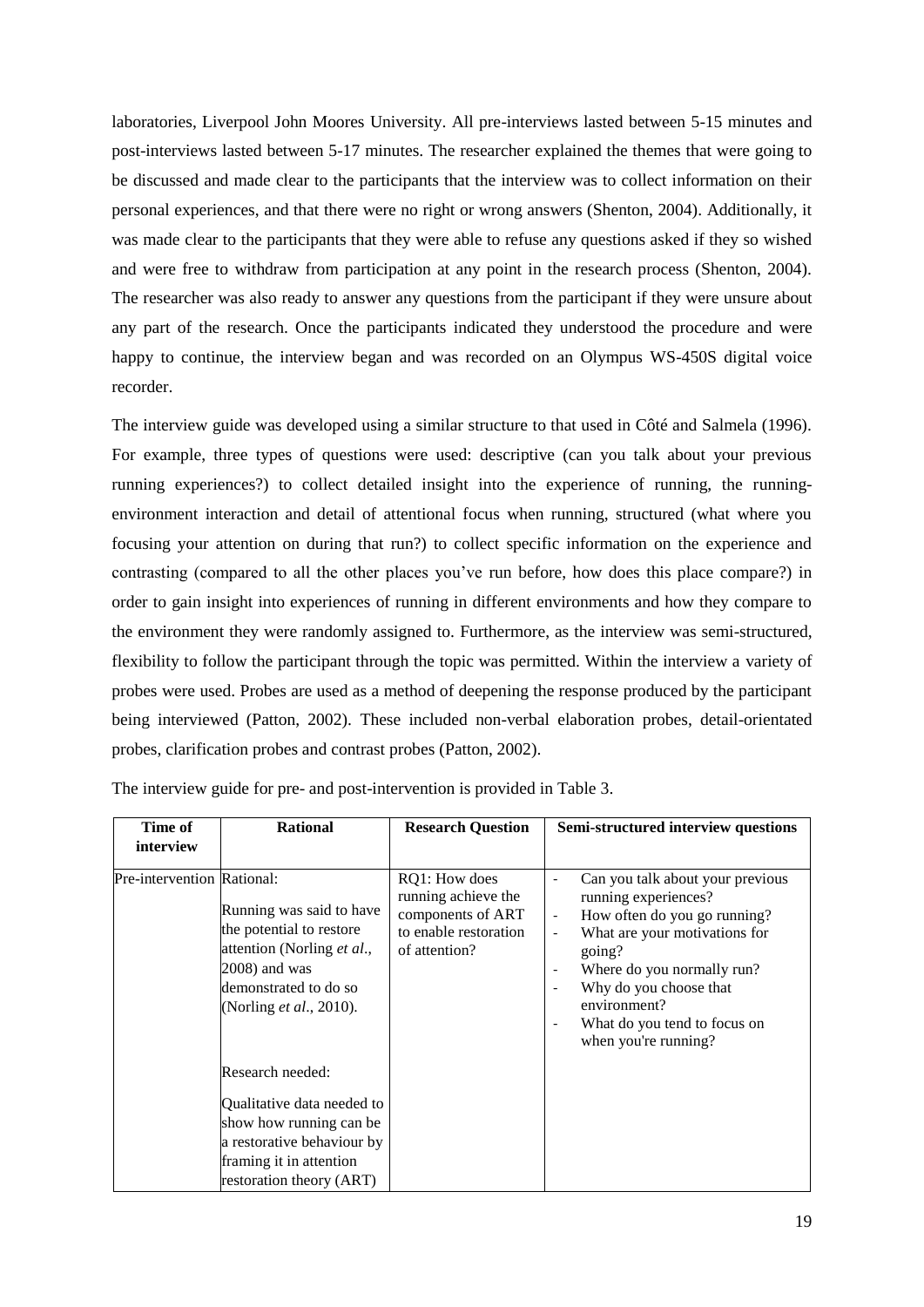|                       | and its four components<br>(fascination, being-away,<br>compatibility and extent)                                                                                                                                                                                                                                                      |                                                                                                                 |                                                                                              |                                                                                                                                                                                                                                                                                                                                                                                                                                                                                                                                                                                                                                                                                                                                                                                                                                     |
|-----------------------|----------------------------------------------------------------------------------------------------------------------------------------------------------------------------------------------------------------------------------------------------------------------------------------------------------------------------------------|-----------------------------------------------------------------------------------------------------------------|----------------------------------------------------------------------------------------------|-------------------------------------------------------------------------------------------------------------------------------------------------------------------------------------------------------------------------------------------------------------------------------------------------------------------------------------------------------------------------------------------------------------------------------------------------------------------------------------------------------------------------------------------------------------------------------------------------------------------------------------------------------------------------------------------------------------------------------------------------------------------------------------------------------------------------------------|
| Post-<br>intervention | Rational:<br>The environment is said to<br>have an influence on the<br>psychological gains<br>acquired from exercise<br>(Pretty et al., 2005).<br>Research needed:<br>To gather qualitative data<br>to better understand the<br>exercise-environment<br>interaction and how the<br>relationship can effect<br>ones running experience. | RQ2: How does the<br>environment affect<br>the way in which<br>running achieves<br>restoration of<br>attention? | $\overline{a}$<br>$\overline{a}$<br>$\overline{a}$<br>÷,<br>Ĭ.<br>L,<br>$\overline{a}$<br>÷, | How do you feel after the run?<br>What were you focusing your<br>attention on during that run?<br>When you were running did you at<br>any point "zone out" or stop<br>thinking about the run and think<br>about other things?<br>Can you describe your experience<br>of running in this place?<br>Compared to all the places you've<br>run before, how does this place<br>compare to the others?<br>Can you describe the good and bad<br>points of running here?<br>Is this a comfortable environment<br>to run in?<br>Has running help you notice<br>anything new about this place?<br>What is your opinion of this place?<br>Does this place give you a break<br>from your day-to-day routine?<br>Does this place allow you do the<br>things that you like doing?<br>Are there things in this place that<br>you find interesting? |
|                       |                                                                                                                                                                                                                                                                                                                                        |                                                                                                                 |                                                                                              |                                                                                                                                                                                                                                                                                                                                                                                                                                                                                                                                                                                                                                                                                                                                                                                                                                     |

Table 3: Semi-structured interview guide.

## <span id="page-19-0"></span>*2.5. Procedure*

## <span id="page-19-1"></span>*2.5.1. Trial one*

Prior to the interviews the researcher met and introduced themselves to the participant at one of the following environments to begin the intervention: the Redmond Building, Liverpool John Moores University, prior to the urban run; The Oasis in the Park Café, Sefton Park prior to the green run; or in the Tom Reilly Building, Liverpool John Moores University. The researcher then went through the experimental procedure answering any questions the participant had regarding the research. All participants completed a readiness to exercise questionnaire, read the participant information sheet and provided written consent to say they were willing and eligible to take part in the study. The interview was conducted prior to any involvement in the run. Participants in the urban and green groups were familiarised with the route using a map and descriptions of landmarks and turnings. Participants were provided with a printed map clearly identifying the route and informed to run at their calculated heart rate range  $(70\% - 80\% \text{ VO}_2 \text{max})$ . Subjects in the indoor environment were familiarised with the treadmill and brought up to a speed that corresponded with the same heart rate range as the outdoor groups. Once the heart rate monitor was verified to be working and the participant had identified they understood the instructions they began the run. Participants in the green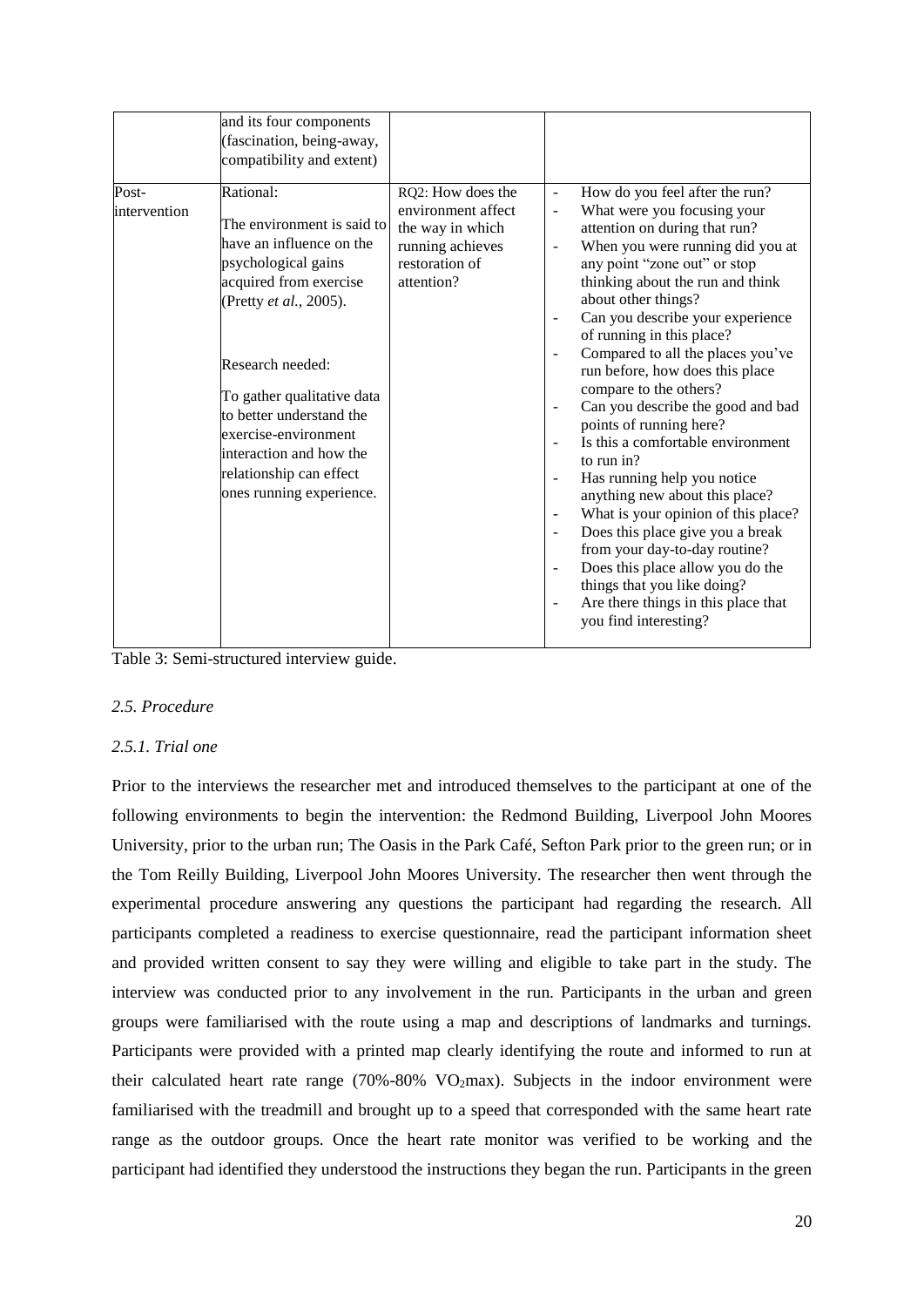and urban groups set off on their route and the indoor participant was brought up to a pace that corresponded with their determined heart rate range. After the three-mile run the equipment was taken back and the participant was free to leave.

## <span id="page-20-0"></span>*2.5.2. Trial two*

Trial two began with participants meeting the researcher at their designated environment. The heart rate monitor was attached and verified as working, and the participant reminded of the heart rate range to run within, the participant set off on the three-mile run. Once completed, the equipment was returned to the researcher and the participant was free to leave.

## <span id="page-20-1"></span>*2.5.3. Trial three*

Participant and researcher met at the allocated sight to begin the trial. The participant was set up with the heart rate monitor, the equipment was verified to be working and they were reminded of their heart rate range. Once completed, the participant returned to the researcher and an interview was conducted.

## <span id="page-20-2"></span>*2.6. Analysis*

Interview data was audio-recorded and transcribed verbatim. Once transcribed, the researcher examined the answers in detail immersing themselves in the data in an attempt to fully understand the experiences of the various participants. A theoretical thematic analysis of the data was then completed (Braun & Clarke, 2006) by analysing the data in relation to the research questions. The data was mapped on to constructed frameworks for the components of ART to form categories, sub-categories and themes (see sections  $2.7.1 - 2.7.4$  for more detail). Data was analysed in the context of the transcript and, if necessary, was applied to multiple codes. In order to create a credible picture of the participants' experiences, pen profiles were used to display the results (Mackintosh *et al*., 2011). Pen profiles are a method of representing the categories, sub-categories and themes found in the data in a visual format; the pen profiles are further supported with verbatim quotes to help bring the results to life. Quantification of qualitative data was not included in this study as rare experiences were valued to be no less important to the results than common experiences (Krane *et al*., 1997). Throughout the analysis, triangulation via data sources was conducted, comparing the data gathered via interview to previous data and themes developed on the subject (Shenton, 2004). Frequent peer debriefing sessions took place with the researcher and supervisor(s) to review and revise subthemes, and discuss progress, which helped to ensure credibility of the research (Shenton, 2004). Finally, reflexivity was conducted at the end of the research using methods set out by Finlay (2002) to evaluate the research process from a personal development perspective and reveal to the reader how the researcher impacted on the research.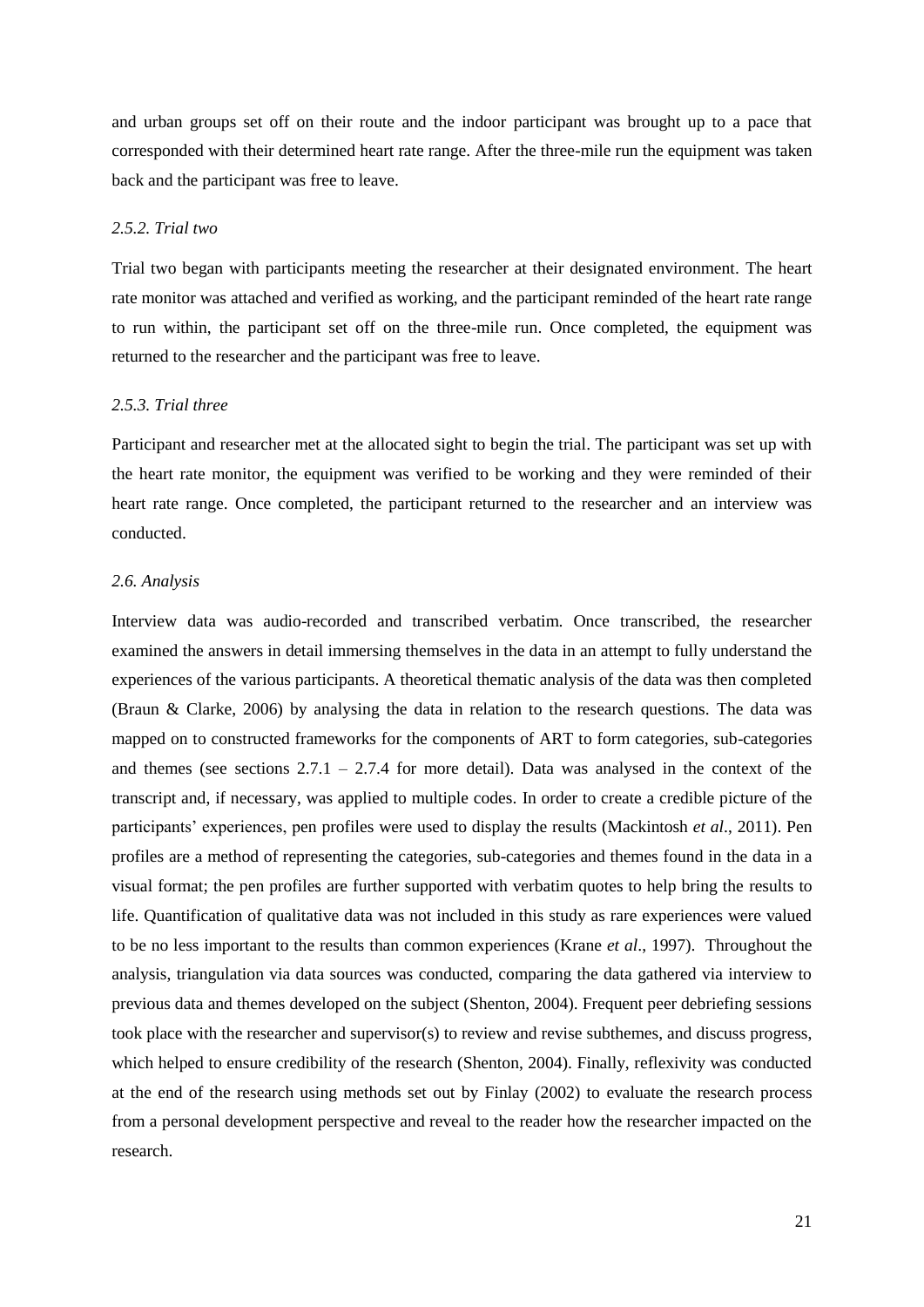## <span id="page-21-0"></span>*2.6.1. Fascination*

Data in relation to fascination was mapped onto the pre-exiting framework created by Brick *et al*. (2014). Brick *et al*. (2014) reported that associative and dissociative fascinations could be divided into sub-categories: associative fascinations include internal sensory monitoring, active self-regulation and outward monitoring and dissociative fascinations include involuntary distraction and active distraction (for a more detailed description of the categories see page 12). These sub-categories formed the structure for coding themes in the data.

## <span id="page-21-1"></span>*2.6.2. Extent*

Unlike fascination, the component extent did not have a well-developed framework to map data themes on to. However, the work by Norling *et al*. (2008) had developed a questionnaire (the PRAS) that contained questions relating to this component. To help guide the theoretical thematic analysis for extent, these questions were interpreted which helped to define what was to be looked for in the data. As explained previously (see page 11), it is understood that the definition of extent in the context of a restorative behaviour is (1) an experience contains qualities that draw a person in, (2) an experience that has the ability to retain ones interest for a sustained period of time, and (3) an experience that encourages one to explore it further (i.e. encourage long term participation in the activity). Thus, when analysis of the data was conducted, examples of running achieving any of the three definitions were drawn out to support this component.

## <span id="page-21-2"></span>*2.6.3. Being away*

For data to be applied to the component being away the understanding of this component, produced from Kaplan (1995), was used as guidance to map interview data on to. For running to achieve the sense of being away it had to (1) have the ability to shift attention to different cognitive content, and (2) provide an opportunity to gain physical distance from psychologically demanding environment. The data was analysed and indications of running achieving the definitions for this component were collected.

## <span id="page-21-3"></span>*2.6.4. Compatibility*

Compatibility refers to the person-environment interaction. Like being away, for analysis for this component was guided by Kaplan's (1995) understanding of compatibility. Furthermore, it was guided not only by RQ1 (to gain an understanding of how running may achieve the components of ART) it was also guided by RQ2 (the potential ways in which the environment may influence attention restoration) which meant theoretical thematic analysis informed this process. Analysis of compatibility required an inductive element to discover and develop themes from the data. Any data relating to the exercise-environment interaction was initially coded. The data was then searched for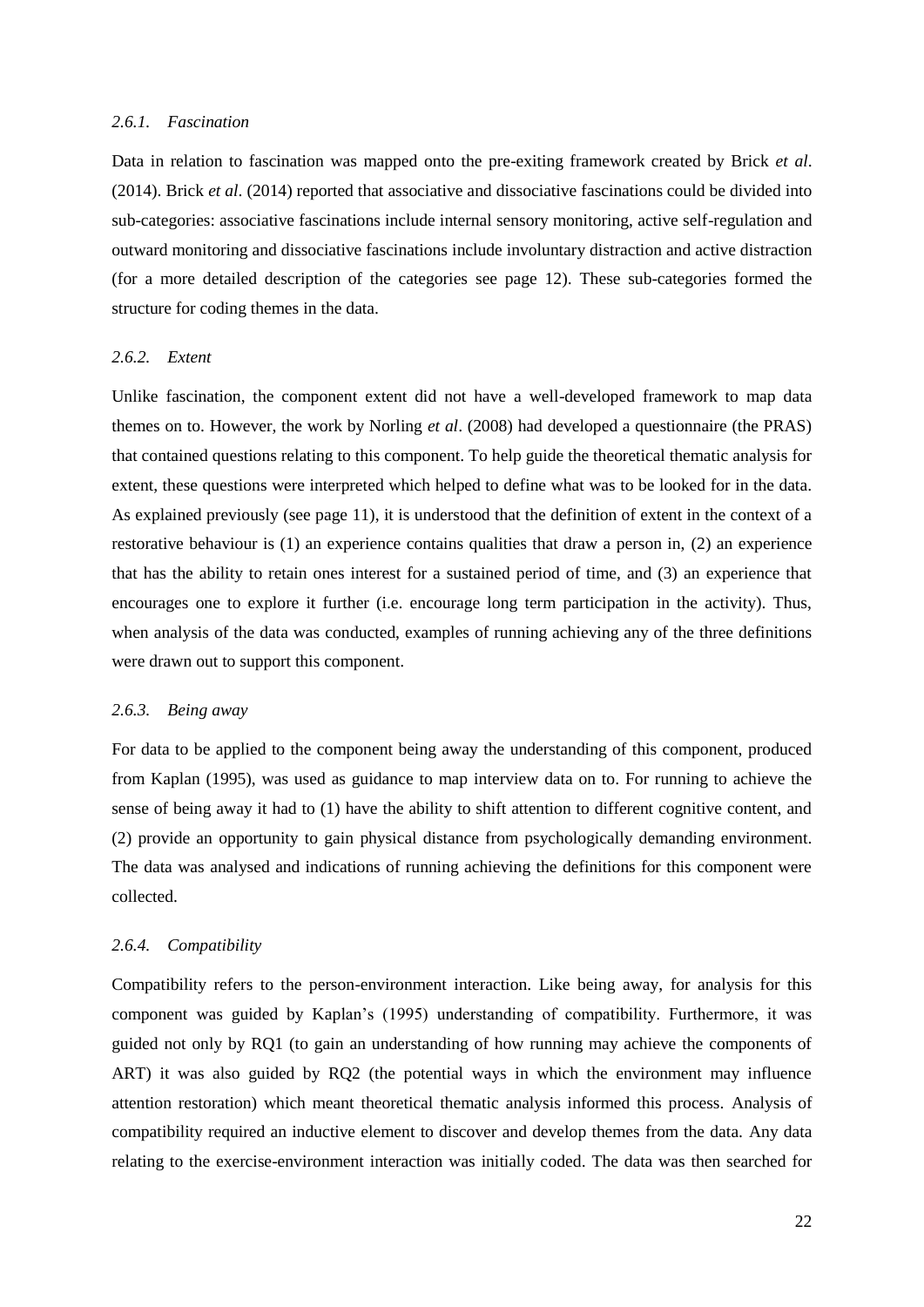themes. The themes were then reviewed. This process of searching for themes and then reviewing them was repeated multiple times over the process of the research. Finally, once satisfied with the themes, they were named and defined and collected together to inform categories and sub-categories of compatibility factors and the impact of those factors on running experience.

## <span id="page-22-0"></span>**3. Results**

The results section begins by providing a brief introduction to the participants motivations in order to give context to the runners' experiences (section 3.1 and 3.2), and then moving on to report the main findings of the study by framing the experience of running within the four components of ART; fascination (section 3.3), being away (section 3.4), extent (section 3.5) and compatibility (section 3.6).

The results will be represented in a pen profile format. Subjects are referenced with a code that identifies the environmental group; green (G), indoor (I) or urban (U), participant number (P1-18) and time point of interview (pre/post). For example; GP1 Pre represents green group, participant one with the quote taken from the pre-intervention interview; IP7\_Post represents indoor group, participant seven and the quote taken from the post-intervention interview; and UP13 Pre represents urban group, participant 13 with the quote taken from their pre-intervention interview.

| Component   | Theme         | Sub-theme          | Codes                                  |
|-------------|---------------|--------------------|----------------------------------------|
| Motivation  | Psychological | N/A                | Change environment, freedom, to        |
|             |               |                    | avoid hypocrisy, distraction from      |
|             |               |                    | stressors, to maintain well-being,     |
|             |               |                    | improve mood, time alone to think,     |
|             |               |                    | enjoyment and mental stimulation.      |
|             | Physical      | N/A                | For the feeling of exercise, perceived |
|             |               |                    | biochemical responses, improve         |
|             |               |                    | appearance, general fitness and burn   |
|             |               |                    | off excess energy.                     |
| Fascination | Associative   | Internal sensory   | Breathing, muscle soreness, general    |
|             | fascinations  | monitoring         | statements on internal sensory         |
|             |               |                    | monitoring.                            |
|             |               | Active self-       | Pacing, task based attention, internal |
|             |               | regulation         | motivation/drive.                      |
|             | Dissociative  | Active distraction | Environmental stimuli demanding        |
|             | fascinations  |                    | attention (hard fascinations), mental  |
|             |               |                    | puzzles and conversation.              |
|             |               | Involuntary        | Reflective thoughts, irrelevant        |
|             |               | distraction        | daydreams, no thoughts, imagining      |
|             |               |                    | other exercises and environment        |
|             |               |                    | captures interest (soft fascinations). |
| Being away  | Psychological | N/A                | Refocus attention on a different task  |
|             | distance      |                    |                                        |
|             | Physical      | N/A                | Relocate to a different environment    |
|             | distance      |                    |                                        |

Table 4: Overview of the results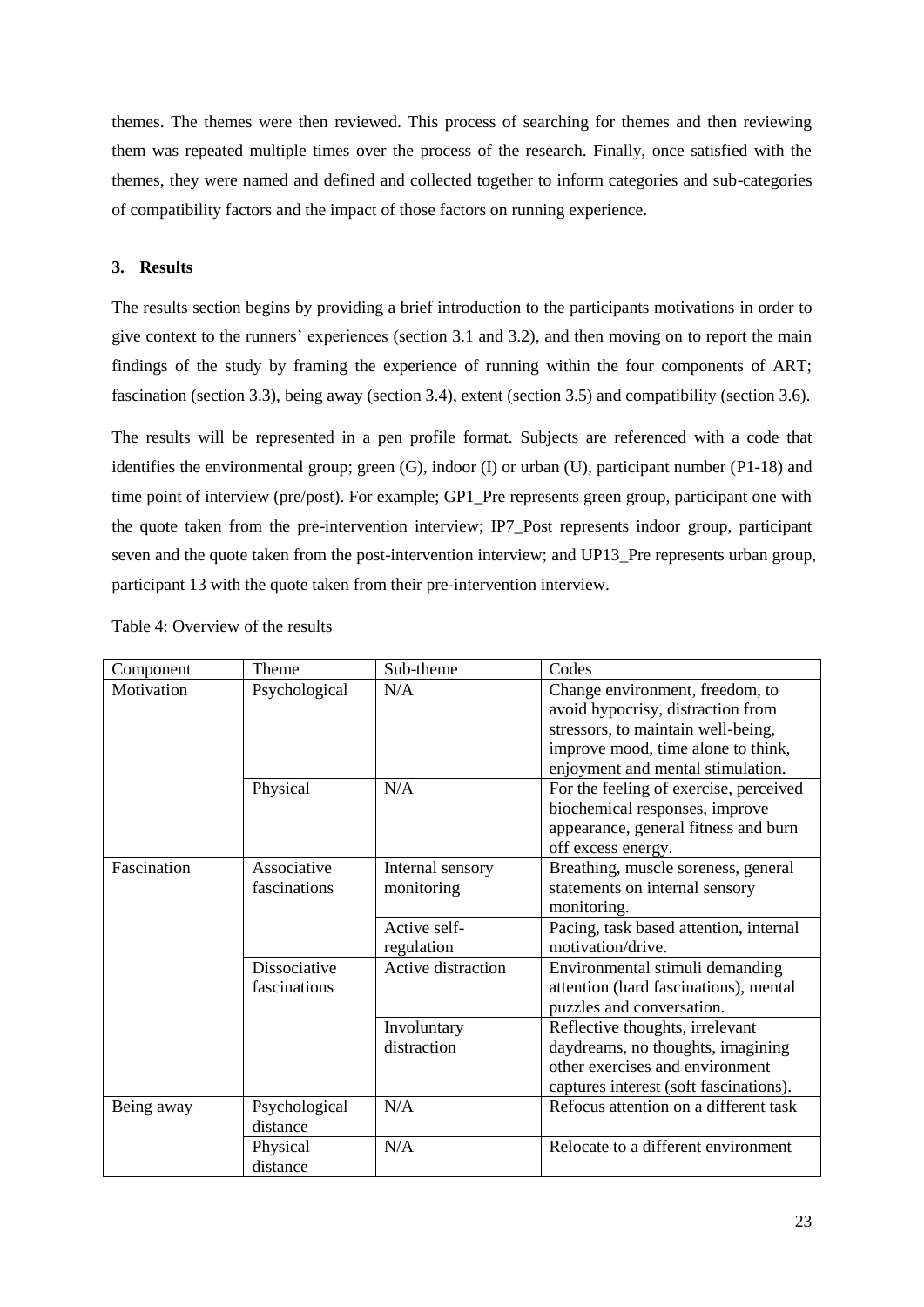| Extent           |                 |                       | Running contains qualities that draw a                           |
|------------------|-----------------|-----------------------|------------------------------------------------------------------|
|                  |                 |                       | person in, it encouraging further                                |
|                  |                 |                       | exploration of the behaviour and                                 |
|                  |                 |                       | retains ones interest for a period of                            |
|                  |                 |                       | time.                                                            |
|                  |                 |                       |                                                                  |
| Compatibility    | Green           | Low level of          | Soft fascinations and layout                                     |
|                  |                 | attention required    |                                                                  |
|                  |                 | Supportive            | Likeminded people/environment for                                |
|                  |                 | atmosphere            | everyone and air quality                                         |
| Impact of green  |                 | N/A                   | Comfortable in the environment,                                  |
| compatibility    |                 |                       | reduced self-                                                    |
|                  |                 |                       | consciousness/awareness, break from                              |
|                  |                 |                       | the usual environment, rhythm,                                   |
|                  |                 |                       | opportunity for reflection, low                                  |
|                  |                 |                       | attention/concentration and proximity                            |
|                  |                 |                       | and motivation.                                                  |
| Compatibility    | Indoor          | Lack of               | Hard fascinations such as dials and                              |
|                  |                 | environmental         | flashing information on the treadmill,                           |
|                  |                 | stimuli               | and lack of soft                                                 |
|                  |                 |                       | fascinations/environmental stimuli.                              |
|                  |                 | Supportive            | Controlled environment reduces                                   |
|                  |                 | environment           | difficulty/ need for attention, and                              |
|                  |                 |                       |                                                                  |
|                  |                 |                       | away from the public/people.<br>Restricted to the treadmill, and |
|                  |                 | Unsupportive          |                                                                  |
|                  |                 | environment           | perception of poor air quality.                                  |
| Impact of indoor |                 | N/A                   | No distractions to facilitate mind                               |
| compatibility    |                 |                       | wandering, increase in perceived                                 |
|                  |                 |                       | effort, away from people reduces self-                           |
|                  |                 |                       | consciousness, actively distract                                 |
|                  |                 |                       | oneself due to lack of environmental                             |
|                  |                 |                       | stimuli, ease of environment requires                            |
|                  |                 |                       | low attention, facilitative of running,                          |
|                  |                 |                       | provides information/feedback, and                               |
|                  |                 |                       | run becomes boring.                                              |
| Compatibility    | Urban           | Attention required to | Hard fascinations and environmental                              |
|                  |                 | maintain safety       | layout.                                                          |
|                  | Impact of urban | N/A                   | Increased self-awareness, restrictive                            |
|                  | compatibility   |                       | environment due to the layout, high                              |
|                  |                 |                       | challenging environment helps to                                 |
|                  |                 |                       | distract the runner, hard fascinations                           |
|                  |                 |                       | deter people from running in the                                 |
|                  |                 |                       | environment, environmental                                       |
|                  |                 |                       | influences thoughts and behaviours,                              |
|                  |                 |                       |                                                                  |
|                  |                 |                       | and disruption to running                                        |
|                  |                 |                       | rhythm/pace.                                                     |

## <span id="page-23-0"></span>*3.1. Psychological motivations for running*

Due to the opportunistic nature of the sample, participants came from a range of running backgrounds with varying levels of experience. In the pre-intervention interview, participants were asked to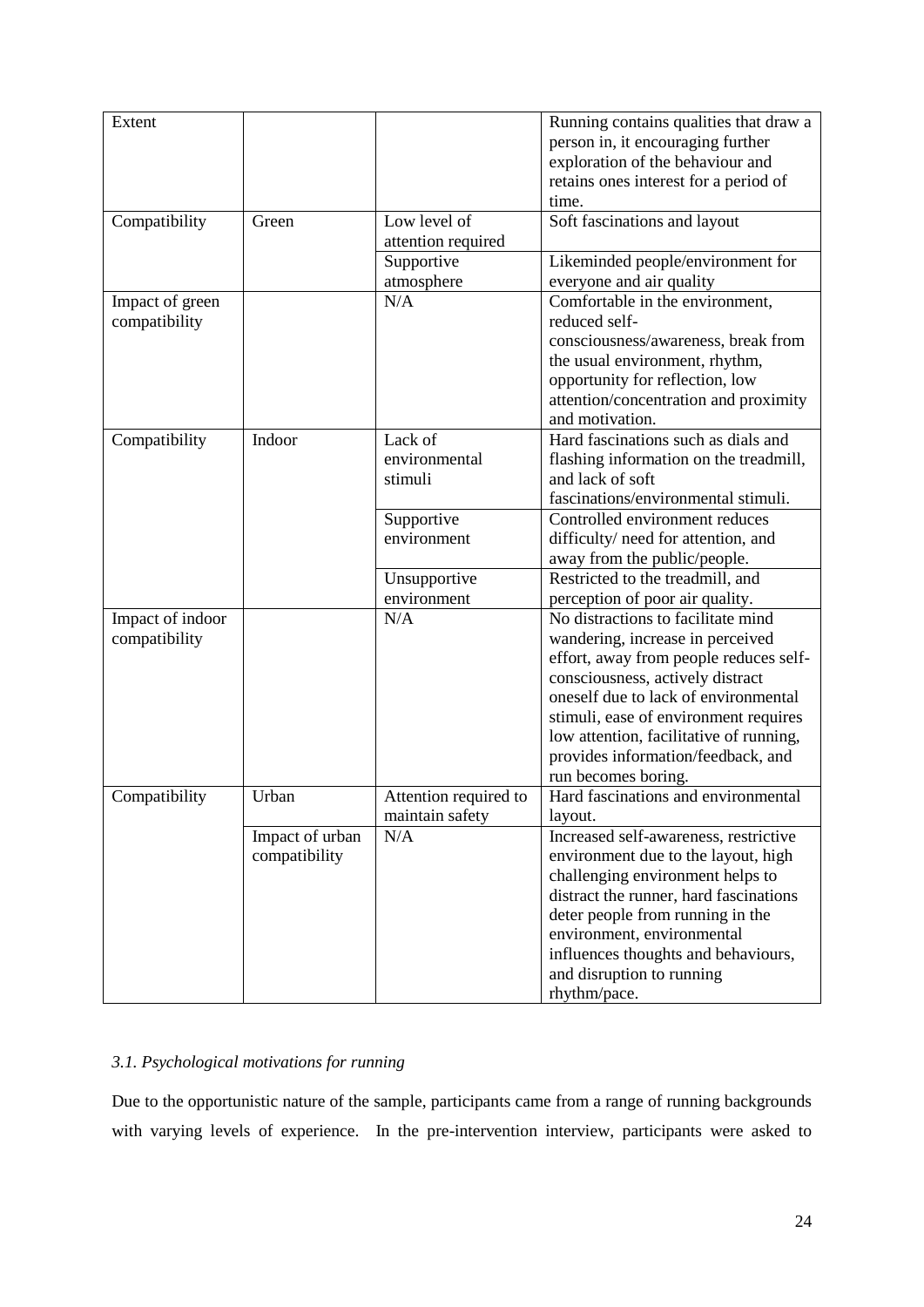explain their motivations for running. Two categories of motivations emerged from these interviews; (a) psychological (see Figure 1) and (b) physical (see Figure 2).



Figure 1: Psychological motivations for running.

As seen in Figure 1 participants chose to run for various psychological reasons. Participants described how running helped their well-being and improved their mood, with some participants seeing running as a distraction from stressors. Running also provided an opportunity to have some time alone and encouraged a sense of mental stimulation.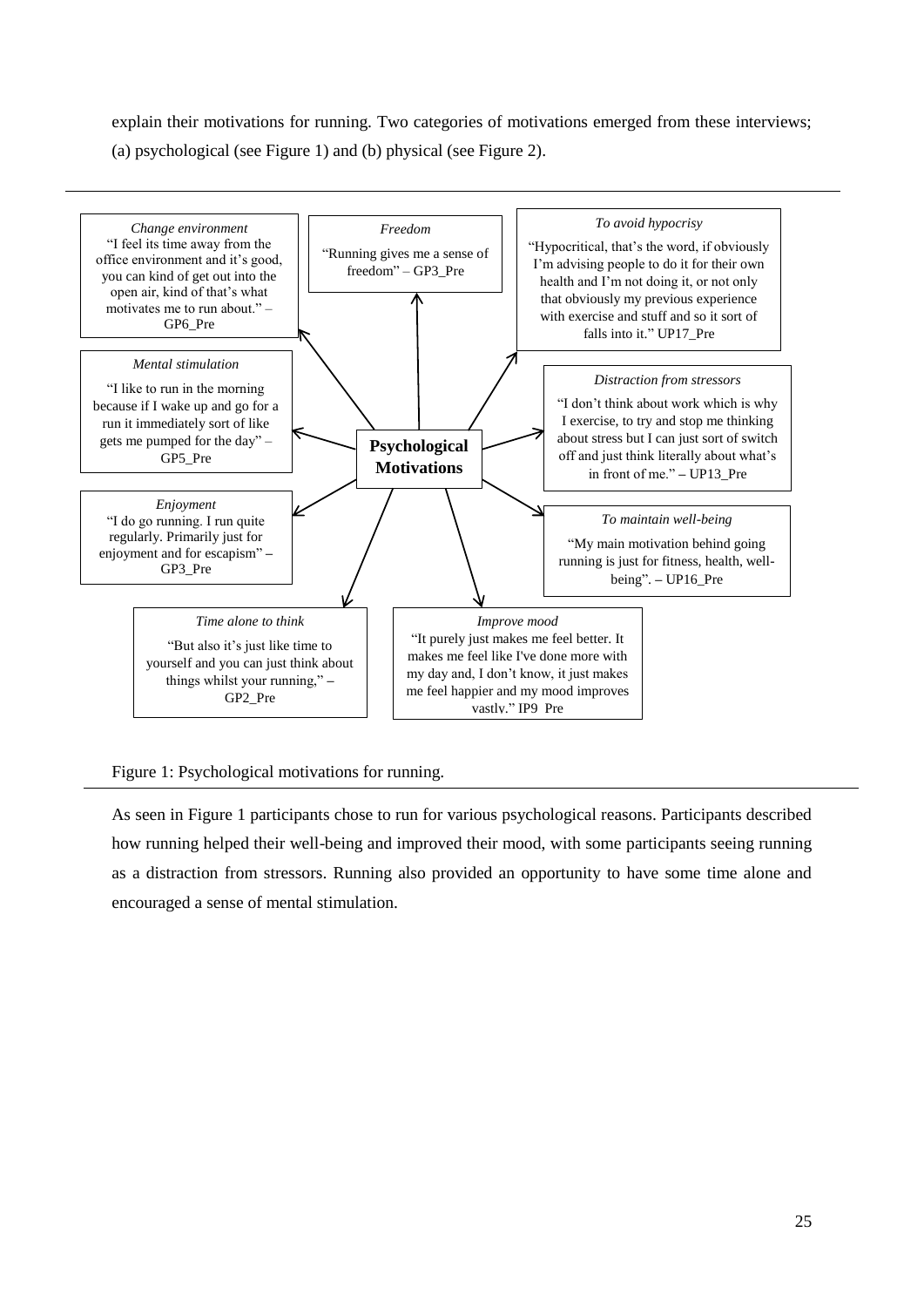<span id="page-25-0"></span>

Figure 2: Physical motivations for running.

Participants were not only motivated for psychological reasons; the decision to run was also based on achieving physical objectives such as improving appearance or to improve their general fitness (see figure 2). Some participants felt running was a good way to burn off excess energy that has built up from a sedentary working lifestyle, while others ran simply for the feeling of exercise.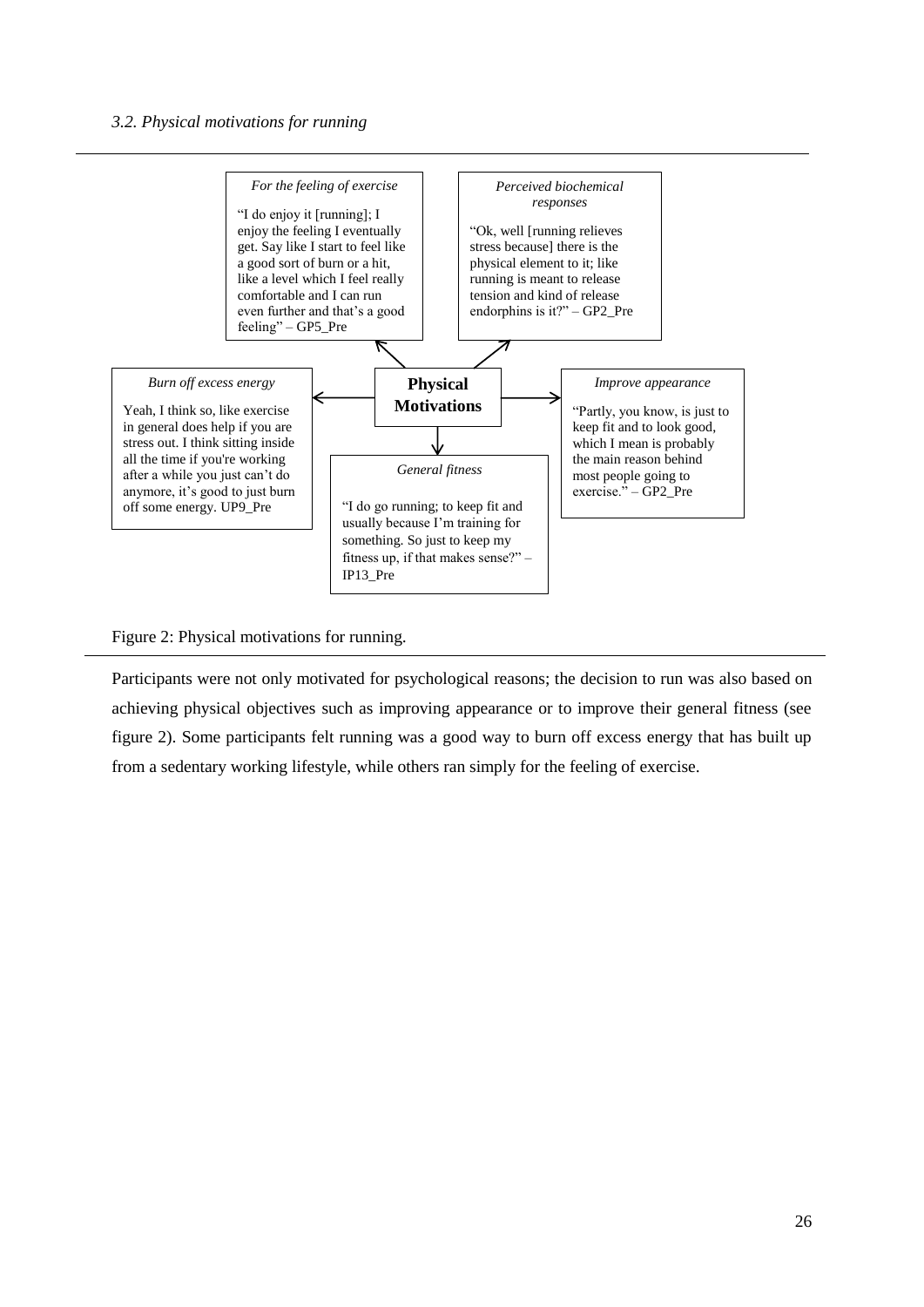## <span id="page-26-0"></span>*3.3. Fascination*

Associative fascinations are represented in Figure 3 and dissociative fascinations are represented in





Figure 3: associative fascinations of running along with their themes and quotes.

As reported in Figure 3, associative fascinations emerged and captured attention as a direct response to running. These fascinations were found in participants across the three environmental groups but were subjective for each individual. Internal sensory monitoring of physiological changes such as a change in breathing pattern or sensations of muscle soreness was seen in many participants. For example, P8\_Post explains what they were concentrating on throughout their run:

*"Mainly trying to sort my breathing out because that seems to have a decent effect on heart rate… At least it did the first time anyway. Generally just trying to stay concentrated, make sure I was trying to stay at a good pace and not tire myself out."*

As this quote shows, internal sensory monitoring and active self-regulation are closely connected to one another; by controlling pace one can influence their breathing patterns.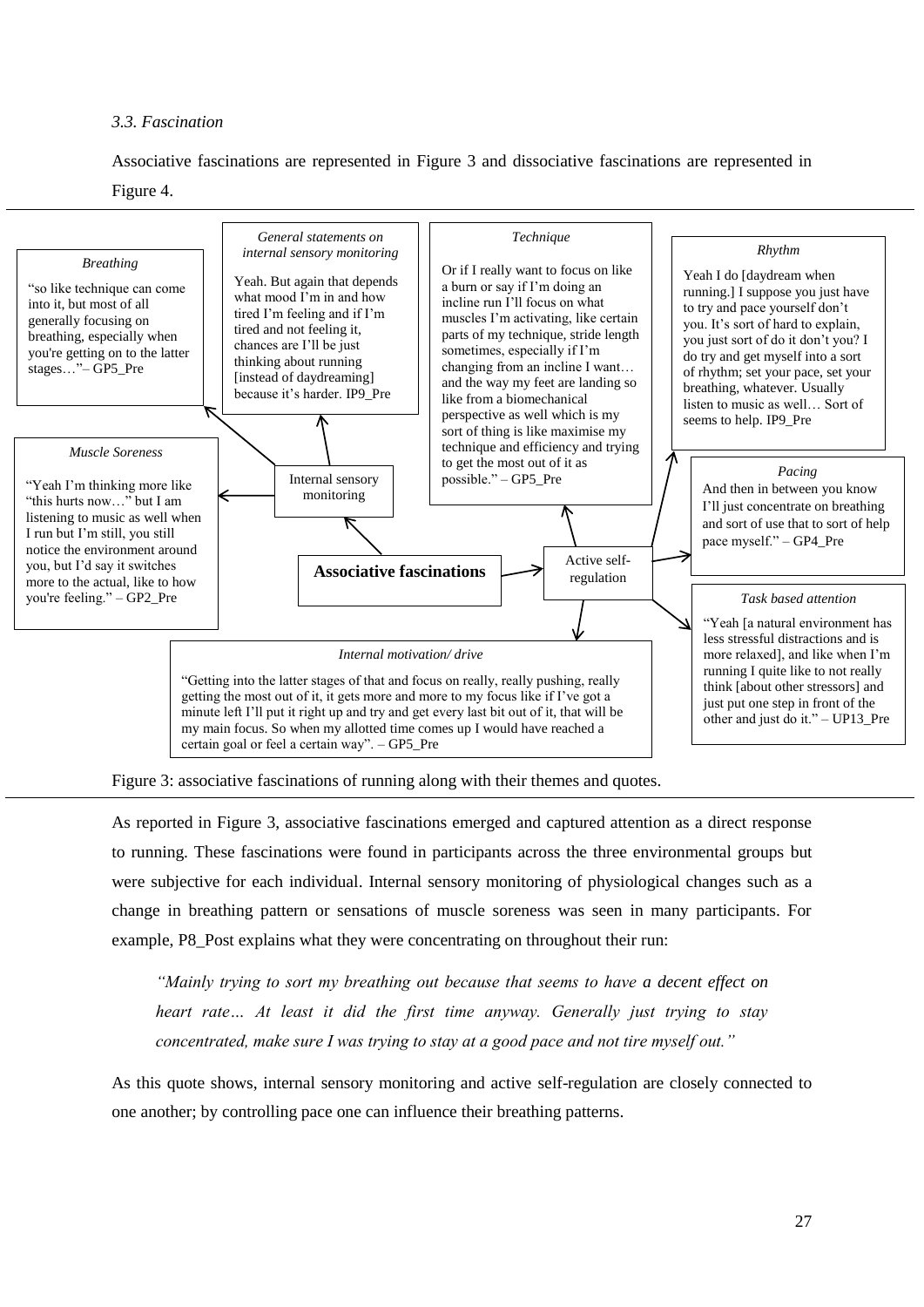#### *Environmental stimuli demanding attention (hard fascinations)*

"Yeah I think you're totally restricted by roads, by traffic, by bikes, other people, I think if I was to jog around the city I would plan my route before I went because I'd know roads that are a bit quieter or I'd do kind of a loop, like we're doing now because it's just easier negotiating that kind of thing so yeah. In an urban environment it's busy. So I'd say in an urban environment as busy as this then you are quite restricted to what you can do" – UP16\_Pre

#### *Reflective thoughts*

"I'm not thinking… It's hard to say isn't it really; because I'm probably thinking about stuff totally unrelated to running like what I'm doing later on, and then you realise that you are zoning out and then you think about running again, but then you find yourself [back in that zone again]. It's almost like when you're going to sleep a bit and you're thinking too hard about sleeping and then you zone out and you're thinking about what you've done in the past day or whatever, and then you realise that you need to get to sleep and then you start thinking about sleeping again or whatever. It's a bit like that I guess anyway" - IP9\_Pre

#### *Mental puzzles*



Figure 4: represents the dissociative fascinations of running along with its sub-categories.

In terms of dissociative fascinations, participants reported both active distractions (directed attention) and involuntary distractions (involuntary attention) when running. However, the fascinations the participants engaged in varied within the different environments. For example, when running in the indoor test environment, IP7\_Post began to complete mathematical calculations to keep themselves entertained due to the lack of environmental stimuli. GP4\_Pre reported conversation was a method of directing attention away from the associative fascinations of running in an attempt to reduce the sensations of the associative fascinations and keep running. While these subjective experiences were less commonly reported by the participants they were deemed by the researcher to be noteworthy.

Most notably, involuntary distractions were reported more often in the green environment than the indoor or urban. Involuntary distractions were episodes of internal reflection or irrelevant daydreaming that occupied the mind effortlessly and distracted the participants from running. This state of mind was deemed a significant experience and reason to go running by GP1\_Post: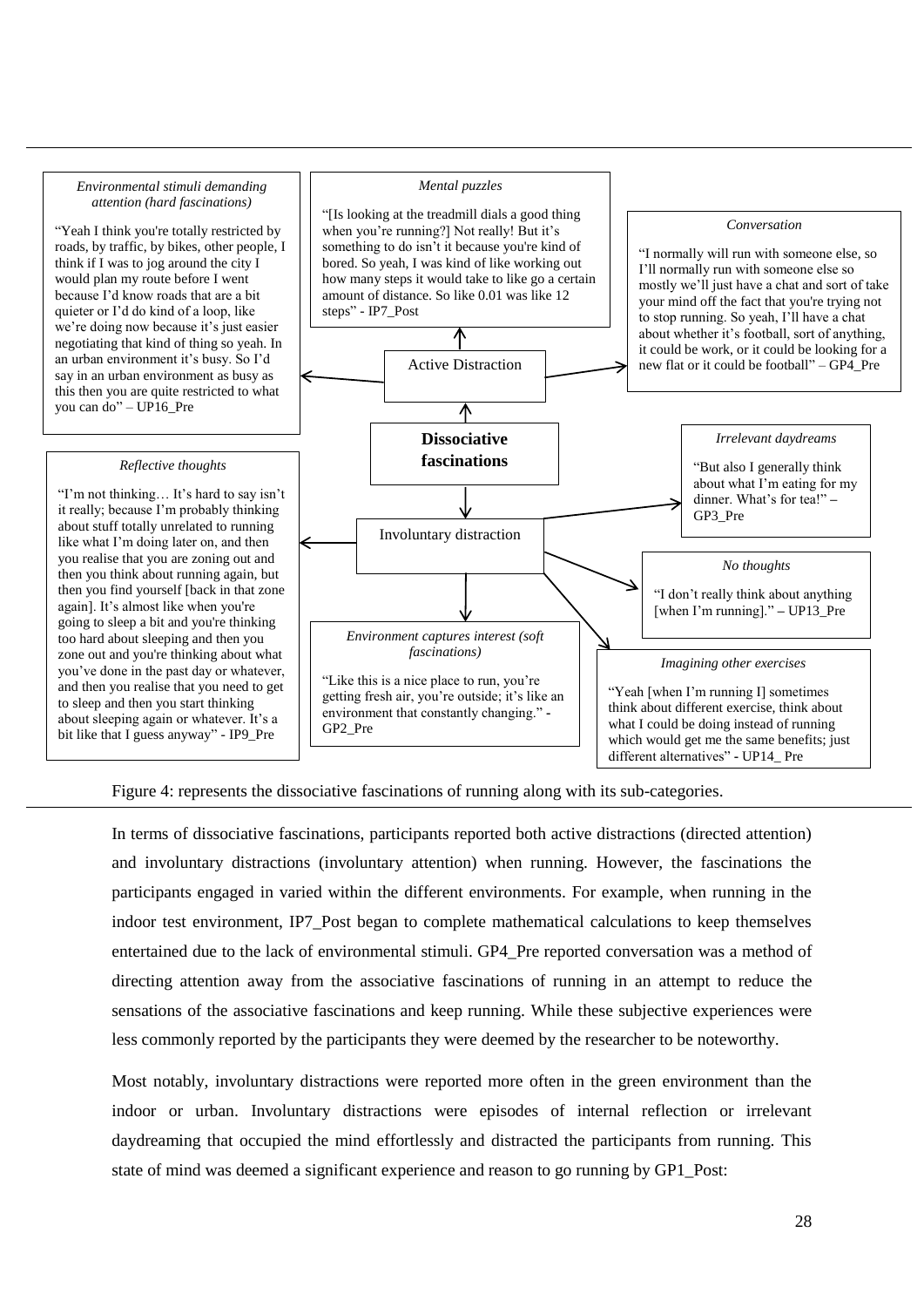*"For the first section it's usually how in pain I am and how exhausted I am. But then I break through that barrier my mind tends to sort of get into almost a meditative state of thinking about completely other things… I think that's another big, big part of the run."*

Therefore, once GP1 had established their running rhythm they were able to switch their attention from associative fascinations to involuntary distractions.

GP1\_Post continued to describe this mental state in more detail:

*Well… I break out of it as well at points and realise, I sort of become aware that I am doing again. Or I'm becoming more tired so I become aware that I'm getting exhausted. But then I usually have a sort of realisation of how much distance I've covered since I*  last was aware of it. And towards the end of the run I am sort of so exhausted that the *meditation is sort of broken because I'm focused on getting to the end by that point. But, yeah once I've broken past that initial barrier and being tired and I get a rhythm and I get my breathing like regulated at a certain level and I get my pace the same it's like… [I get myself into that state of mind]."*

As the participant explains, involuntary distraction was disrupted by associative fascinations. However, at the beginning of the run, the aim for this participant is to maintain a running rhythm that enables the run to become more autonomous so involuntary distractions emerge. When asked about other activities achieving this state of involuntary distraction GP1\_Post explains:

*"Not to the same degree, I mean I get the same sort of detachment when I'm doing other… like playing football or other sports, because my mind is engaged. But that's more of an active… my mind is actually being engaged in doing other things. So it clears my mind but it's not the same sort of deeper thoughtful period… I get it when I'm cycling as well cos I think it's sort of a similar thing…"* 

Here the participant compares their experience between football and running and how, if the activity requires a greater level of attention or concentration, their ability to engage in involuntary distractions is impeded. As noted in an earlier quote GP1 suggests involuntary distractions are a *"big, big part of the run".*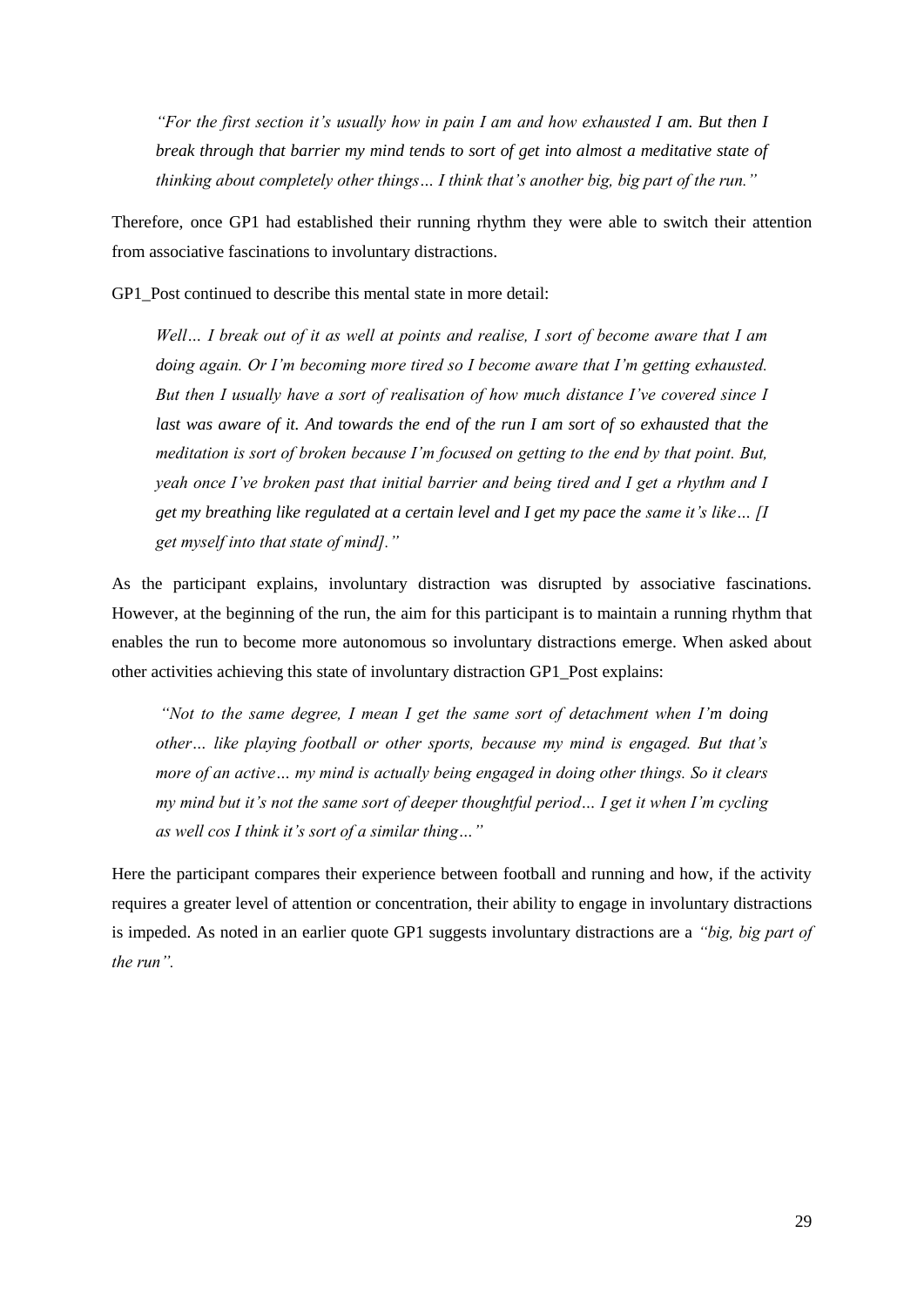<span id="page-29-0"></span>

Figure 5: Physical and psychological ways running is able to achieve being away.

Participants in this study felt that the experience of running was able to provide psychological and physical distance from demanding thoughts and/or environments. Being away was centred on two themes: by refocusing attention on a different task provided the psychological distance and relocating to a different environment provided the physical distance. For some participants, concentrating their attention on running meant attention was re-directed away from content that may be responsible for depleted attention. For example, GP6\_Pre stated: *"As you know, once you're out in the fresh air, for those 10-15 minutes you don't have to think about anything except getting around the park."* GP6 Pre mentioned earlier in their interview that running is was good stress reliever from their PhD work and the office environment.

Along with providing the psychological break, participants reported that running offers an opportunity to physically distance them from the attention demanding environment. GP2\_Pre noted:

*"But also it is nice to… like if I've been doing something like work all day, or something like that, it's nice to have a break from the routine, get out the house. It is a bit of a stress relief."*

GP2\_Pre highlights the benefit of temporarily leaving the working environment, in this case their house, for a short break. It is important to note that the environment used for running can impact on the participants experience and sense of being away. For example, GP2\_Pre reported: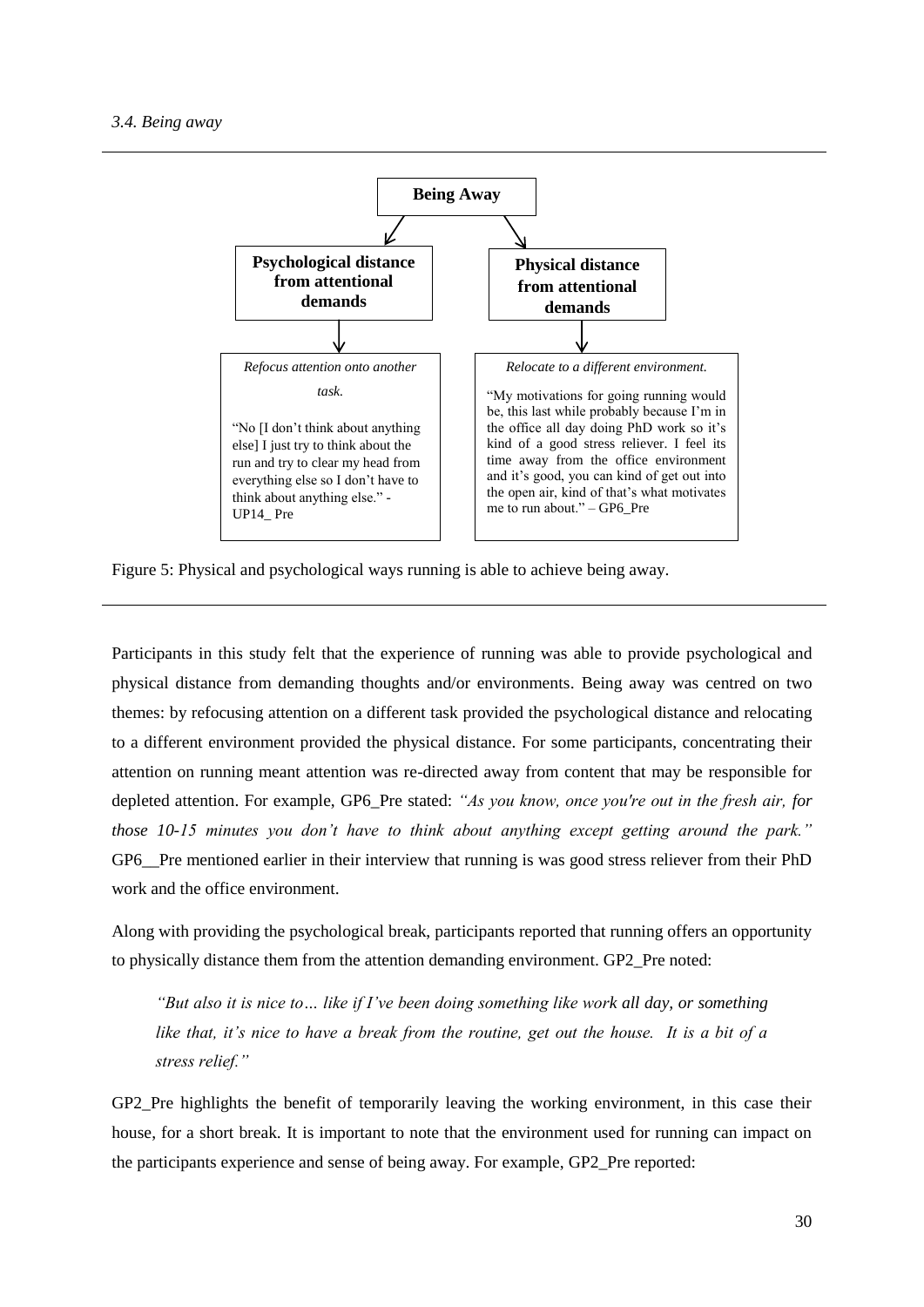*"I am naturally drawn to this place [the park] because I want to be surrounded by nice things when I'm running. 'Cos if you're going to relieve stress then why are you going to want to run round loads of roads because there are loads of cars all around making noise and stressing you out?"*

Here, GP2 Pre explained that as an objective of theirs when running was to relieve stress, taking a break and running in an urban environment may not achieve their desired objective. Achieving a sense of being away depends on the environment the break is taken in, which is why the participant was naturally drawn to the park as a place to run. This exerciseenvironment interaction is reported in more detail in compatibility (section 3.7), when observing the features of an environment that contributes to compatibility when running and the impact of the environment on experience.

## <span id="page-30-0"></span>*3.5. Extent*



Figure 6: Provides a representation of how running was able to achieve a sense of extent.

Results from participants in this study demonstrate that running has the potential to achieve the component extent and is reported in three themes; qualities of running that draw a person in, running encouraging further exploration of this behaviour and retaining ones interest (see Figure 6). In the context of restorative behaviours, extent was not influenced by the environment; rather it was influenced by the behaviour itself. The subjective experiences that were reported reveal that running was capable of drawing a person into the activity. The qualities that draw the person in are linked closely with associative fascinations (see Figure 3). As UP16\_Post explained: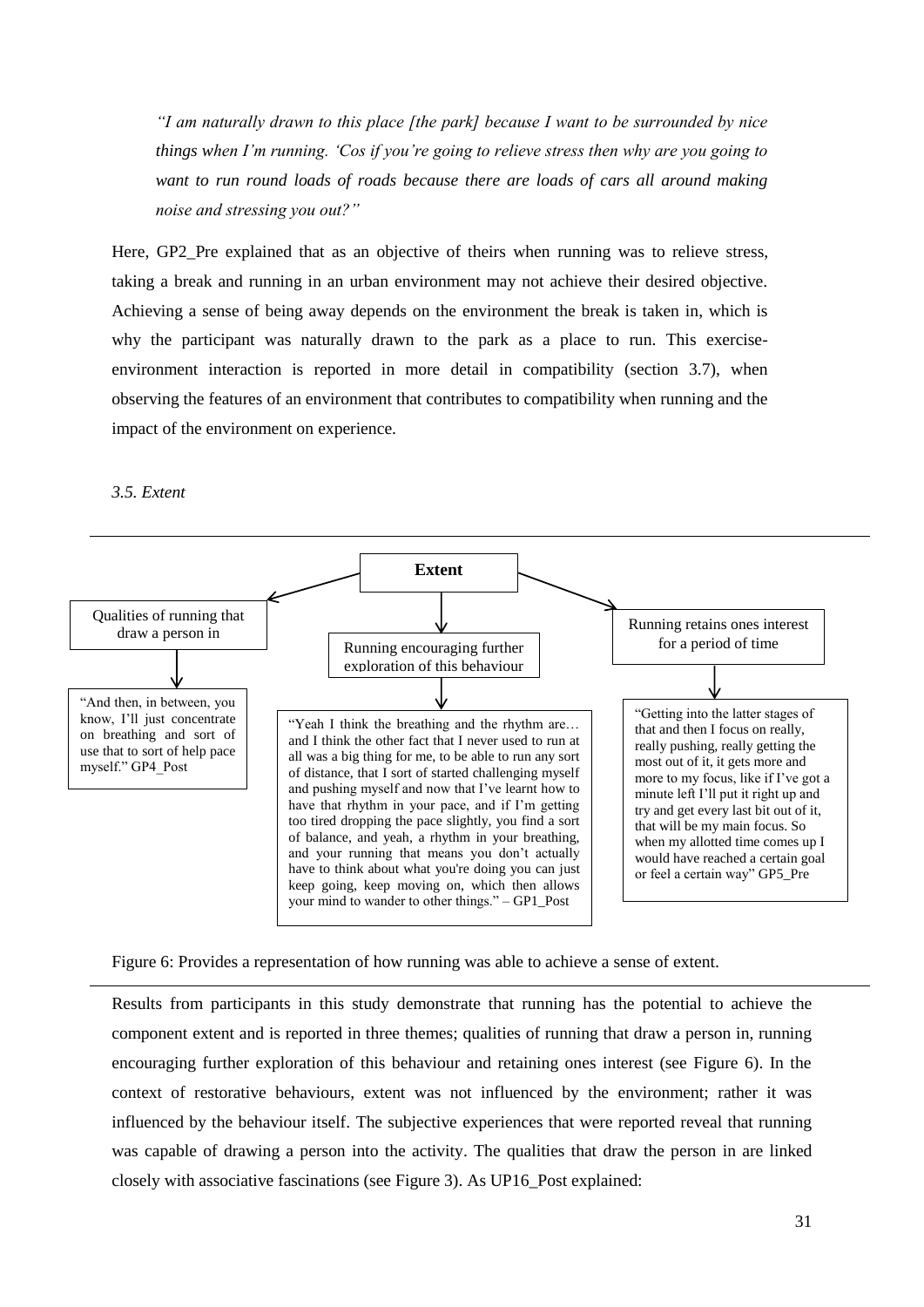*"[I was focusing on] pace, to be honest; heart rate, not going to fast, slowing down on the hill 'cos my heart rate goes up on the hill… Technique as well. What I'd forgotten about street running was the terrain; it's quite hard, I get quite, like, tight shins, tight calf's, so I sort of adapt my technique a bit."* 

How a person is drawn in to the behaviour, and thus how this category of extent is achieved, has a large part to do with the monitoring of associative fascination. Furthermore, the associative fascinations also contribute to achieving another category of extent; as the associative fascinations require attention they manage to retain ones interest, for instance UP13 Pre reported:

*"you have to focus on your breathing and you have to focus on kind of literally just doing what you're doing and you can kind of focus on that rather than think about what's actually stressing you out or what's on your mind."*.

For the final category of extent running was able to encourage further exploration, as seen in the example quote by GP1\_Post in Figure 6. Through time and practice this participant explored the behaviour and learnt how to monitor and regulate running's associative fascinations. As described, their exploration of this behaviour and knowledge of their bodies' response to the behaviour meant focusing attention on the associative fascinations was no longer completely necessary meaning they could run more autonomously and allow their mind to wander.

## <span id="page-31-0"></span>*3.6. Compatibility*

As the literature reports, compatibility is the match between the purposes and inclinations of the person (in this case, to achieve the objectives in section 3.1 and section 3.2) and the environments ability to support them, thus allowing the objectives to be achieved. In the following section, the results will be reported in environmental sub-sections: green (section 3.6.1), indoor (section 3.6.2) and urban (section 3.6.3). Within the three sub-sections, the results from each environment will be broken down into their environmental characteristics and the impact those characteristics had on the participants' experiences of running.

## <span id="page-31-1"></span>*3.6.1. Green*

Reported below are the compatibility themes of the green environment reported by the participants (Figure 7).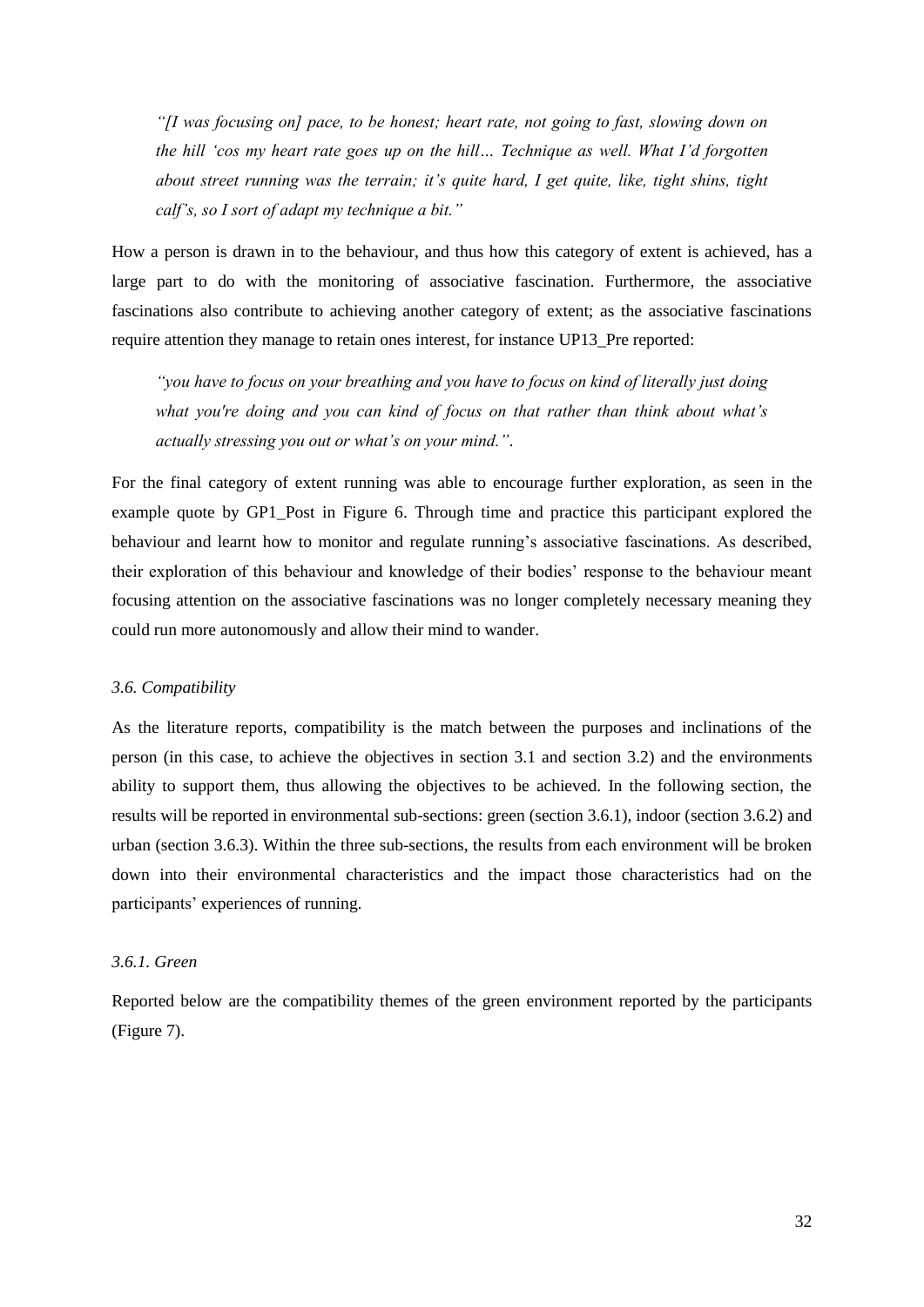

Figure 7: The green environments compatibility themes and sub-themes.

The findings from the interviews suggest two main themes of compatibility within the green environment (Figure 7). Firstly, the environment has a supportive atmosphere through the perception of good air quality and likeminded people performing similar activities. And secondly, participants needed to use less attention navigating their surroundings through a safe layout and stimuli that required low levels of attention and engaged involuntary attention such as soft fascinations. These features contribute to making the green environment a highly compatible place to run in, and thus had a positive impact on the participants running experiences. How the environment impacted the participant experiences can be seen in Figure 8 below.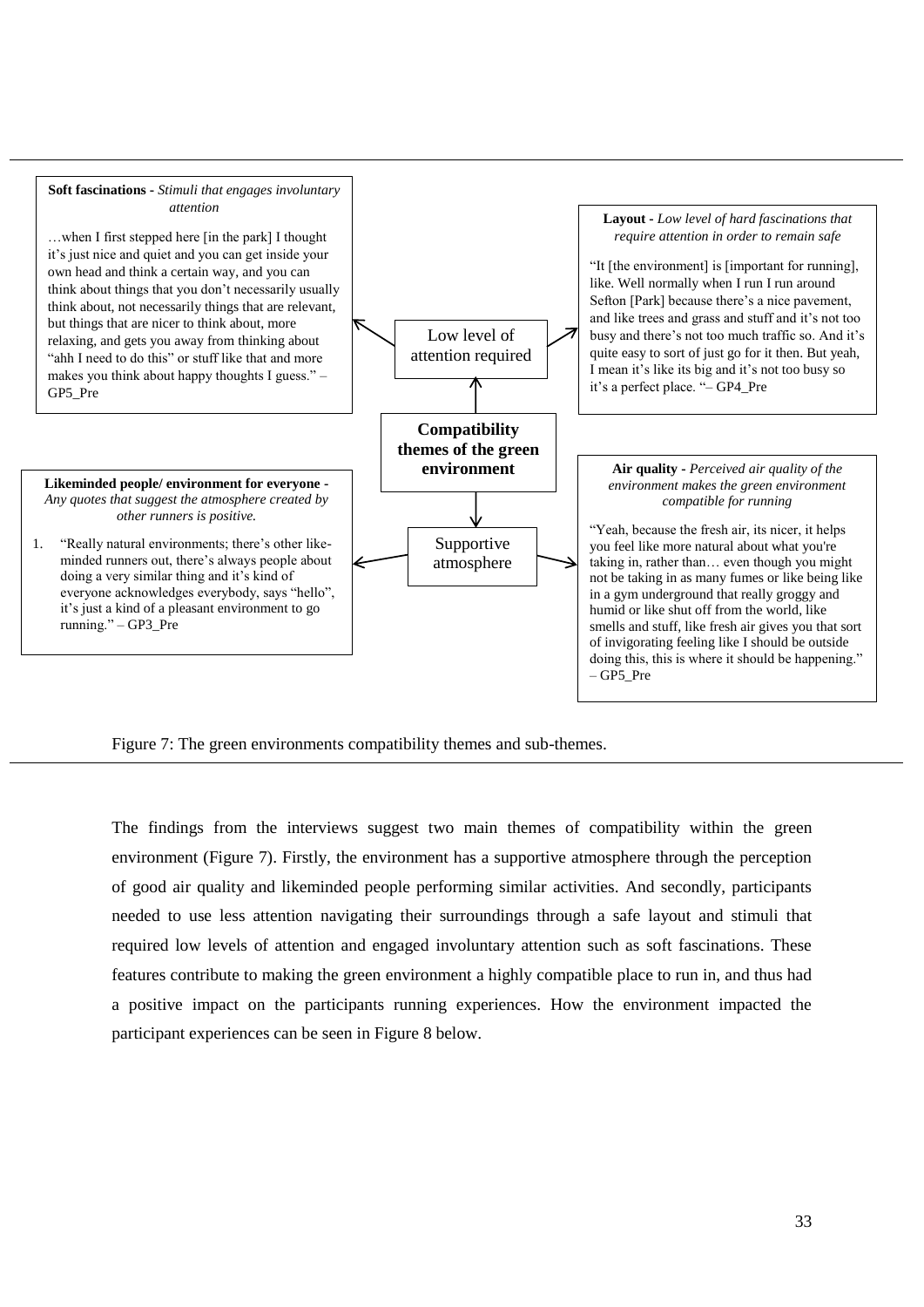

Figure 8: Impact of the green environment on running experience.

As seen in Figure 8, compatibility between running and the green environment had a number of impacts on the runners' subjective experience. Through the features contributing to a supportive atmosphere and the low level of attention required to navigate the setting, participants were able to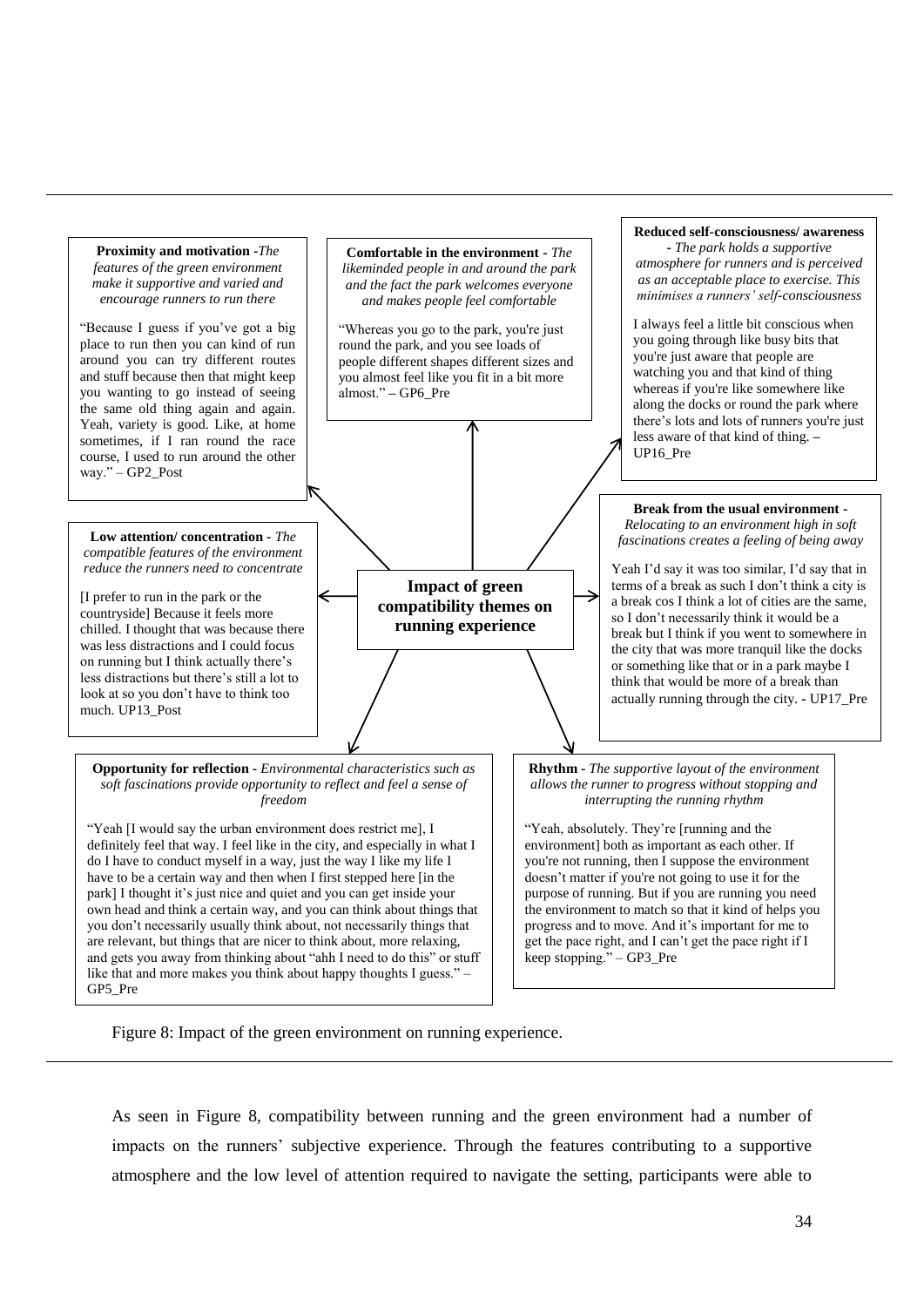feel comfortable running in the environment. This reduced the participants' self-awareness when running and due to the likeminded runners, participants felt less self-conscious. The layout of the environment, away from fascinations that demand attention and concentration, provided the opportunity for the runner to enter an undisturbed running rhythm, helping them to find their pace and set their breathing (internal sensory monitoring and active self-regulation).

GP4 Pre explained the importance of environmental compatibility:

*"It [the environment] is [important for running], like. Well normally when I run I run around Sefton [Park] because there's a nice pavement, and like trees and grass and stuff and it's not too busy and there's not too much traffic so. And it's quite easy to sort of just go for it then. But yeah, I mean it's like its big and it's not too busy so it's a perfect place."*

With the lower need to direct attention on demanding environmental stimuli such as navigating traffic, the high compatibility of the green environment provided the runners with the opportunity to run with a reduced need to pay attention to their route. As noted at the end of fascination (section 3.4.) reducing the need to pay attention or concentrate on a task facilitated GP1\_Post to switch to involuntary attention, as explained when comparing running an football, allowing the participant a chance to mind wander about topics unrelated to running.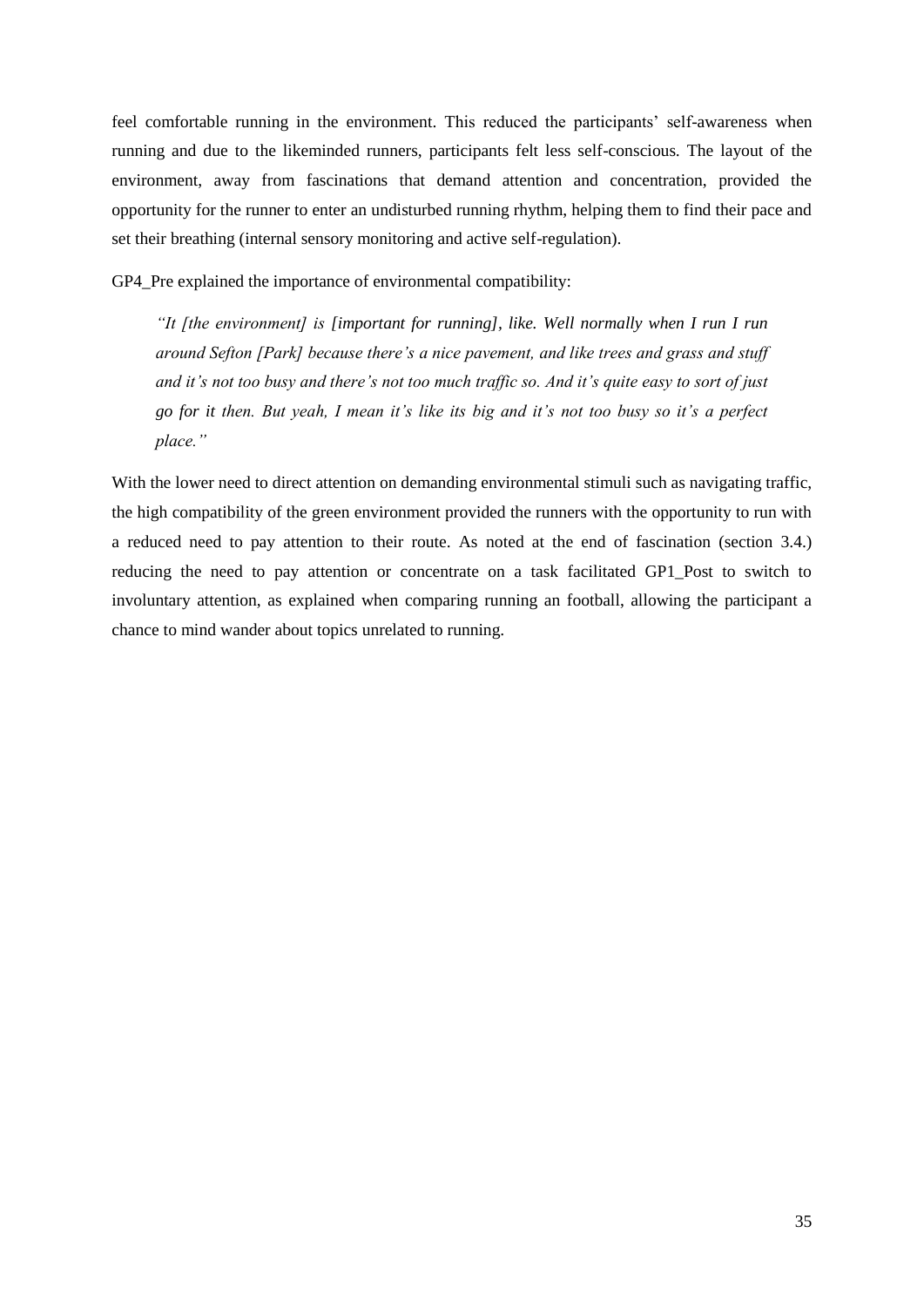<span id="page-35-0"></span>Reported below are the compatibility themes of the indoor environment (Figure 9).



Figure 9: The indoor environments compatibility themes and sub-themes.

As seen in Figure 9 participants had a mixed opinion on whether an indoor environment was supportive or not. To some participants, running on the treadmill was a restrictive experience in comparison to moving freely through an external environment and felt perceptions of the indoor running environment were that of poor air quality. On the other hand, participants found some up sides to running indoors; participants felt that running in the indoor environment meant they were less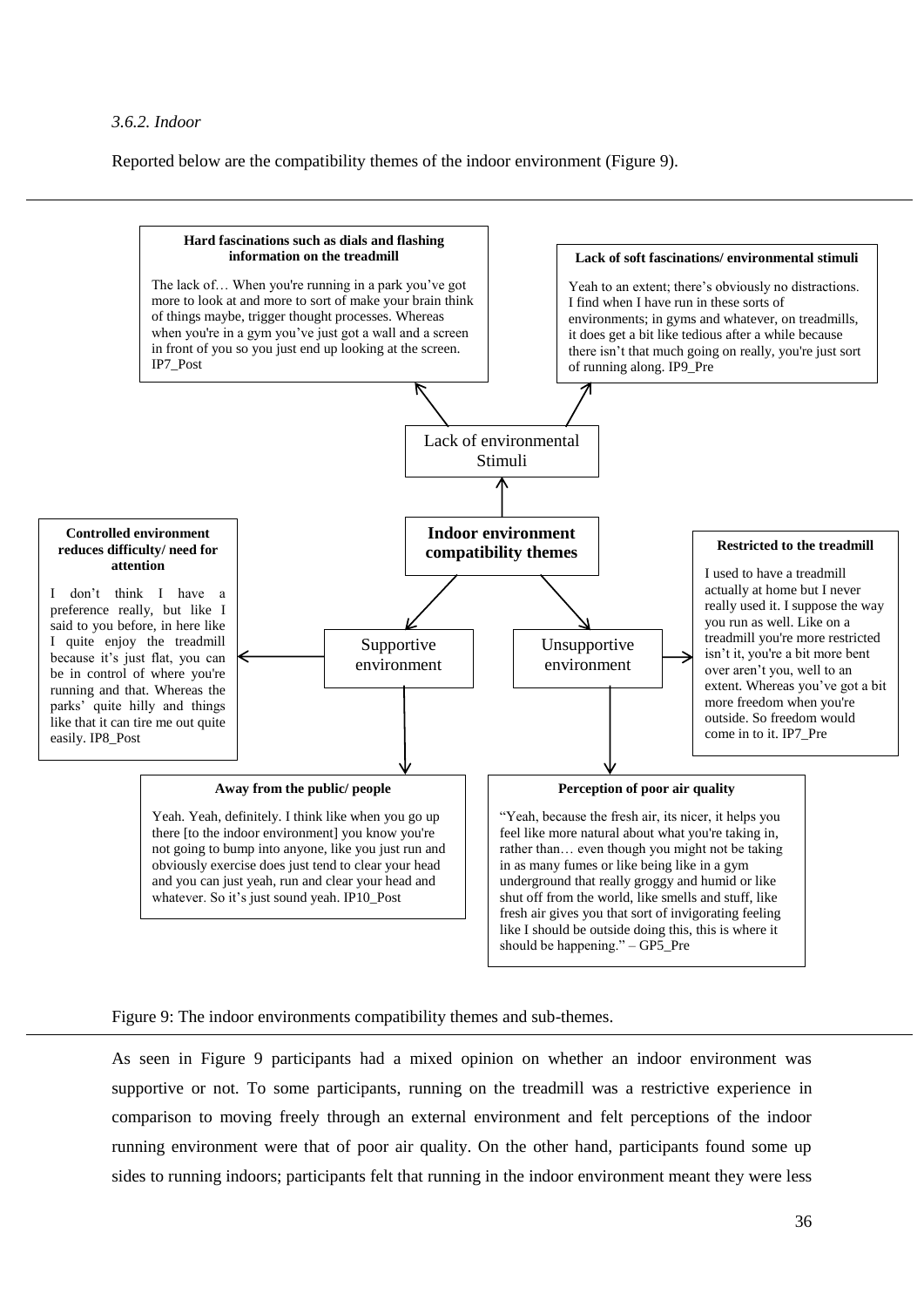likely to bump into someone they knew, thus were more able to concentrate on their run. Furthermore, for others the ability to control ones' speed and not need to concentrate on navigating the environment made the experience less challenging and more relaxing.

In terms of environmental stimuli, the general feeling among the subjects was that the environment lacked interesting stimuli like the soft fascinations of the natural environment. In fact, because there was very little to concentrate on, participants had little else to look at but the dials on the treadmill. Below is the pen profile reporting the impact of the compatibility within the indoor environment. Figure 10 represents the influence of these environmental factors on their running experience.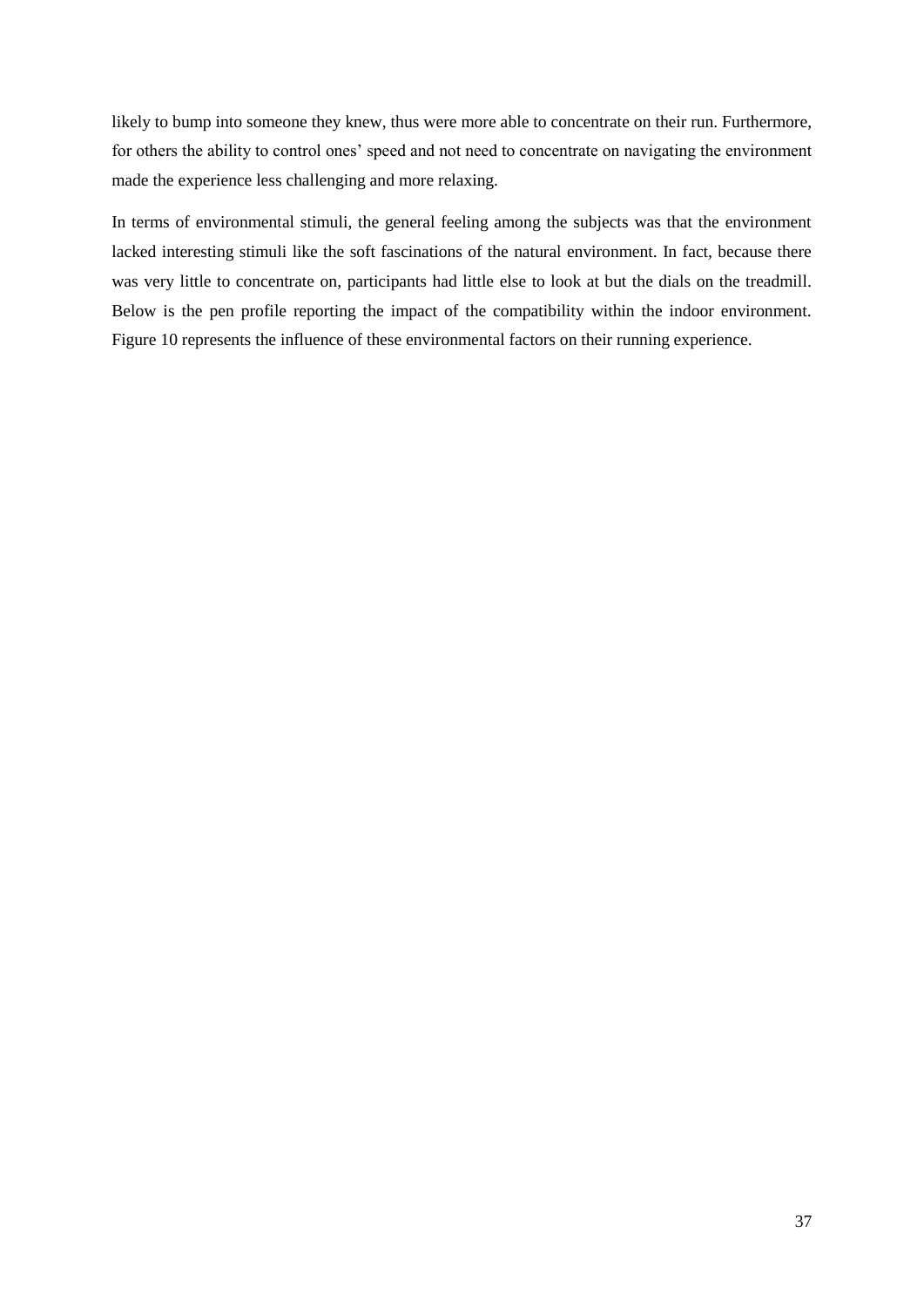

Figure 10: Impact of the indoor environment on running experience.

Some participants running in the indoor environment enjoyed its simplicity, allowing a low demanding running experience on attention due to the feeling of a controlled pace and a safe environment with little need to monitor the surroundings for potential hazards. As shown in Figure 10,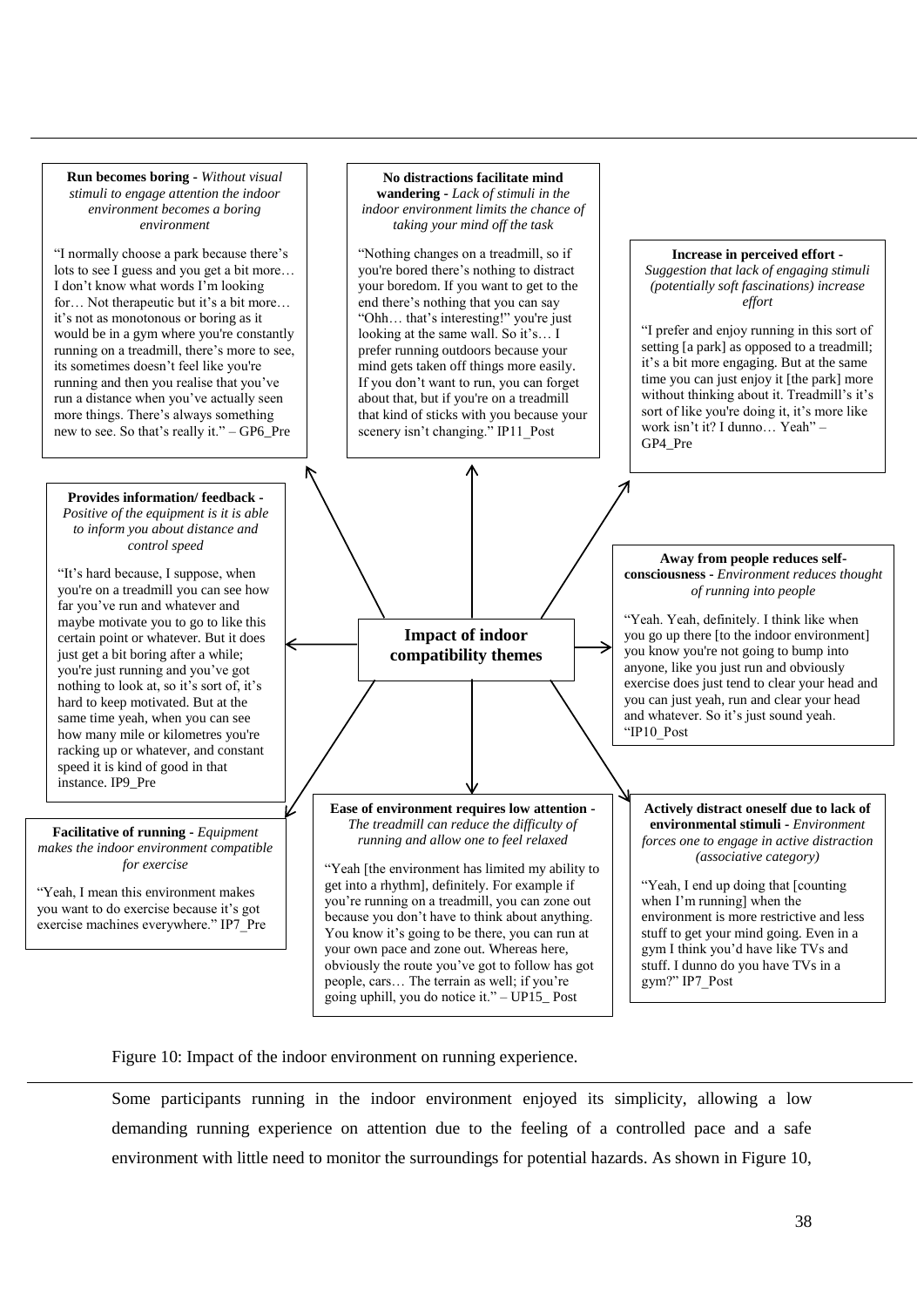the indoor running also reduced the feelings of self-consciousness due to a reduced chance of encountering anyone they knew. The environment was also somewhere that was facilitative of running, actively encouraging it with the equipment and thus may have made the participants feel comfortable performing the behaviour in that environment. Information from the machine was also seen as a positive aspect along with the measurement of heart rate providing instant feedback.

However, for other participants, indoor environments had opposing effects on their running experience. Some subjects felt that indoor environments lack interesting stimuli that can distract their attention. This lack of environmental stimuli had an adverse effect on their running experience as attention was involuntarily directed towards the dials. When comparing running in a green environment to an indoor environment, UP16 Pre explained: "So being outside is definitely a winner over being on a treadmill. (a) for just fresh air, and (b) you're less aware about how far you've done and how long you've been going for, you're not as pre-occupied with that kind of thing, with the numbers in front of you." Due to the dials acting as a reminder of the task and the lack of changing scenery cannot engage their attention, the theme with some participants was that they felt they ended up concentrating too much on running.

## <span id="page-38-0"></span>*3.6.3. Urban*

The urban environment posed much more of a challenge on attention to the natural environment.



Figure 11: The urban environments compatibility themes and sub-themes.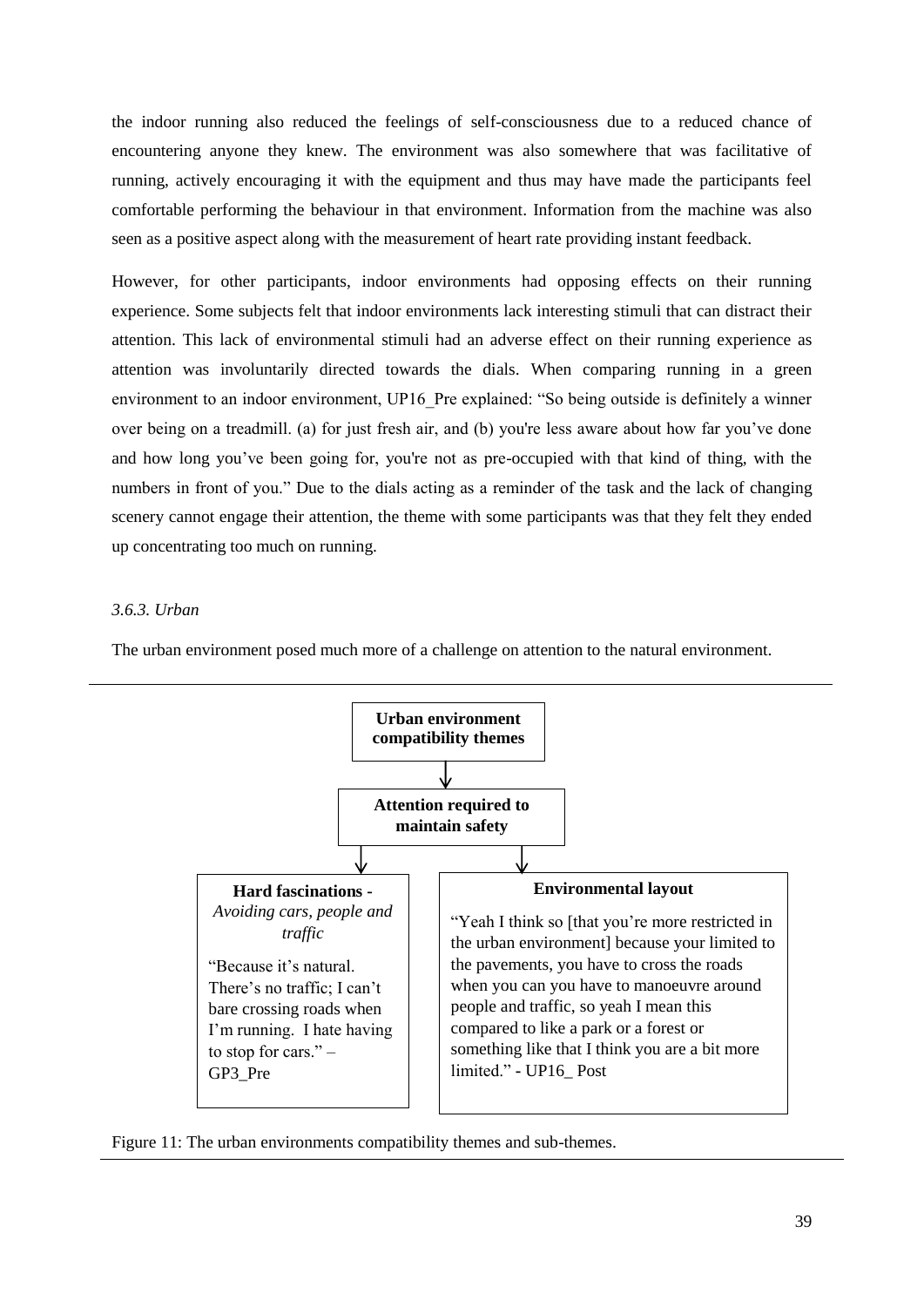Compatibility themes of the urban environment were found to centre on the high level of attention required to navigate the environment. Two main themes emerged from the data; hard fascinations of the urban environment and the environmental layout. Firstly, the urban environment posed various challenges to the runners. The participants were required to be highly vigilant when completing the circuit due to hard fascinations demanding attention in order to maintain ones safety. Throughout the route, runners encountered various obstacles such as crossing roads and avoiding people. Secondly, the environmental layout and the fact that the participants were sharing the environment with cars and other vehicles meant they were restricted to the pavements.

These person-environment interactions created a problem for the runners. This impacted the participants in the following ways:



Figure 12: Impact of the urban environment on running experience.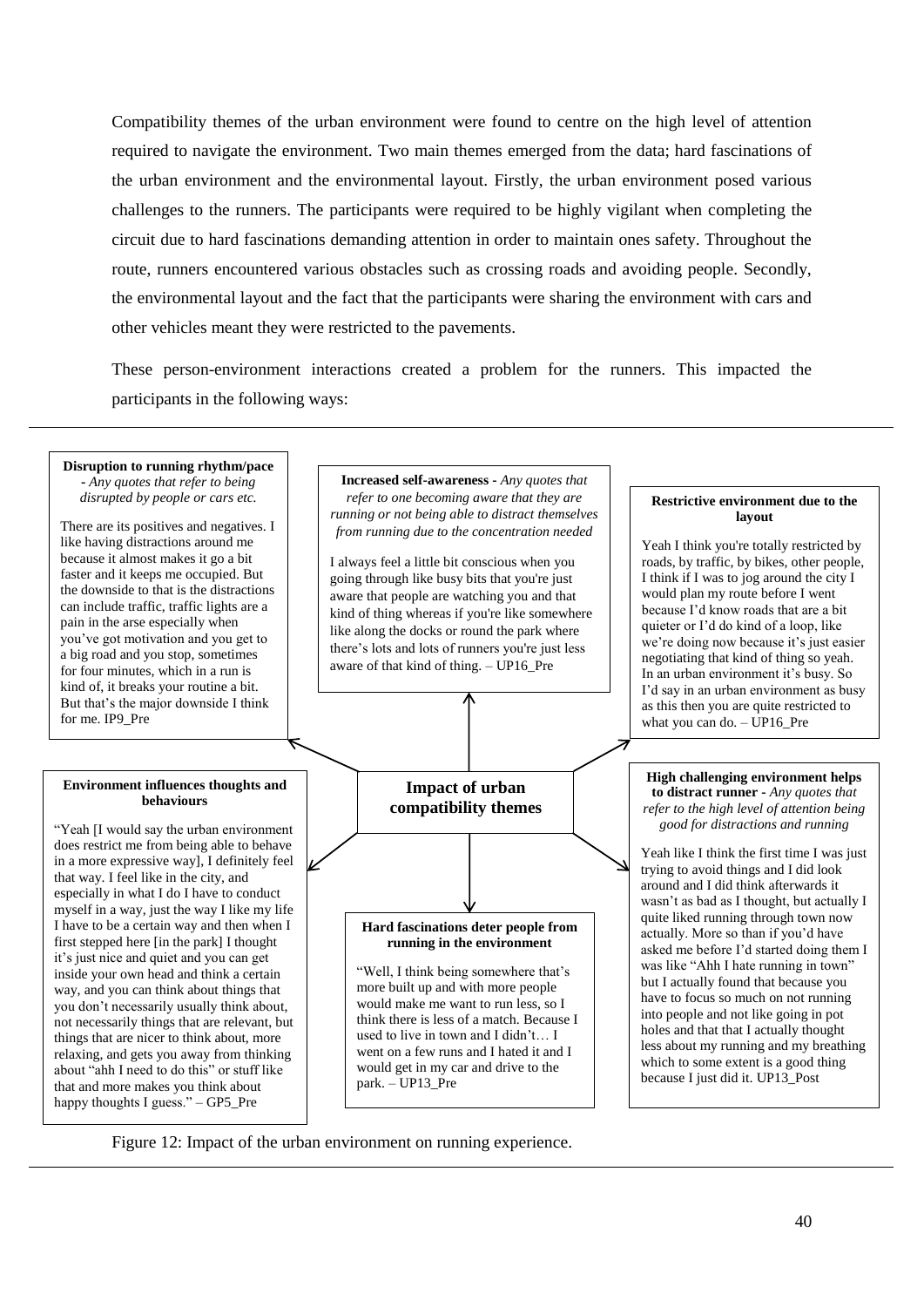The hard environmental fascinations and the layout of the urban setting impacted on the participants' experience by increasing the need to direct attention in order to maintain safety. Participants' opportunity to find their running rhythm and/or set their pace was reduced as they frequently encountered situations that required a level of conscious decision making (e.g. avoiding cars, people and crossing roads). Furthermore, participants felt self-conscious about the experience of running through an urban setting. When subjects were not thinking about navigating the environment safely or trying to settle into a rhythm, they were conscious about people watching them run.

Overall, these factors impacted on this environments compatibility to support running through the high demand for directed attention and through the high feeling of self-consciousness. As a result, the urban environment became a place where, due to the need to be highly engaged with the activity and environment, participants were unable to engage in dissociative fascinations, such as involuntary attention. However, it should be noted that some runners enjoyed the challenge of the environment. Some participants felt that the hard fascinations of the environment (stimuli that demanded directed attention such as avoiding pedestrians) actually created a distraction away from the run, although this view was infrequent.

#### <span id="page-40-0"></span>**4. Discussion**

This study set out to explore the experience of running within the four components of ART and explore the exercise-environment interaction in detail. The focus of the research was to understand: (a) *how* running achieved the components of ART (fascination, being away, extent and compatibility) thus providing an opportunity for attention restoration, and (b) how the environment may impact the possibility of attention restoration. The findings demonstrate that running has the potential to achieve the four components of ART and outlined the mechanisms through which running is able to do so.

## <span id="page-40-1"></span>*4.1. Key findings*

Key findings from this study were that, irrespective of environment, participants at some stage in their run experienced associative fascinations whereby attention was directed towards physiological changes in the body (internal sensory monitoring) and also towards regulating pace and technique (active self-regulation). Additionally, the ART components extent and being away were closely linked to associative fascinations (see section 3.4 and 3.5). As attention was drawn to these associative fascinations in all environments, a sense of extent and being away was also achieved irrespective of environment.

In contrast, the use of dissociative fascinations was impacted upon by environmental conditions the participants were faced by. As reported in section 3.6.1, the green environment was the most compatible environment for running for the participants in this study and due to its high level of compatibility, involuntary distractions were more likely to occur. On the other hand, the emergence of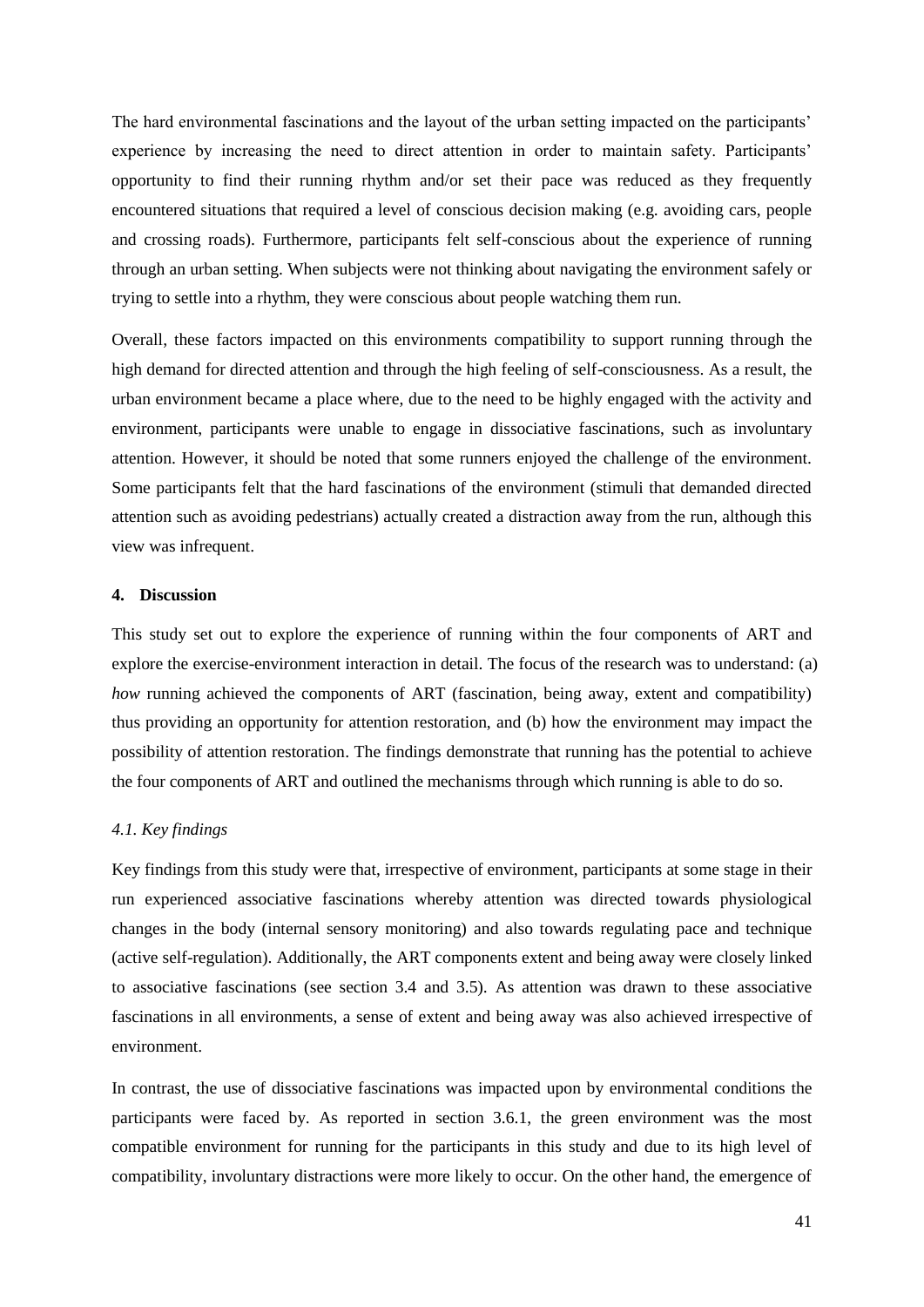involuntary distractions in the indoor and urban environment was restricted due to environmental compatibility issues. For instance, the problem faced by the urban environment (see section 3.6.3) was that navigating it safely required a high level of directed attention. This inhibited the participants to freely engage in involuntary distractions. Issues of the indoor environment (see section 3.6.2) revolved around the lack of interesting stimuli in the laboratory that could serve as a distraction to the participants. As a result, one participant reported actively distracting themselves by completing a mental puzzle in an attempt to entertain their mind and divert attention away from the task. This form of dissociative fascinations requires the use of directed attention, as attention is required to complete the mental puzzle, which served to inhibit daydreams and mind-wandering when running (involuntary distractions). These findings suggest the environment has an influential role in running's ability to restore directed attention.

### <span id="page-41-0"></span>*4.2. Running's influence on fascination, and fascinations influence on being away and extent*

Fascination emerged as a key component of the restorative process for a number of reasons; firstly, associative fascinations (i.e. internal sensory monitoring and active self-regulation) were of sufficient strength to draw attention on to the task which served to divert attention away from taxing cognitive content (i.e. the unspecified cognitive content (objectives) that caused participants to go running in an attempt to clear their head, distract themselves stresses and improve mood). Although associative fascinations may have been considered of less importance to attention restoration by Norling *et al*. (2010), as the authors tended to lean towards the importance of dissociative fascinations, the associative fascinations seemed played a key role in achieving the ART components being away and extent. Associative fascinations contributed to a sense of being away by helping to shift from thoughts depleting attention resources and helping to creating a sense of distance by switching attention to a different subject. Associative fascinations also achieve extent by having the ability to draw a person in to the behaviour and sustain ones interest. This may suggest that associative fascinations may play an important role in the distraction hypothesis (Bahrke & Morgan, 1978) by diverting attention away from other stressors and may also align with research on running and mindfulness (De Petrillo *et al*., 2009) whereby becoming aware of one's physiological state in the present moment can be a positive aspect of running.

However, in line with the views of Norling and colleagues (2010), dissociative fascinations were an important part of the process of running for the participants in this study. When discussing their results, Norling *et al.* (2010) did not differentiate between the different sub-categories of dissociative fascinations; rather they discussed their findings under the umbrella of "dissociative thinking". In contrast, by using the framework produced by Brick *et al*. (2014) this study allowed a distinction to be made within dissociative fascinations (i.e., between involuntary and active distractions). The current study therefore makes the distinction that rather than the broad category of "dissociative thinking"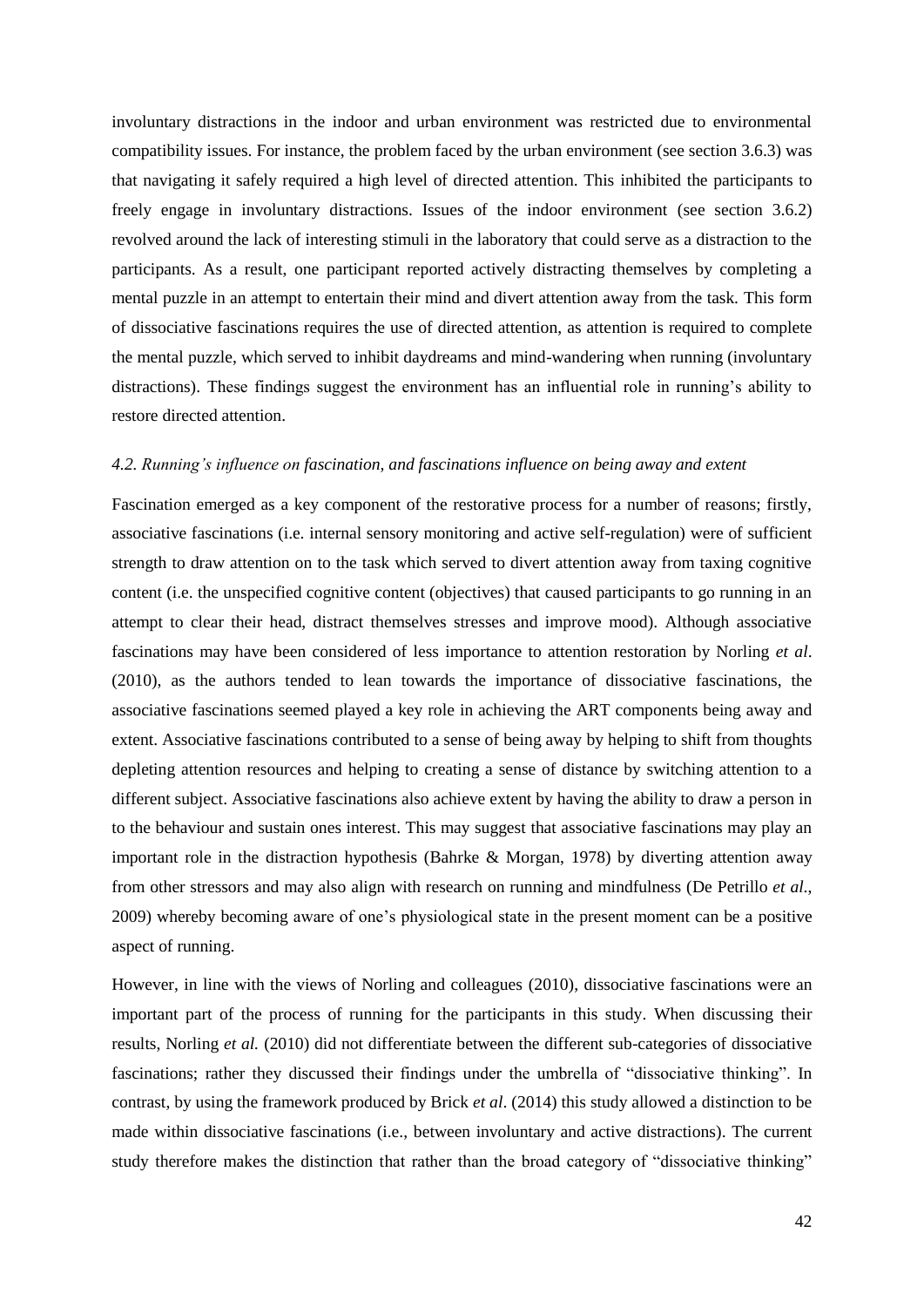being important for restoration of directed attention, the sub-category *involuntary distraction* is of more importance in restoring attention than active distraction. This point can be made because the key principle of ART holds that to restore attention, involuntary attention needs to be engaged and directed attention needs to switch off. By engaging involuntary attention, directed attention is given the break it needs to recharge (Kaplan, 1995; 2001). Thus to restore attention by running involuntary distractions must be engaged.

As seen in the results, a key finding from the study was that involuntary distraction was influenced by the environments compatibility with running. Compatibility, representing the person-environment interaction, played an important role in providing the runners' with an opportunity to unconsciously engage in involuntary distractions (e.g. mind-wandering or daydreaming). The following section (4.3) will compare and contrast the findings regarding the three environments compatibility and demonstrate how compatibility impacted the participants' opportunity to engage in involuntary distractions.

#### <span id="page-42-0"></span>*4.3. Running and compatibility*

As seen in the results, the green environments strength was its compatibility. The green environment was able to engage involuntary attention through its soft fascinations, to offer a supportive atmosphere allowing runners to reduce their self-awareness, and provide an environment low in potential hazards, meaning participants were not required to remain vigilant in order to navigate it safely. Combining these environmental factors together meant the need to directed attention in order to navigate the environment, and the level of awareness of the participant directed to performing the behaviour, was reduced. This created a set of conditions that allowed runners to engage in involuntary distractions because the need to directed attention was diminished. Ackers *et al*. (2012) suggest "greenness" is an influential factor in some psychological outcomes of exercise, thus it's possible that greenness may contribute to a sense that directed attention is not required, enabling an opportunity for involuntary distractions to emerge.

In contrast, as seen in the results, if there are stimuli in the environment that required conscious decision making (e.g., navigating traffic on the road or avoiding pedestrians in the urban environment), directed attention was required. The result of needing directed attention means involuntary distraction is inhibited, as the importance of maintaining safety takes priority over daydreaming or mind wandering. Berman *et al*. (2008) suggest peacefulness of the natural environment contributed to attention restoration when participants engaged in the 2.8-mile walk through contrasting environments, suggesting this element was missing from the urban environment. It's possible that the sounds of the urban environment in this study also inhibited involuntary distraction when running.

As reported in the results, the indoor environment faced a set of different compatibility issues. For example, participants in this study felt the environment was unsupportive to running, citing the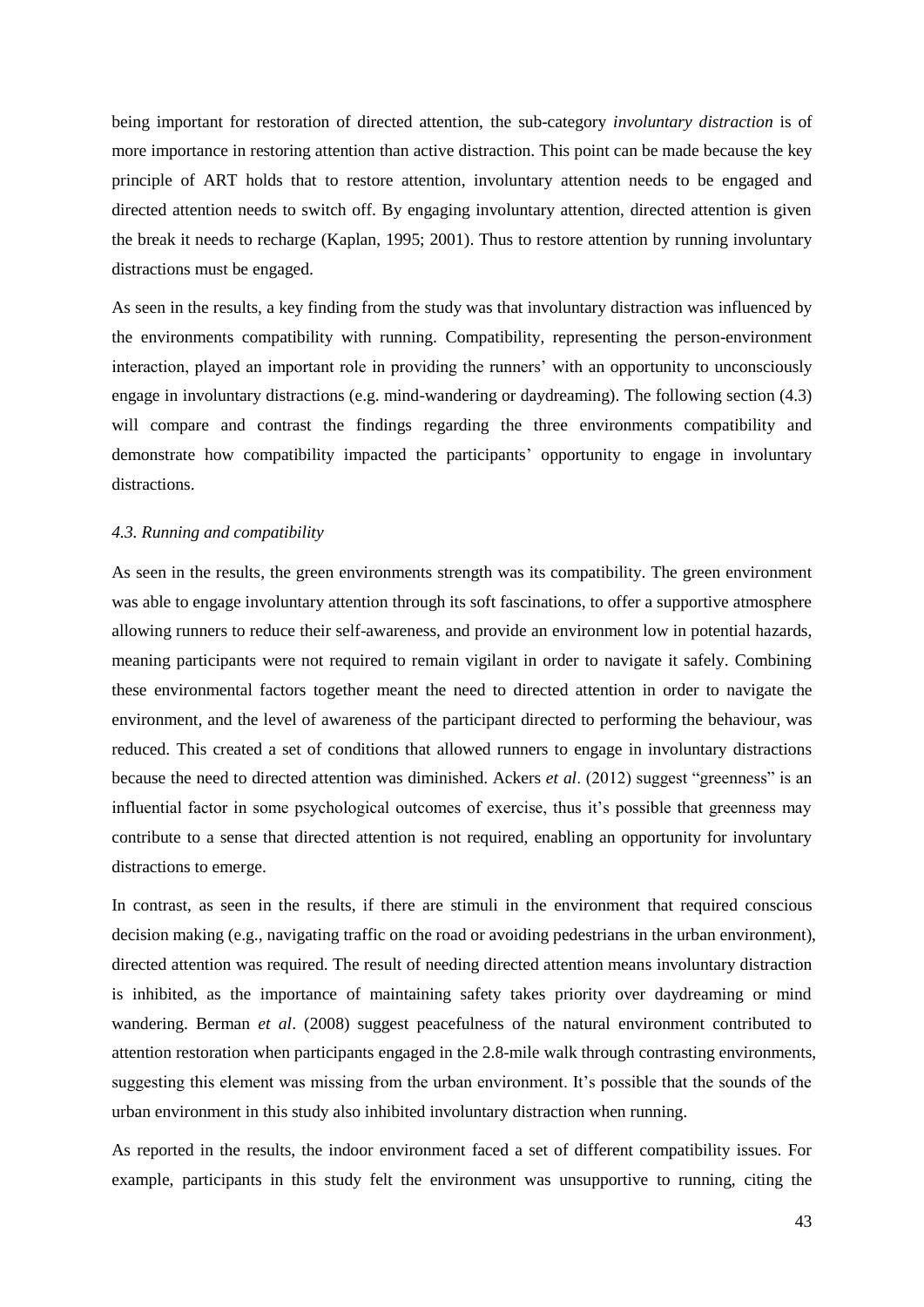amount of environmental stimuli that could attract attention was limited, meaning the runner was unable to shift their focus away from the task. As a result, involuntary attention was instead attracted by the flashing dials on the treadmill reminding the participant of the activity they were performing. This served as a constant reminder that the participant was running which seemed to inhibit the participants' ability to engage in involuntary distractions. As reported by Focht (2009), when discussing the findings from his data, he suggested that changes in affective states influenced by the environment may have been down to the participants focusing more upon external, non-task-related thoughts in the outdoor environment compared with the indoor environment. This aligns with the findings in this study.

Another consequence of the lack of environmental stimuli in the indoor environment was that, to counter act the lack of environmental distractions, one participant engaged in a different form of dissociative fascination; rather than involuntary distraction, one of the subjects reported performing active distraction (e.g., consciously distracting themselves through performing mental tasks, such as solving a mental puzzle) to occupy attention and take their mind off the task. To restore attention when running, the aim is to engage in involuntary distractions; yet features of the indoor environment such as flashing dials may have served as a reminder of the task, speed and distance which may hinder those spontaneous, involuntary thought processes as attention is not free to wander.

The urban environment impacted the subjects' experience in a number of ways; it increased their selfconsciousness about the activity they were performing, restricted their movement leading to a sense of confinement to the pavement, and increased the need for vigilance when navigating the setting due to hard fascinations and the need to maintain personal safety. These environmental factors meant participants were required to use high levels of directed attention, reducing its environmental compatibility. This environment then seemed to be the least facilitative in terms of providing an opportunity to engage involuntary distractions, thus restoring attention.

Therefore the findings from this study suggest the environment can facilitate or debilitate the ability to engage in involuntary distractions, which by the definition of ART is needed for restoration.

## <span id="page-43-0"></span>*4.4. Running and the Default Mode Network*

As reported so far, this study demonstrated that running has the potential to achieve the components of ART and, if the environment is compatible with running (see section 3.6.1), provide an opportunity to engage the involuntary distraction, giving directed attention a chance to rest and thus providing it with an opportunity to restore. However, involuntary distractions were least likely to emerge when the participant was running in an environment that required the use of directed attention to navigate the environment safely, such as the urban environment (see section 3.6.3) or required the use of alternative techniques such as active distractions to distract the participant from the run, like reported in the indoor environment (see section 3.6.2). By synthesising concepts from the areas of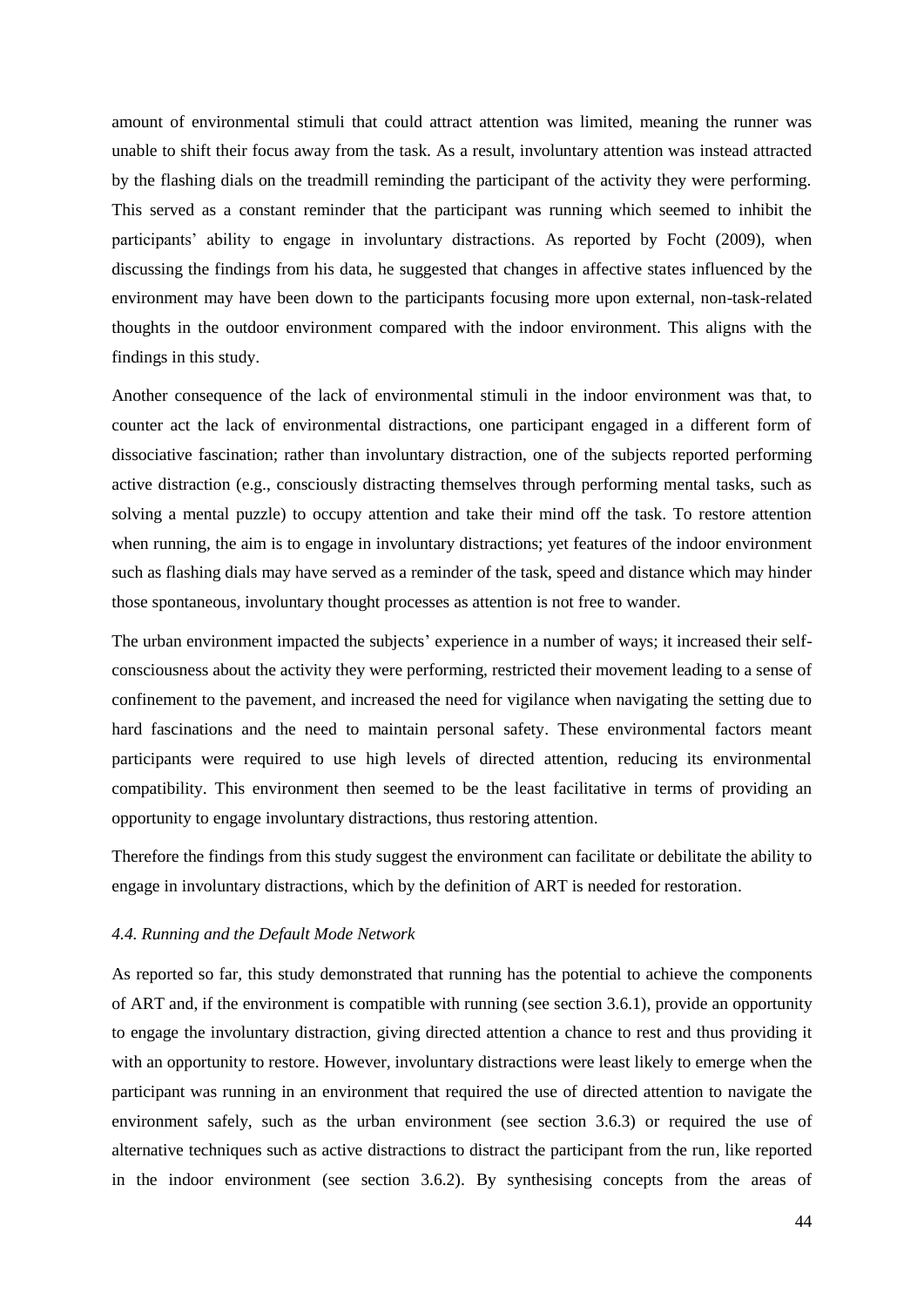environmental psychology, exercise psychology and cognitive neuroscience the proceeding section of the discussion hypothesises why such distractions might occur, and how this may impact on attention restoration.

In line with environmental psychology literature (Kaplan, 1995; 2001), literature from the field of cognitive neuroscience has also described two prominent networks in the brains anatomy associated with attention: the task-positive network (TPN) and the default mode network (DMN, Immordino-Yang *et al*., 2012). Buckner *et al*. (2008) reported that the TPN is engaged during goal-directed, externally focused tasks whereas the DMN is active when subjects engage in internally focused cognitive processes, in other words, when one shifts attention inwards. These processes include nonattentive, but awake, mental states such as: rest, daydreaming, self-awareness, self-reflection, recollecting one's past or imagining one's personal future, scene construction and social cognition (Immordino-Yang *et al.*, 2012; Spreng, 2012).

As the findings in the current study suggest, runners seem to engage in thought processes that are likely to engage both TPN and DMN networks. For example, when running in the urban environment, the subjects reported directing their attention more often outwards to the environment when navigating it in order to maintain safety and avoid traffic. In doing so, they were required to direct attention, which would likely have activated the TPN. In contrast, when running in a compatible environment like the green environment, the participants more readily entered a state of involuntary distraction (e.g., mind-wandering or reflective thoughts) because the need to remain highly vigilant when navigating was reduced. These thought processes reported by the participants in the current study closely reflect the cognitive content that activates the DMN. As discussed briefly by Atchley *et al*. (2012), activation of the DMN may be important to ART and restoration of directed attention.

Atchley and colleagues (2012) make the distinction that soft-fascinations (e.g., interesting, but low demanding, stimuli that capture involuntary attention) provide an opportunity for the DMN to engage. Although not suggested, the network anti-correlated with DMN activation is the TPN (Buckner *et al*., 2008). This means hard fascinations (interesting, but high demanding, stimuli that capture involuntary attention but require directed attention as a response) activate the TPN.

While Atchley *et al.* (2012) refer to environmental fascinations, this study demonstrates that running in its self creates its own set of fascinations. By using the same set of principles and data from the findings, it is possible to determine what fascinations are soft-fascinations when running and what fascinations are hard-fascinations when running by the participants need to direct their attention towards them. This also lets us determine what fascinations are likely to use the TPN and what are likely to use the DMN when running.

As found in this study, running engages the ART component fascination in a number of ways; through the rise of associative fascinations (internal sensory monitoring and active self-regulation) and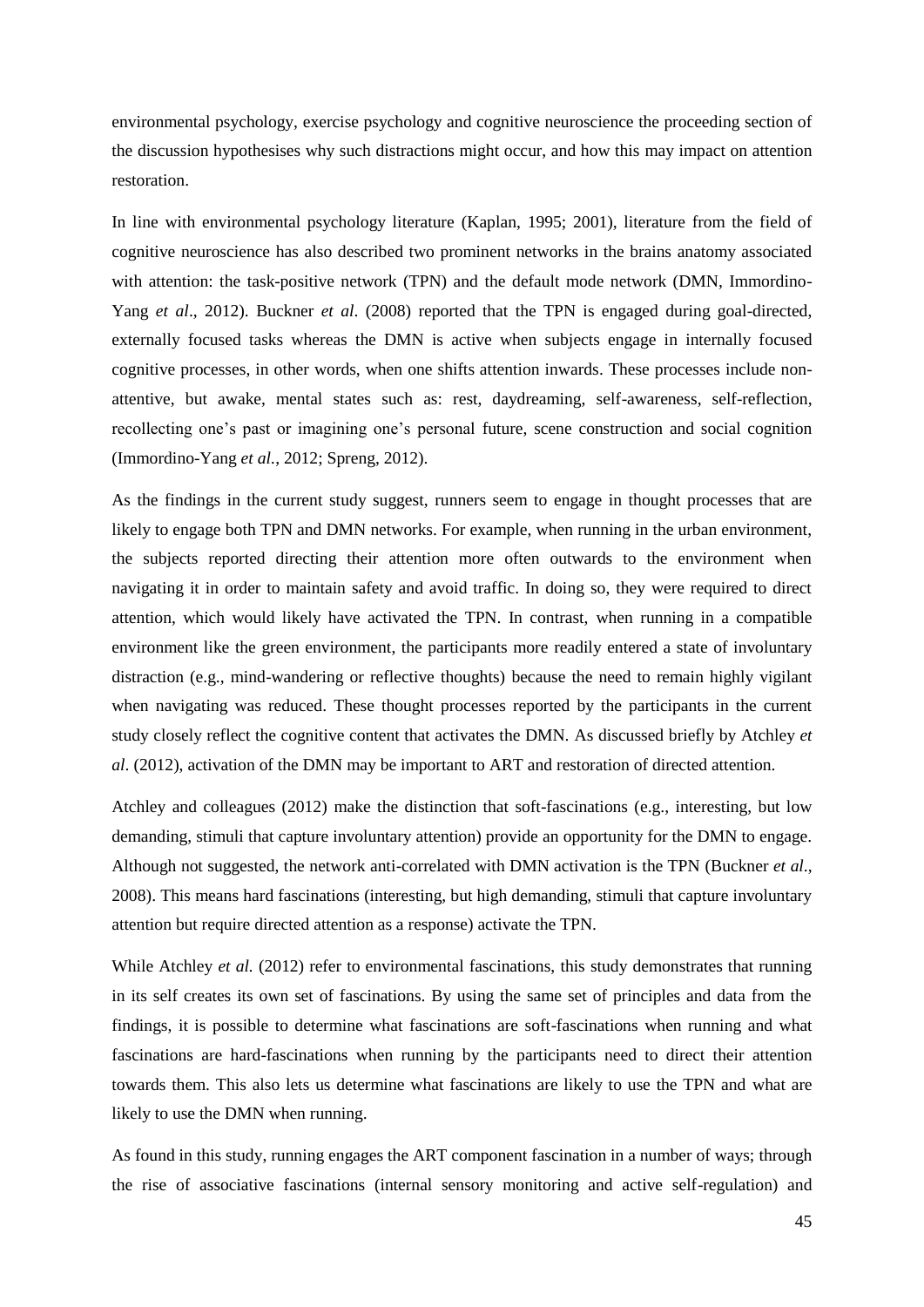dissociative fascinations (involuntary distractions and active distractions). Fascinations that require directed attention when running include: internal sensory monitoring, active self-regulation and active distractions, thus, these are the hard fascinations of running that require activation of the TPN. On the other hand, the only soft fascination when running is involuntary distraction, as involuntary distraction requires no use of directed attention, and thus produces an activation of the DMN.

Figure 13 represents synthesis between exercise psychology, environmental psychology and cognitive neuroscience.



Figure 13: The synthesis of environmental psychology, exercise psychology and cognitive neuroscience: a theoretical model to how the soft fascinations of the environment and from running activate the DMN and provide opportunity to restore attention.

As stated previously, by definition, restoration of directed attention can only be achieved by switching to involuntary attention, providing directed attention with an opportunity to rest and recharge (Kaplan, 1995; 2001). Thus, to rest directed attention when running, one must switch their attention from the internal sensory monitoring, active self-regulation and active distractions and engage in involuntary distractions. However, consciously switching to involuntary distractions would be self-defeating as this would become active distraction. The switch must be sub-conscious; being aware of involuntary distractions defeats the point of being distracted involuntarily.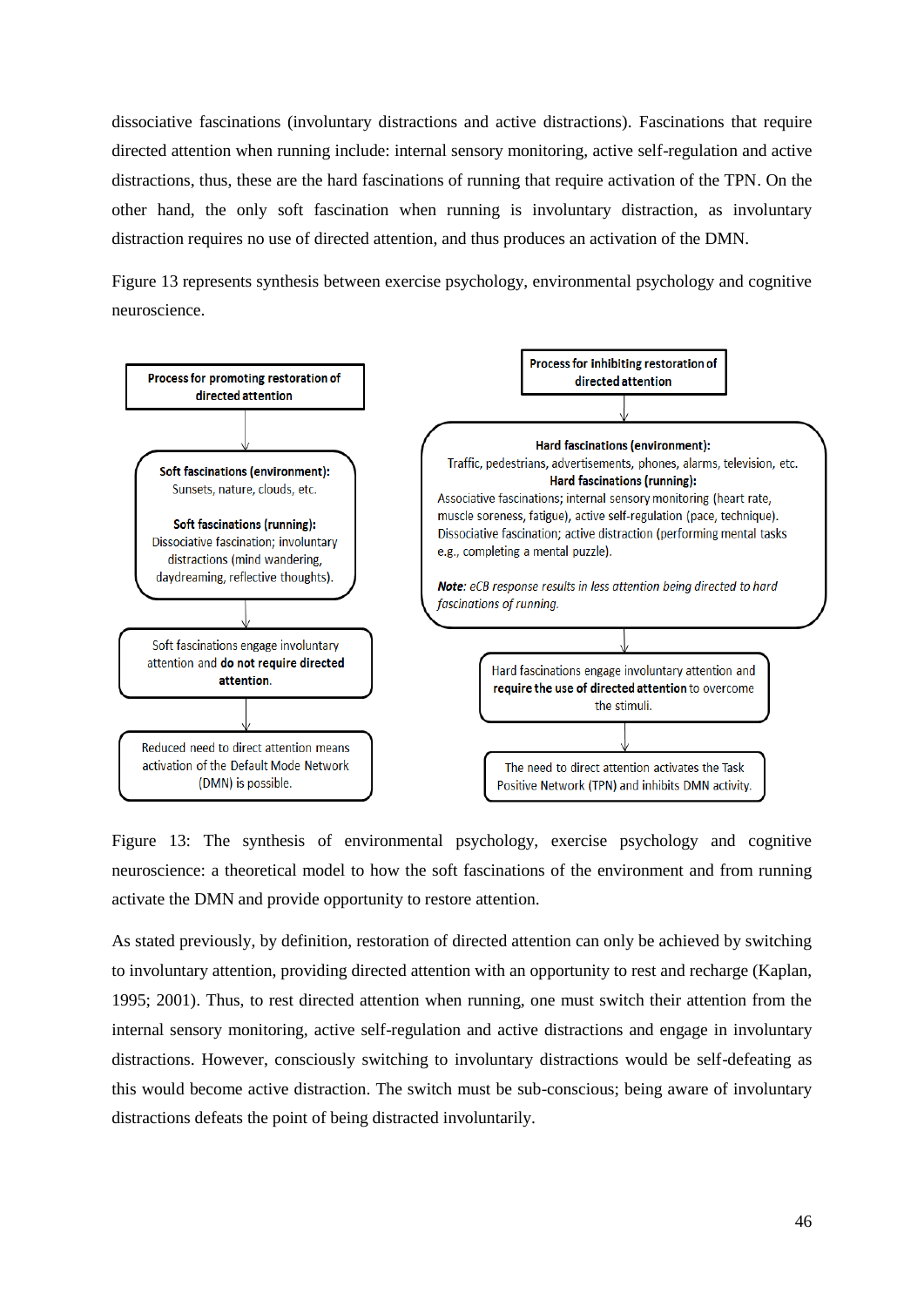Findings from this study demonstrated that environmental compatibility is an important mechanism in the restorative process of running. If one is running in an environment that requires the use of directed attention, for example, an urban environment that contains hard fascinating stimuli, directed attention is required to navigate it safely which requires activation of the TPN. Thus, by activating the TPN directed attention is not able to rest, involuntary distractions are then unable to emerge and the DMN is not activated. This makes the environment less compatible with facilitating involuntary distraction (i.e. activating the DMN and restoring attention). In contrast, running in a more compatible environment, such as the green environment, means the runner does not need to utilise directed attention when navigating, as the environment contains few hard fascinations that demand this resource.

As the results in this study and from previous literature suggest (i.e. Brick *et al.*, 2014) runners frequently report involuntary distractions that bare close resemblance to the thought patterns which activate the DMN (Buckner *et al.*, 2008; Immordino-Yang *et al.*, 2012; Spreng, 2012). However, they also frequently report thoughts that are likely to activate the TPN. How may it possible to downregulate the hard fascinations that require directed attention (TPN) so that involuntary distractions (DMN) can engage and restore attention?

## <span id="page-46-0"></span>*4.5. Exercise and endocannabinoids*

Endocannabinoid release during exercise may explain down regulation of hard fascinations that require directed attention (TPN) so that involuntary distractions (DMN) can take place. Endocannabinoids are neuromodulatory lipids released during exercise (Dietrich & McDaniel, 2004; Raichlen *et al*., 2012; Sparling *et al.*, 2003) that modulates the DMN (Bossong *et al.* 2013). Dietrich and McDaniel (2004) state that "activation of the endocannabinoid system also produces sedation, anxiolysis, a sense of well-being, reduced attentional capacity, impaired working memory ability, and difficulty in time estimation" (p. 540) as well as reducing the sensation of pain. Endocannabinoids (eCB's) may have the ability to reduce the sensations muscle soreness or feeling of fatigue as reported by the participants and therefore reduce the need for directing attention towards internal sensory monitoring.

If eCB's can alleviate such sensations, the eCB response to exercise may be a mechanism to reduce the need to direct attention towards associative fascinations. eCB's, therefore, provide a chance to down-regulate the TPN and free up a possibility for the involuntary distractions that engage the DMN. Providing support for this idea, Bossong *et al*. (2013) demonstrated eCB's have the potential to modulate DMN activity. From this information, it could be put forward that the eCB response plays an important role in restoring attention.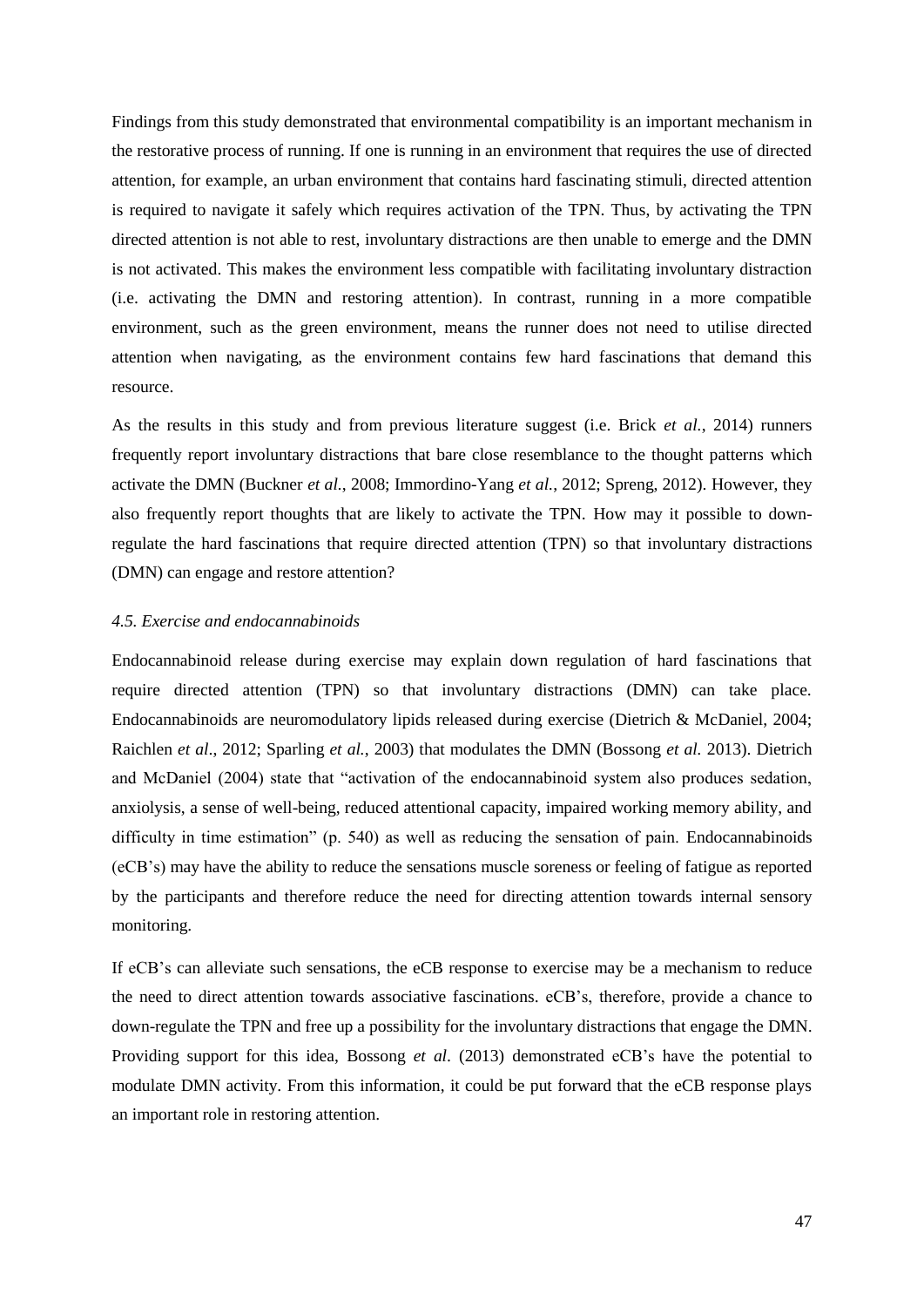Figure 14 provides a graphical representation of the results and demonstrates how the factors of running and the environment influence restoration of directed attention.



Figure 14: The representation of the influential factors impacting attention restoration via running.

Using the results from the study, and synthesis from the discussion, Figure 14 will be placed in context. The eCB response seems to be a mechanism for reducing the need to direct attention on the hard fascinations of running, such as internal sensory monitoring, and is a response that occurs irrespective of environment. However, if a runner remains concerned with the hard fascinations of running, they are unlikely to be daydreaming or engaging in reflective thoughts, because hard fascinations require directed attention. Additionally, if the runner is concerned with the demanding stimuli of the environment, or does not have enough interesting stimuli in the environment to distract attention from running, the runner will also be required to utilize directed attention. And in utilising directed attention, these factors will activate the TPN and inhibit the DMN, restricting attention restoration.

In contrast, if the runner is unconcerned with the hard-fascinations of running, does not need to actively distract themselves due to a lack of environmental stimuli and does not need to direct attention towards the environment in order to maintain safety during navigation, an opportunity for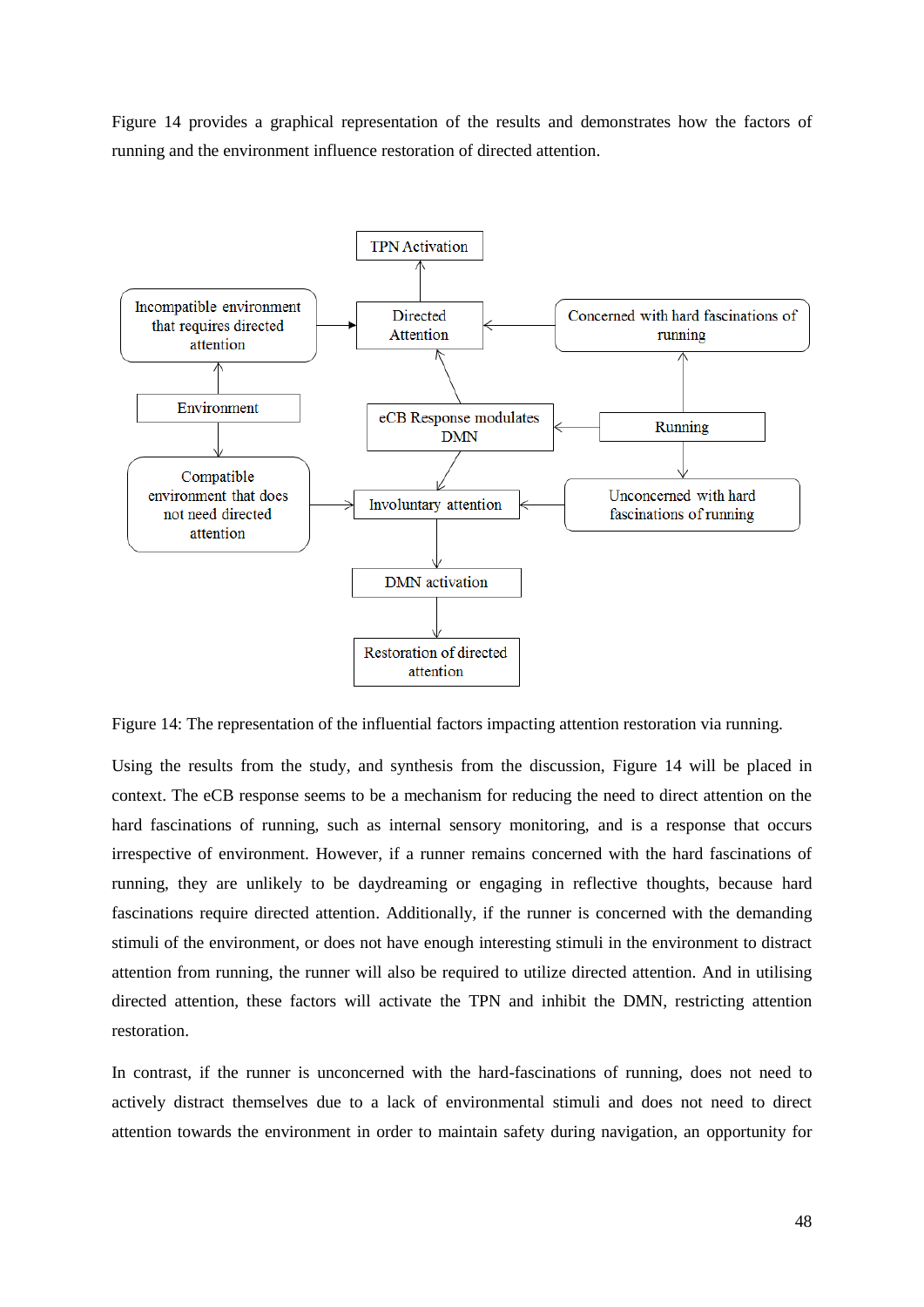involuntary distractions may emerge. By enabling the switch to involuntary distractions, the DMN may be activated and restoration of attention can be achieved.

Tomporowski (2003) notes that "aerobic exercise improves information-processing, processes involved in complex problem solving, and attentional processes that are involved in response inhibition" (p. 312). As these processes require directed attention, the improvements seen to executive functioning may be interpreted as attention restoration. Furthermore, as the eCB response results in changes such as a "reduced attentional capacity" (p. 540, Dietrich & McDaniel, 2004) this "reduced attentional capacity" may be in reference to directed attention (TPN activity) which is being down regulated.

## <span id="page-48-0"></span>*4.6. Implications of research*

As noted in the introduction, with an increasingly demanding modern environment and with increasingly demanding lifestyles, directed attention is a resource that must be utilised for efficient human performance (Kaplan & Berman, 2010). Yet, precisely for this reason, this resource is subject to much fatigue. By not restoring directed attention, a variety of symptoms that impact on cognitive performance and various negative mood states are likely to arise (Kaplan, 1995; Kaplan & Berman, 2010). While a significant body of work has been compiled on the effect of nature (e.g., Hartig *et al*., 2014, Kuo & Sullivan, 2001a, 2001b; Moore, 1981) the idea of restoring directed attention through behaviours such as running is relatively new (Norling *et al*., 2010).

This research, therefore, draws attention towards a new theoretical underpinning the psychological responses to exercise which, as reported by Norling *et al*. (2010), have often taken place without a conceptual framework. As the findings in this study demonstrate, exercising in a compatible environment, such as the green environment in this study, increases the opportunity to engage in involuntary distractions, thought processes that engage the DMN and thought to be responsible for restoring directed attention.

Furthermore, the results help to provide a better understanding of the person-environment interaction when running. In the future, this may help to guide the decisions of health practitioners when referring patients with symptoms of directed attention fatigue to exercise in environments that are likely to facilitate recovery of this resource. The findings may also have implications on schemes such as 'ParkRun'. ParkRun is a global initiative that aims to encourage people of all social demographics to take part in a 5-kilometer run around a safe, pleasant environment, such as a park or along a promenade. This study highlights the importance of the exercise-environment interaction on mental health and the default network and could provide an additional encouragement for the public to engage in such events.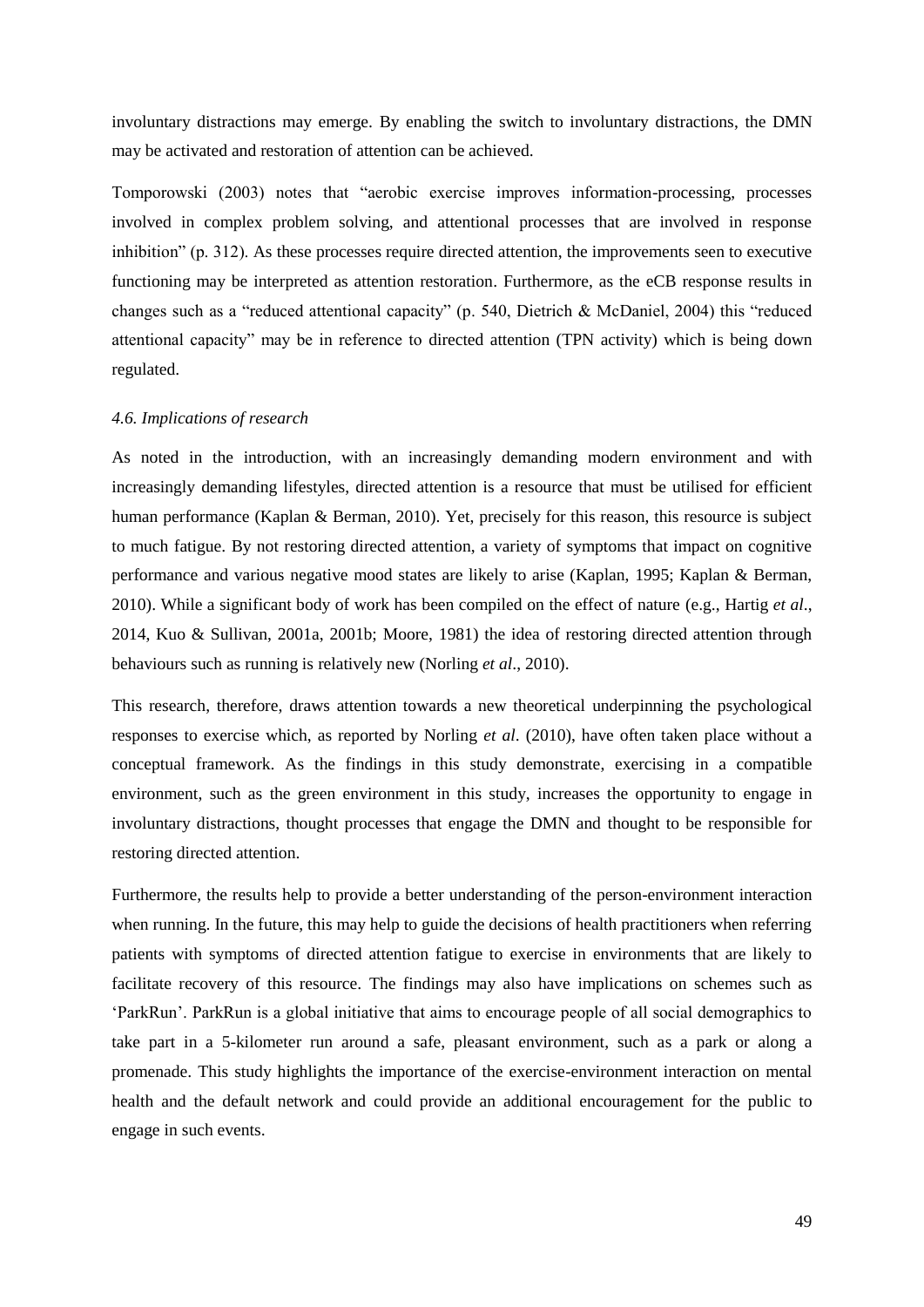## <span id="page-49-0"></span>*4.7. Recommendations for future research*

Firstly, as qualitative research aims to generate hypothesis for future studies, this paper provides support for an environmental influence on running's ability to restore attention. Future studies should quantitatively determine whether or not this hypothesis can be accepted. Secondly, this paper makes a number of educated assumptions revolving around the influence of endocannabinoids on the DMN. Although THC induced eCB release has been proven to modulate the DMN, to the knowledge of the researcher, little work has been conducted to identify whether eCB's, released as a response to exercise, produce a similar modulatory effect. Thirdly, although signs suggest it is plausible, this paper asserts that involuntary distractions lead to the internal cognitive processes responsible for activation of the DMN. Therefore, a clearer review and synthesis between involuntary distractions and functions of the DMN may be needed. Finally, this research supports the suggestions made by Atchley *et al*. (2012) that activation of the DMN may be a mechanism responsible for restoring directed attention; however, to the knowledge of the researcher, this again has yet to be proven in cognitive neuroscience.

### <span id="page-49-1"></span>*4.8. Limitations*

This paper contained a number of limitations. Firstly, the sample size was not very large; therefore it cannot be guaranteed that information provided by the participants covers all possible answers and opinions. Secondly, the weather may have had an influential factor on the participants' experiences of the outdoor environments (urban and green). As such, weather may have influenced participant experience, thus affecting the qualitative data produced by the subjects and collected by the researcher. Finally, runners in the study came from a range of abilities; although all runners were recreational, it was understood that of the participants were more experienced than others. This meant that experiences for such subjects would likely have differed in regard to level of attention directed towards associative and dissociative fascinations. For example, a less experienced participant may have experienced far more associative fascinations and for a longer duration, due to a lack of fitness or unfamiliarity with the sensations of running, than an experienced runner, who may have been more capable of active self-regulating and monitoring internal senses in a more autonomous nature. As a result, attention directed towards associative fascinations may have been more regularly reported by novice, as opposed to experienced, runners.

## <span id="page-49-2"></span>*4.9. Reflexivity*

Due to the very nature of this project (i.e. attempting to frame running in the framework of ART) I cannot state that this research was completely unbiased, as my very aim was determined by a conception that running could be a restorative behaviour. However, I attempted to collect the data in an unbiased manner and feel that the data I collected and reported truly represented the opinions of the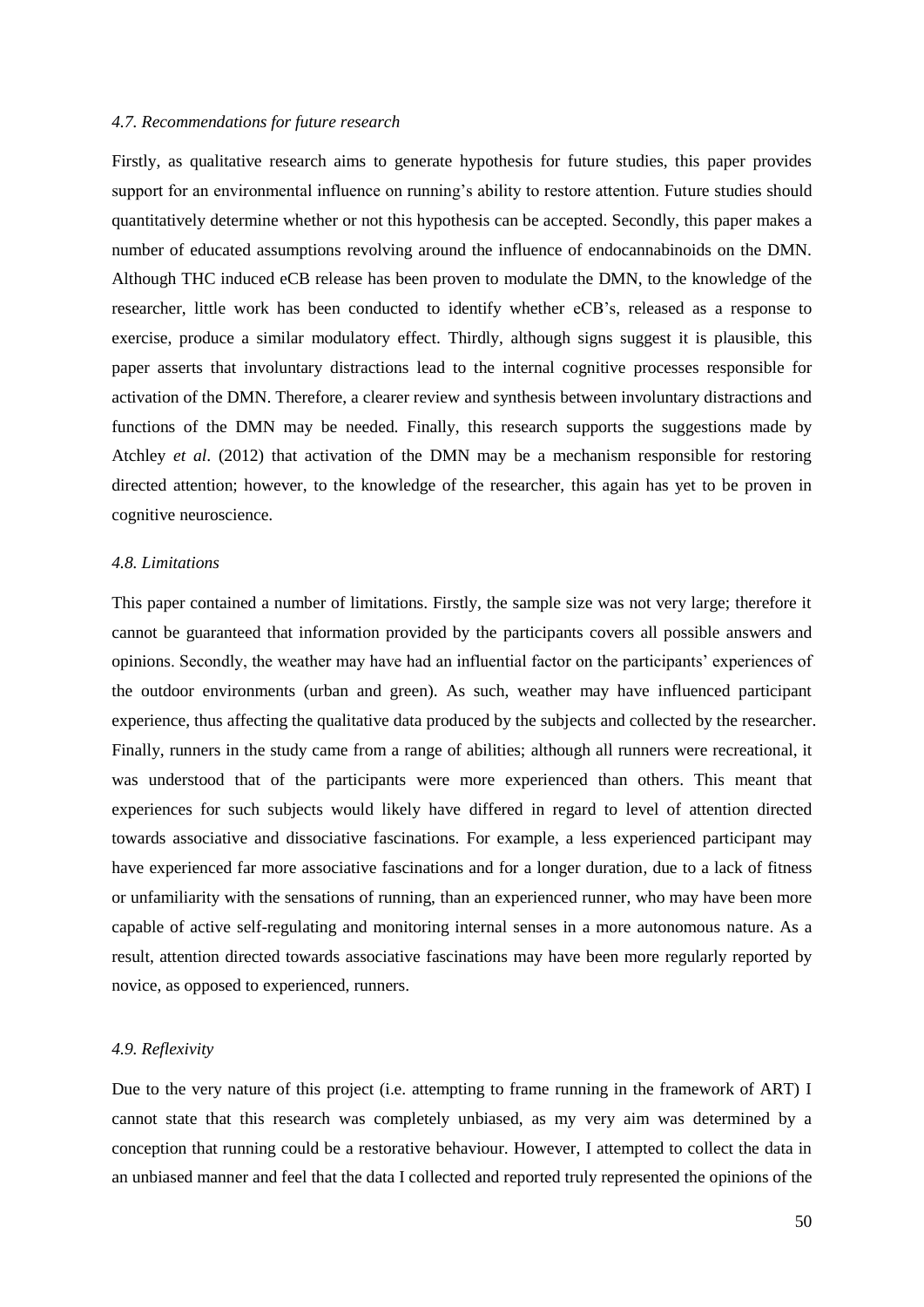participants and not of my own. In fact, I was, if anything, surprised by how well the participants' experiences of running aligned with the framework of ART.

An initial pilot study was conducted in 2013 with a small number of participants (four) and a slightly different methodology; participants were asked to perform three runs in the three contrasting environments and then a long interview was conducted post-intervention. In the current study, the decision was made to randomly assign participants to one environment and ask them to perform the three runs in one place. The frequent exposure to an environment helped to create a clearer picture of the running experience within that environment and thus allowed participants to report back in their post-intervention interview with more detail and clarity. I believe that this methodological decision was successful in what it aimed to achieve and strengthened the study.

On the other hand, something I could have done better was to prepare a better interview guide and pilot it with someone not involved in the study. This would have helped prepare me for the task of conducting the semi-structured interviews and perhaps explore and capture the participants' experiences in even more detail. While I am pleased with the level of detail I was able to gather, I feel this is one area of my research skills that needs improving; however, considering the start of the research process and the point at which I am now, I feel I have made positive steps forward and look at this a part of my personal learning curve.

### <span id="page-50-0"></span>**5. Conclusion**

The findings from the current study qualitatively frame running within the four components of ART and demonstrate how the environment may influence the ability to restore attention through running. Associative fascinations appear to be important to the restorative process by enabling a sense of being-away (by switching focus to different cognitive content) and extent (by drawing a person into the experience). Involuntary distractions (e.g., mind wandering, irrelevant daydreams or reflective thoughts), seem to play a pivotal role in restoring directed attention by engaging the DMN and providing the TPN a chance to down-regulate, in turn, giving directed attention the opportunity to rest. However, environmental compatibility influences the ability for a runner to engage in involuntary distractions. As discussed, to enable DMN activation, the need to direct attention when navigating an environment must be lowered in order to facilitate involuntary distractions. This work helps to provide a supporting argument for green exercise and explores the underlying mechanism that may contribute to the beneficial psychological responses through the synergy between exercise and the natural environment (Pretty *et al*., 2003; Thompson Coon *et al*., 2011). Furthermore, it provides supporting evidence to the notion proposed by Norling *et al*. (2008, 2010) that running has the ability to engage the components of ART, suggesting that ART can be extended beyond its current restorative environment paradigm to include restorative behaviours such as running.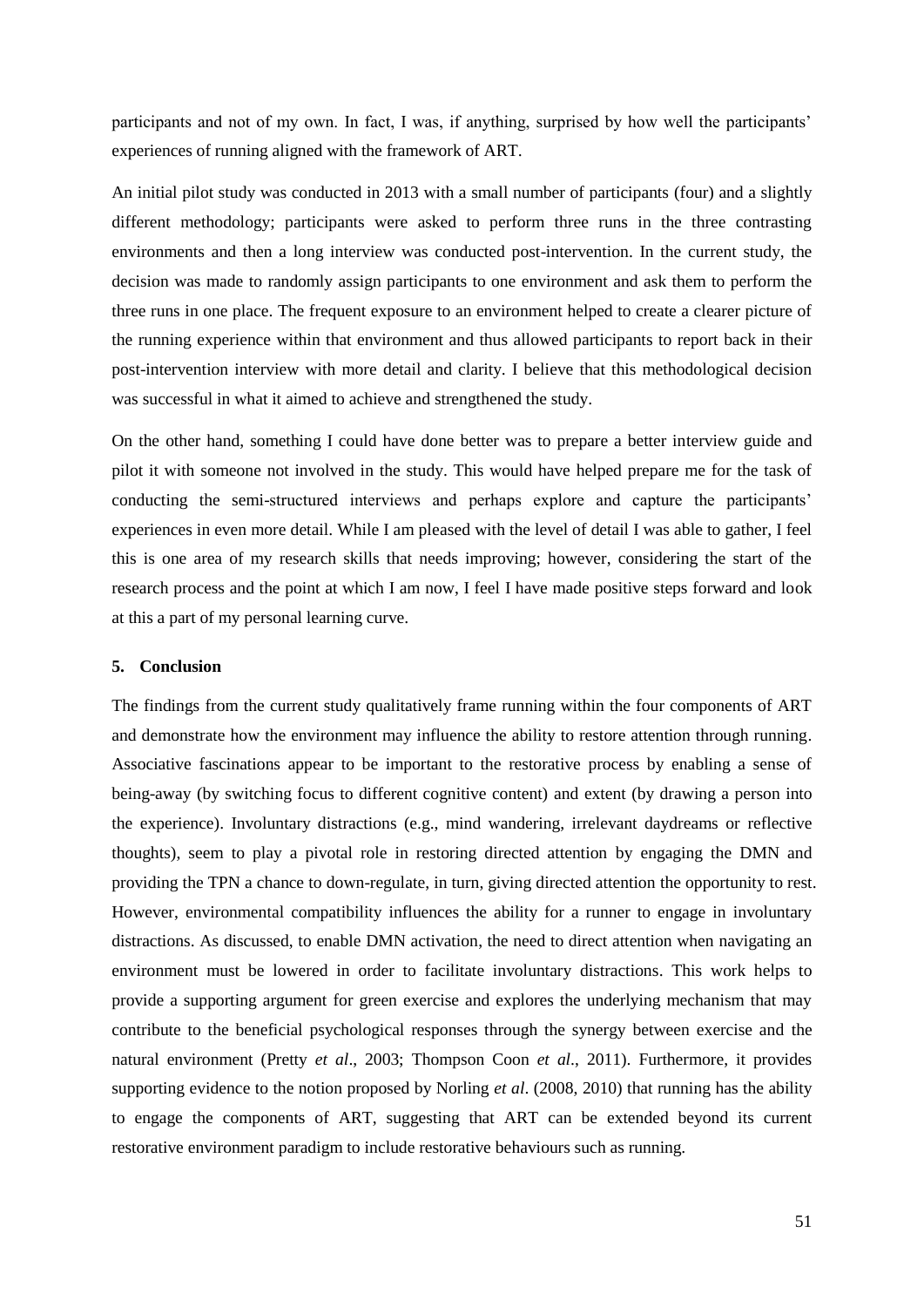Furthermore, following the recommendation by Barrett (2009), this research attempted to link the descriptions of psychological experiences to explanations in cognitive neuroscience. It did so by linking anatomical regions of the brain associated is inward (DMN) and outward (TPN) attention (Buckner *et al*., 2008; Immordino-Yang *et al.*, 2012; Spreng, 2012) to directed and involuntary attention as seen in ART (Kaplan, 1995; 2001) and then applied the synthesis to running.

Finally, this research may contribute to a greater understanding of how the environment plays a role in the experience of running and how compatibility can have an influential role in the psychological outcomes of exercise. Implications of this research will support the extension of the ART paradigm, and a greater understanding of the exercise-environment interaction on running's ability to restore directed attention.

#### <span id="page-51-0"></span>**References**

Akers, A., Barton, J., Cossey, R., Gainsford, P., Griffin, M., & Micklewright, D. (2012). Visual color perception in green exercise: positive effects on mood and perceived exertion. *Environmental science & technology*, *46*, 8661-8666.

Almanza, E., Jerrett, M., Dunton, G., Seto, E., & Pentz, M. A. (2012). A study of community design, greenness, and physical activity in children using satellite, GPS and accelerometer data. *Health & place*, *18*, 46-54.

Atchley, R. A., Strayer, D. L., & Atchley, P. (2012). Creativity in the wild: Improving creative reasoning through immersion in natural settings. *PloS one*, *7*, 1-3.

Bahrke, M. S., & Morgan, W. P. (1978). Anxiety reduction following exercise and meditation. *Cognitive therapy and research*, *2*, 323-333.

Bandura, A. (1977). Self-efficacy: toward a unifying theory of behavioral change. *Psychological review*, *84*, 191-215.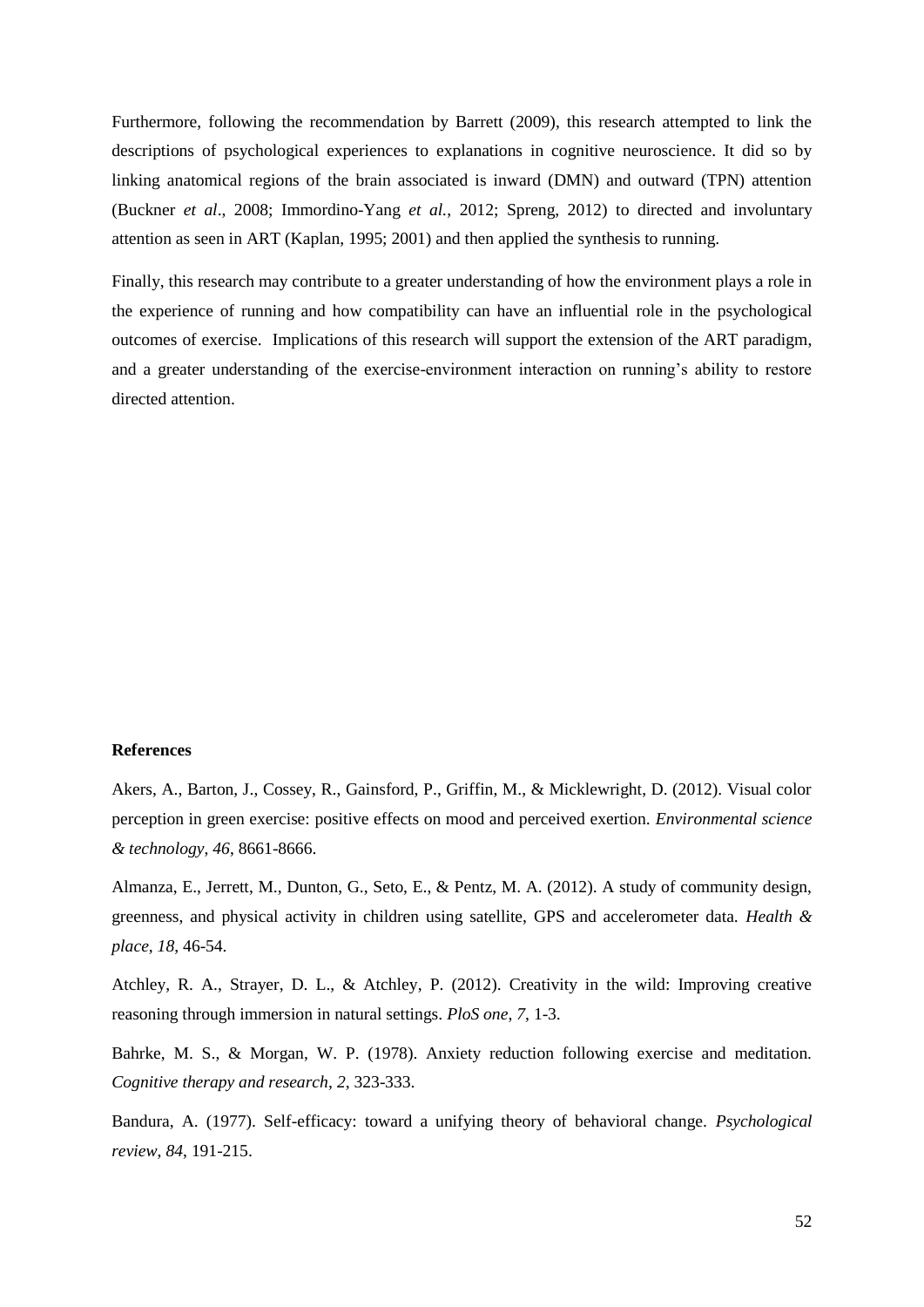Barrett, L. F. (2009). The future of psychology: Connecting mind to brain. *Perspectives on Psychological Science*, *4*, 326-339.

Barton, J., & Pretty, J. (2010). What is the best dose of nature and green exercise for improving mental health? A multi-study analysis. *Environmental science & technology*, *44*, 3947-3955.

Berger, B. & Motl, R. (2000). Exercise and mood: A selective review and synthesis of research employing the profile of mood states. *Journal of Applied Sport Psychology*, *12*, 69-92.

Berman, M. G., Jonides, J., & Kaplan, S. (2008). The cognitive benefits of interacting with nature. *Psychological science*, *19*, 1207-1212.

Biernacki, P., & Waldorf, D. (1981). Snowball sampling: Problems and techniques of chain referral sampling. *Sociological methods & research*, *10*, 141-163.

Bodin, M., & Hartig, T. (2003). Does the outdoor environment matter for psychological restoration gained through running?. *Psychology of Sport and Exercise*, *4*, 141-153.

Bossong, M. G., Jansma, J. M., van Hell, H. H., Jager, G., Kahn, R. S., & Ramsey, N. F. (2013). Default mode network in the effects of Δ9-tetrahydrocannabinol (THC) on human executive function. *PloS one*, *8*, 107-127.

Braun, V., & Clarke, V. (2006). Using thematic analysis in psychology. *Qualitative research in psychology*, *3*, 77-101.

Brick, N., MacIntyre, T., & Campbell, M. (2014). Attentional focus in endurance activity: new paradigms and future directions. *International Review of Sport and Exercise Psychology*, *7*, 106-134.

Buckner, R. L., Andrews‐Hanna, J. R., & Schacter, D. L. (2008). The brain's default network. *Annals of the New York Academy of Sciences*, *1124*, 1-38.

Ceci, R., & Hassmén, P. (1991). Self-monitored exercise at three different RPE intensities in treadmill vs field running. *Medicine & Science in Sports & Exercise*, *23*, 732-738.

Chang, Y. K., Labban, J. D., Gapin, J. I., & Etnier, J. L. (2012). The effects of acute exercise on cognitive performance: a meta-analysis. *Brain research*, *1453*, 87-101.

Côté, J., & Salmela, J. H. (1996). The organizational tasks of high-performance gymnastic coaches. *Sport Psychologist*, *10*, 247-260.

Craft, L. L. (2005). Exercise and clinical depression: examining two psychological mechanisms. *Psychology of Sport and Exercise*, *6*, 151-171.

Crone, D., Smith, A., & Gough, B. (2006). The physical activity and mental health relationship–a contemporary perspective from qualitative research. *Acta Gymnica*, *36*, 29-35.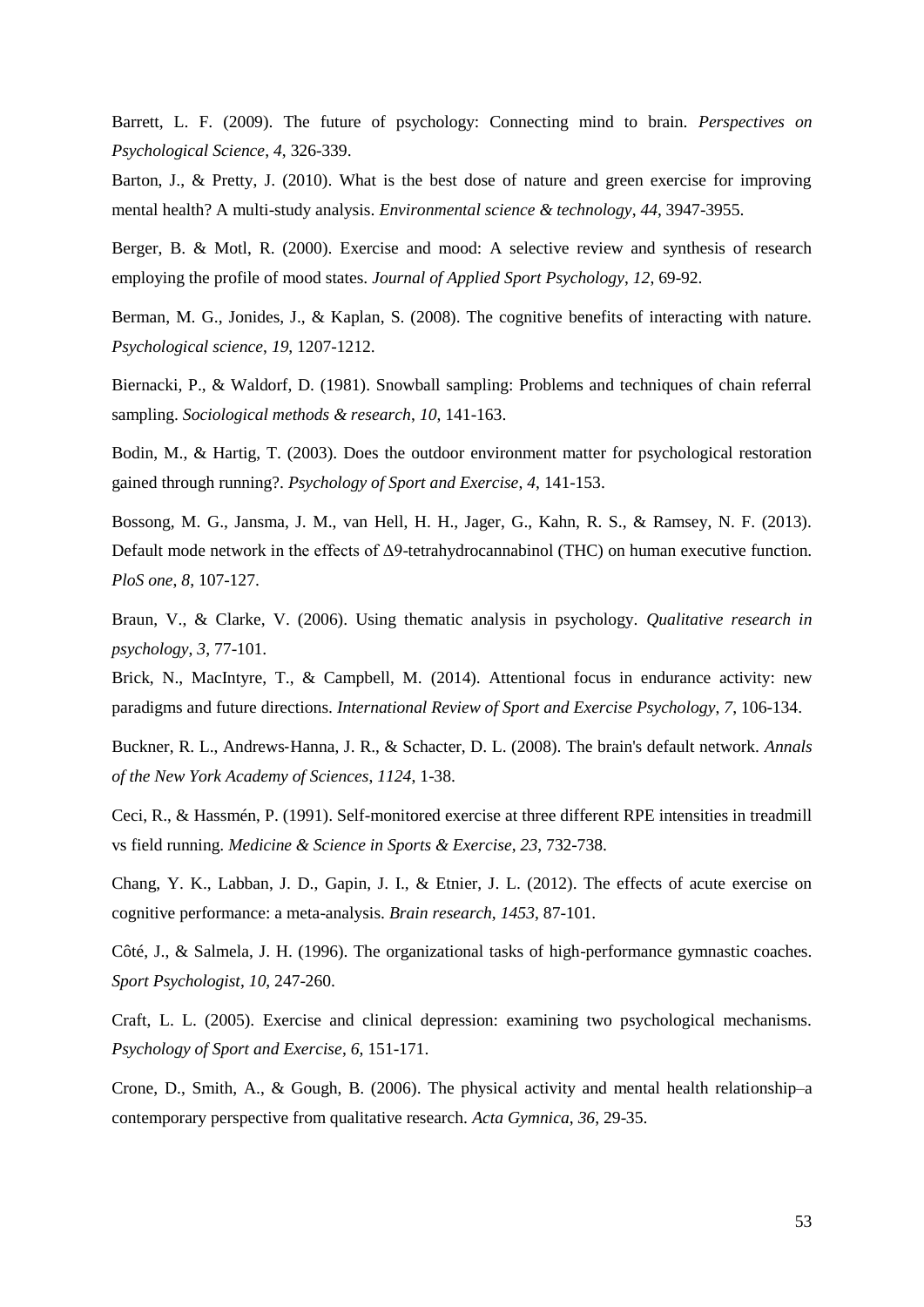De Moor, M. H. M., Beem, A. L., Stubbe, J. H., Boomsma, D. I., & De Geus, E. J. C. (2006). Regular exercise, anxiety, depression and personality: a population-based study. *Preventive medicine*, *42*, 273- 279.

De Petrillo, L. A., Kaufman, K. A., Glass, C. R., & Arnkoff, D. B. (2009). Mindfulness for longdistance runners: An open trial using Mindful Sport Performance Enhancement (MSPE). *Journal of Clinical Sport Psychology*, *25*, 357-376.

Dietrich, A., & Audiffren, M. (2011). The reticular-activating hypofrontality (RAH) model of acute exercise. *Neuroscience & Biobehavioral Reviews*, *35*, 1305-1325.

Dietrich, A., & McDaniel, W. F. (2004). Endocannabinoids and exercise. *British Journal of Sports Medicine*, *38*, 536-541.

Ekkekakis, P., & Petruzzello, S. J. (1999). Acute aerobic exercise and affect. *Sports Medicine*, *28*, 337-347.

Finlay, L. (2002). Negotiating the swamp: the opportunity and challenge of reflexivity in research practice. *Qualitative research*, *2*, 209-230.

Focht, B. C. (2009). Brief walks in outdoor and laboratory environments: effects on affective responses, enjoyment, and intentions to walk for exercise. *Research quarterly for exercise and sport*, *80*, 611-620.

Gladwell, V. F., Brown, D. K., Wood, C., Sandercock, G. R., & Barton, J. L. (2013). The great outdoors: how a green exercise environment can benefit all. *Extreme Physiology & Medicine*, *2*, 1-7.

Gray, D. E. (2013). *Doing research in the real world*. Sage.

Hartig, T., Evans, G. W., Jamner, L. D., Davis, D. S., & Gärling, T. (2003). Tracking restoration in natural and urban field settings. *Journal of environmental psychology*, *23*, 109-123.

Hartig, T., Korpela, K., Evans, G. W., & Gärling, T. (1997). A measure of restorative quality in environments. *Scandinavian Housing and Planning Research*, *14*, 175-194.

Hartig, T., Mitchell, R., De Vries, S., & Frumkin, H. (2014). Nature and health. *Annual review of public health*, *35*, 207-228.

Hillman, C. H., Erickson, K. I., & Kramer, A. F. (2008). Be smart, exercise your heart: exercise effects on brain and cognition. *Nature reviews neuroscience*, *9*, 58-65.

Immordino-Yang, M. H., Christodoulou, J. A., & Singh, V. (2012). Rest is not idleness implications of the brain's default mode for human development and education. *Perspectives on Psychological Science*, *7*, 352-364.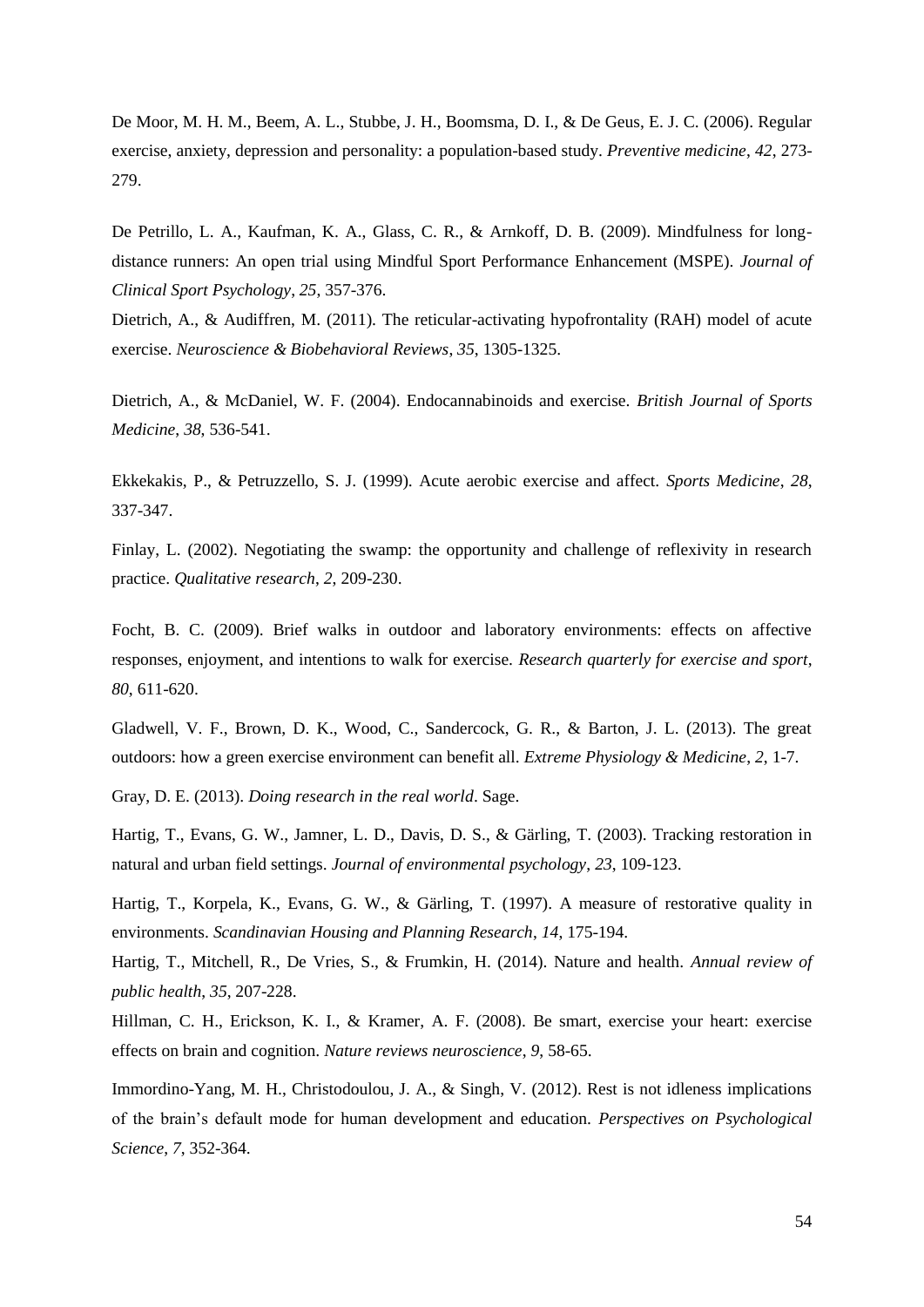James, W. (1892). *A briefer course.* New York: Holt.

Kaplan, S. (1995). The restorative benefits of nature: Toward an integrative framework. *Journal of environmental psychology*, *15*, 169-182.

Kaplan, S. (2001). Meditation, restoration, and the management of mental fatigue. *Environment and Behavior*, *33*, 480-506.

Kaplan, S., & Berman, M. G. (2010). Directed attention as a common resource for executive functioning and self-regulation. *Perspectives on Psychological Science*, *5*, 43-57.

Kerr, J. H., Fujiyama, H., Sugano, A., Okamura, T., Chang, M., & Onouha, F. (2006). Psychological responses to exercising in laboratory and natural environments. *Psychology of sport and Exercise*, *7*, 345-359.

Krane, V., Andersen, M. B., & Strean, W. B. (1997). Issues of qualitative research methods and presentation. *Journal of Sport and Exercise Psychology*, *19*, 213-218.

Kuo, F. E., & Sullivan, W. C. (2001). Aggression and violence in the inner city effects of environment via mental fatigue. *Environment and behavior*, *33*, 543-571.

Kuo, F. E., & Sullivan, W. C. (2001). Environment and crime in the inner city does vegetation reduce crime?. *Environment and behavior*, *33*, 343-367.

Mackintosh, K. A., Knowles, Z. R., Ridgers, N. D., & Fairclough, S. J. (2011). Using formative research to develop change!: a curriculum-based physical activity promoting intervention. *BMC Public Health*, *11*, 831-843.

Moore, E. O. (1981). A prison environment's effect on health care service demands. *Journal of environmental systems*, *11*, 17-34.

Norling, J., Sibthorp, J., & Ruddell, E. (2008). Perceived Restorativeness for Activities Scale (PRAS): Development and Validation. *Journal of physical activity & health*, *5*, 184-195.

Norling, J., Sibthorp, J., Suchy, Y., Hannon, J. C., & Ruddell, E. (2010). The benefit of recreational physical activity to restore attentional fatigue: The effects of running intensity level on attention scores. *Journal of Leisure Research*, *42*, 135-152.

Packer, J., & Bond, N. (2010). Museums as restorative environments. *Curator: The Museum Journal*, *53*, 421-436.

Patton, M (2002). *Qualitative Research and Evaluation Methods*, Thousand Oaks Sage Publications.

Pretty, J., Griffin, M., Sellens. M., & Pretty, C. (2003). Green exercise: complementary roles of nature, exercise and diet in physical and emotional well-being and implications for public health policy. CES Occasional Paper 2003-1. Colchester: University of Essex).